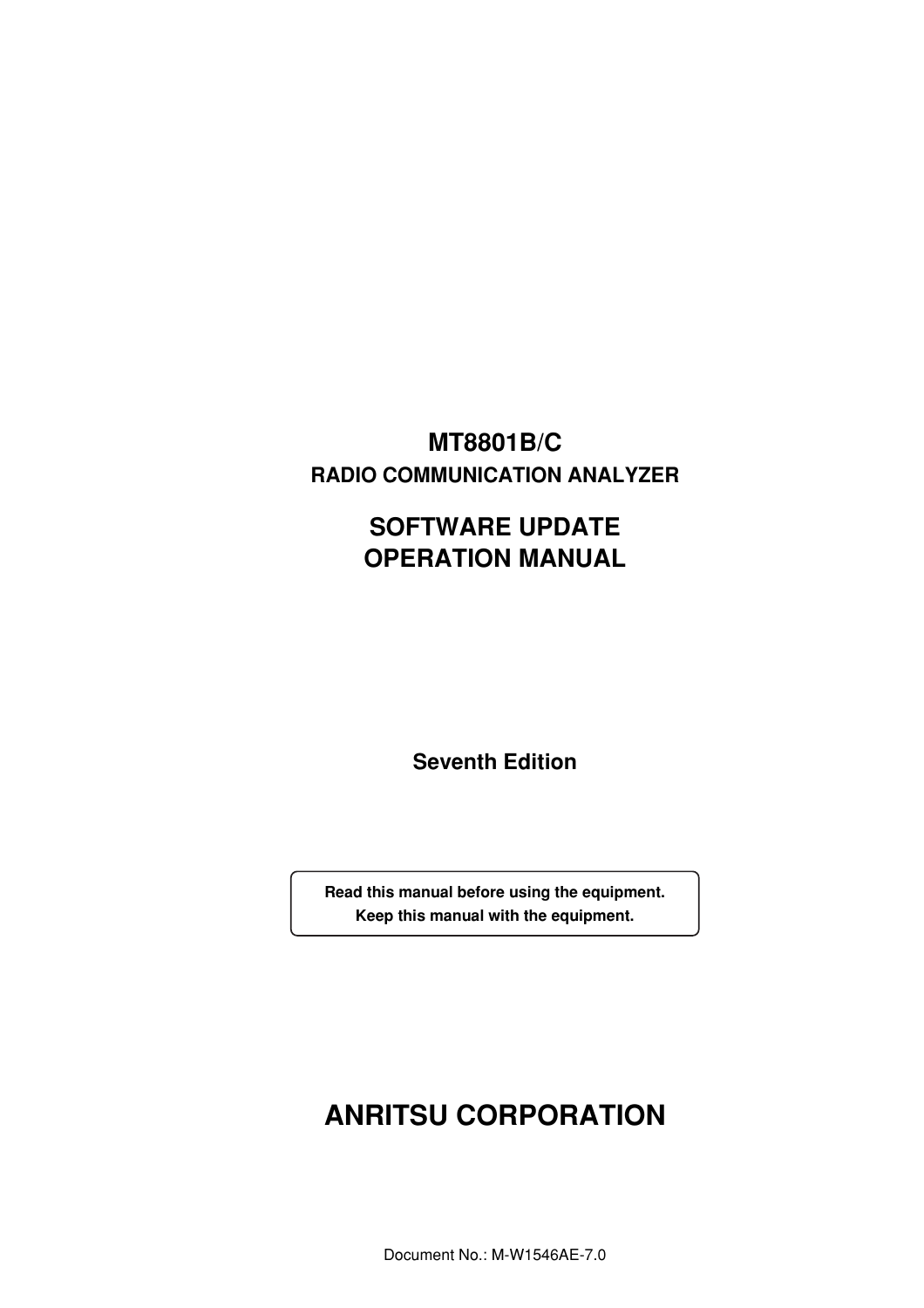MT8801B/C Radio Communication Analyzer Software Update Operation Manual

30 September 1998 (First Edition)

6 December 2002 (Seventh Edition)

• The contents of this manual may be changed without prior notice.

• No part of this manual may be reproduced without the prior written permission of Anritsu Corporation. Copyright © 1998–2002, ANRITSU CORPORATION. Printed in Japan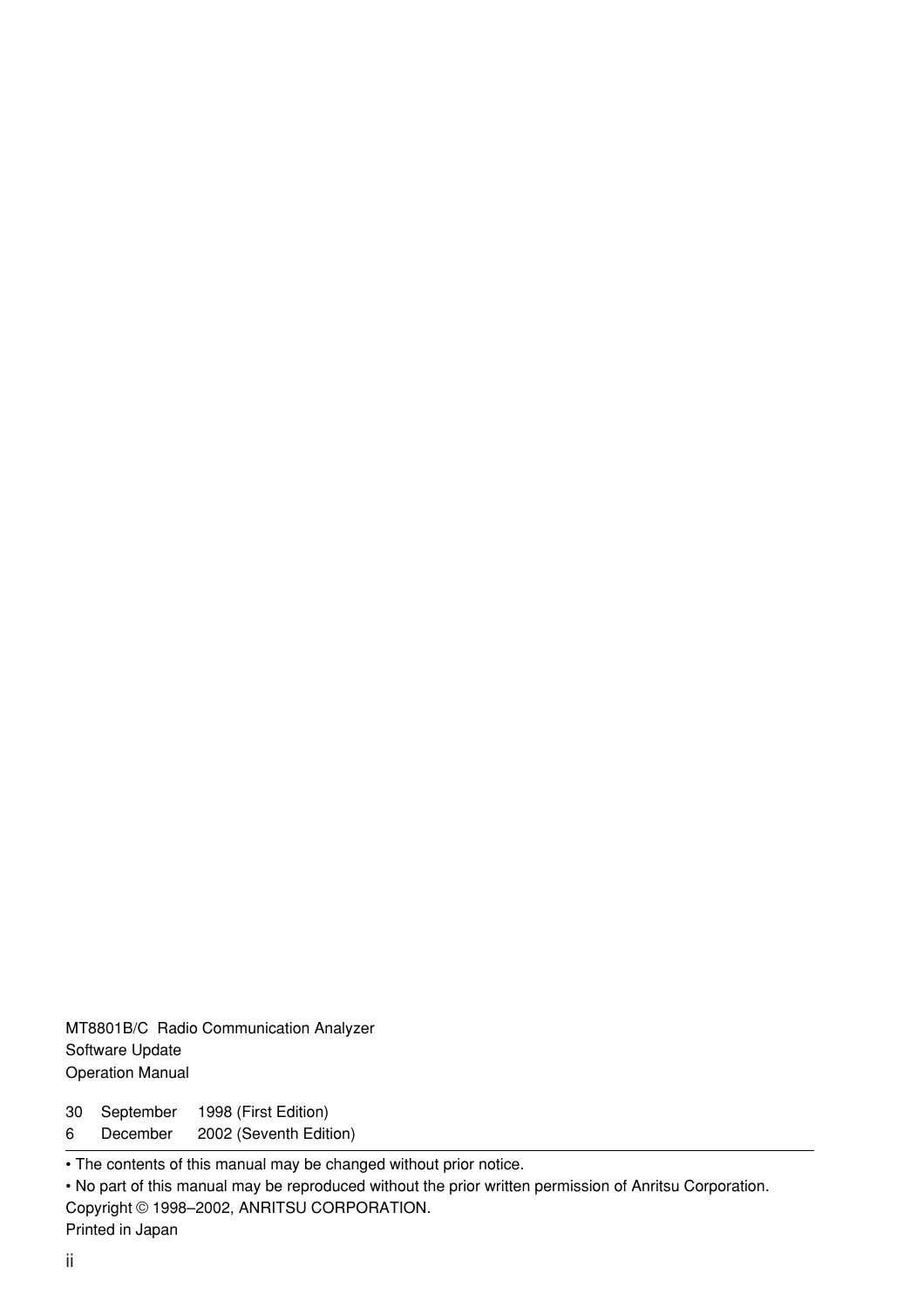# TABLE OF CONTENTS

| 1. |      |                                                                                       |  |  |  |  |  |
|----|------|---------------------------------------------------------------------------------------|--|--|--|--|--|
|    |      |                                                                                       |  |  |  |  |  |
|    | 2.1  |                                                                                       |  |  |  |  |  |
|    | 2.2  | Read/Write Manual Cal Value (TX Measurement Screen Excluding Power Meter Screen)  3   |  |  |  |  |  |
|    | 2.3  |                                                                                       |  |  |  |  |  |
|    | 2.4  |                                                                                       |  |  |  |  |  |
|    | 2.5  |                                                                                       |  |  |  |  |  |
|    | 2.6  |                                                                                       |  |  |  |  |  |
|    | 2.7  |                                                                                       |  |  |  |  |  |
|    | 2.8  |                                                                                       |  |  |  |  |  |
|    | 2.9  |                                                                                       |  |  |  |  |  |
|    | 2.10 |                                                                                       |  |  |  |  |  |
|    | 2.11 |                                                                                       |  |  |  |  |  |
|    | 2.12 |                                                                                       |  |  |  |  |  |
|    | 2.13 |                                                                                       |  |  |  |  |  |
|    | 2.14 |                                                                                       |  |  |  |  |  |
|    | 2.15 |                                                                                       |  |  |  |  |  |
|    | 2.16 |                                                                                       |  |  |  |  |  |
|    | 2.17 | PDC Measurement Function for Packet Communication Physical Channel (Only for GPIB) 20 |  |  |  |  |  |
|    | 2.18 |                                                                                       |  |  |  |  |  |
|    | 2.19 |                                                                                       |  |  |  |  |  |
|    | 2.20 |                                                                                       |  |  |  |  |  |
|    |      |                                                                                       |  |  |  |  |  |
|    | 3.1  |                                                                                       |  |  |  |  |  |
|    | 3.2  |                                                                                       |  |  |  |  |  |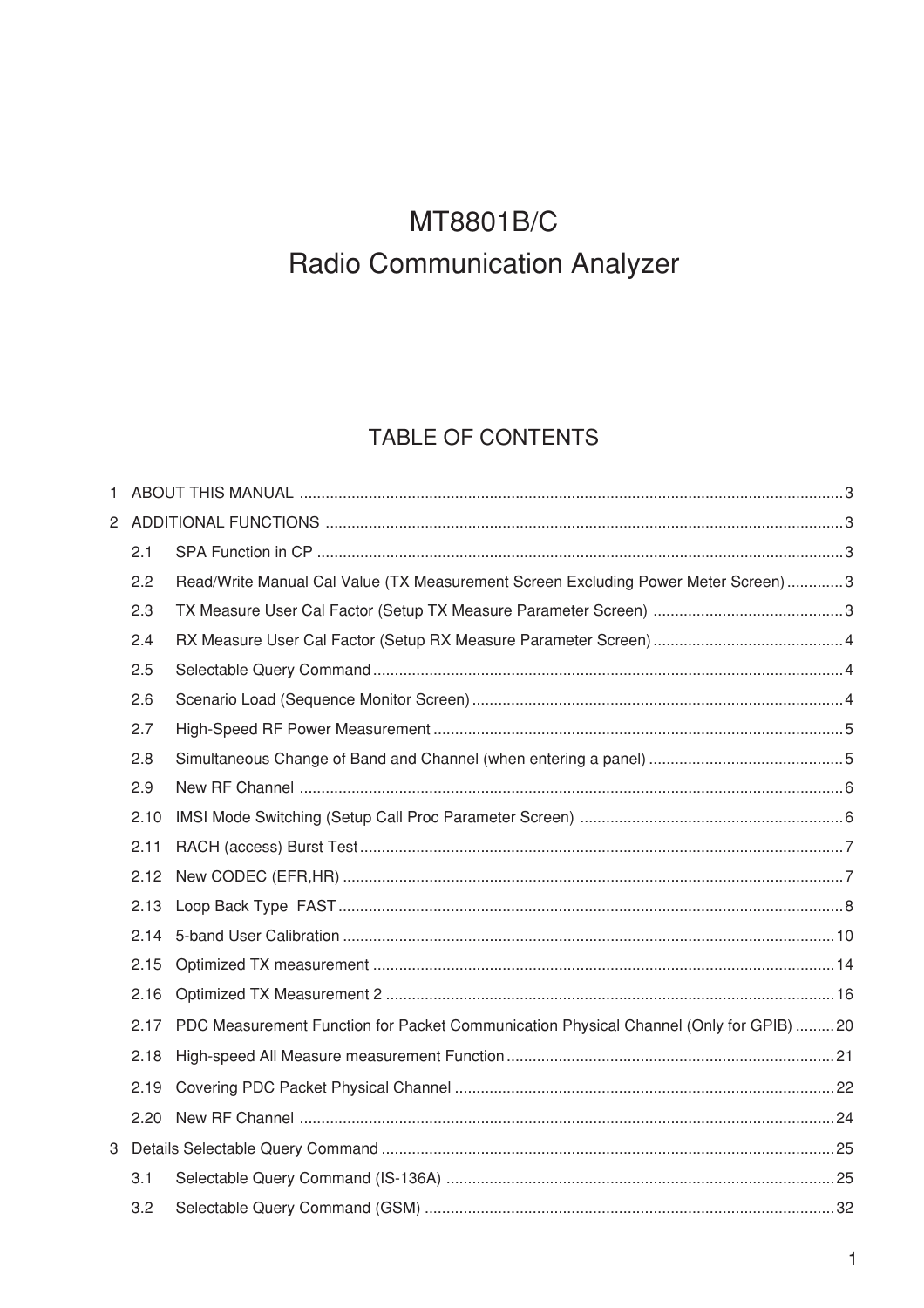| 4.3 |  |
|-----|--|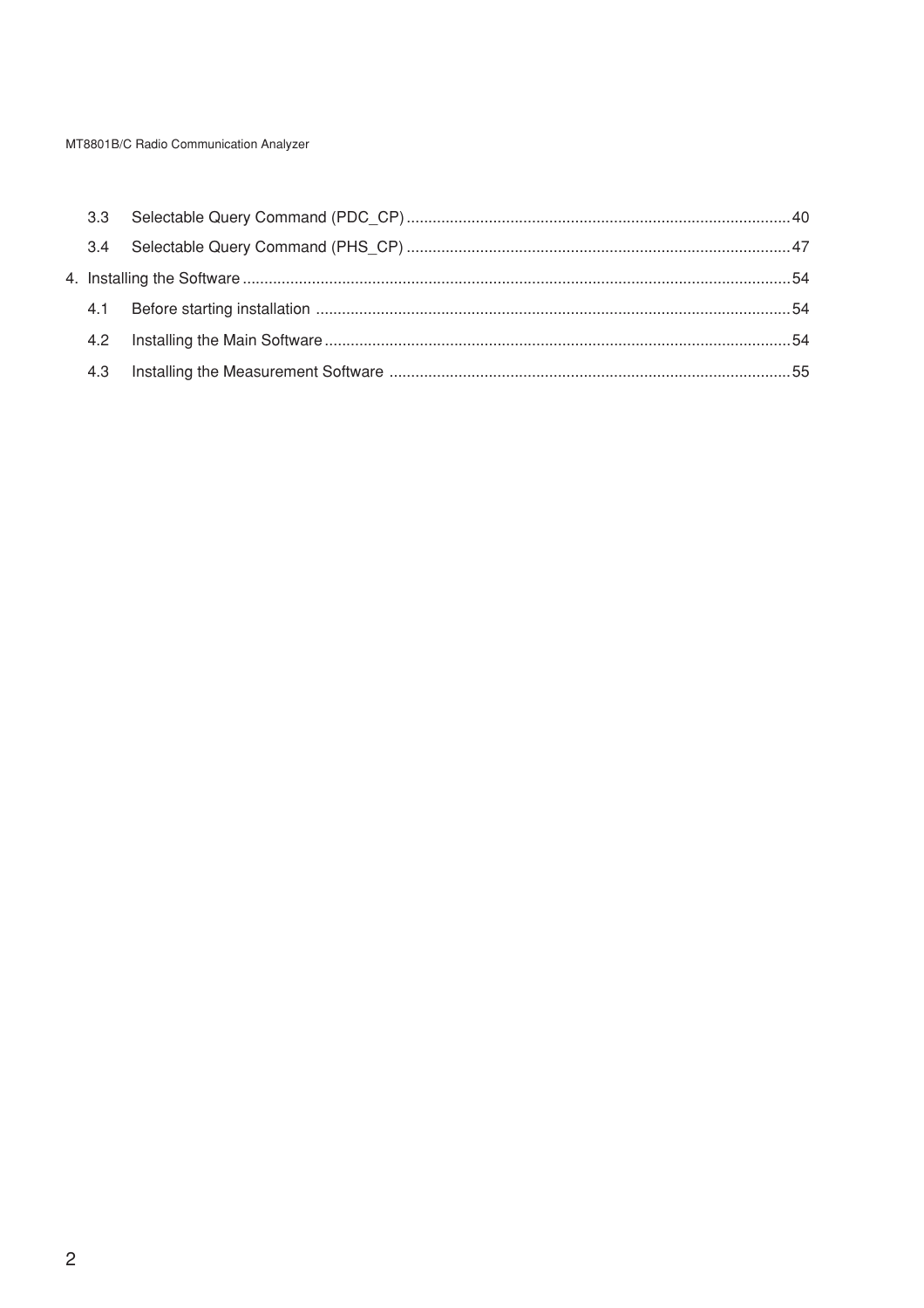# 1 ABOUT THIS MANUAL

This manual describes the additional functions introduced by installing the MT8801B/C software newly developed.

# 2 ADDITIONAL FUNCTIONS

## 2.1 SPA Function in CP

With a call being connected, the system can change into the SPA screen. Systems implementing this function: IS-136A, GSM, PDC\_CP, and PHS\_CP.

# 2.2 Read/Write Manual Cal Value (TX Measurement Screen Excluding Power Meter Screen)

Now, an external controller can read and write a Manual Cal value. Also, a Manual Cal value will be backed up at Power Off.

External control command

Message format: CALVAL (l=-10.00 to 10.00) CALVAL?

Response format : f,1 (f=0: not calibrated, f=1: internally calibrated, f=2: external write)

Systems implementing this function: IS-136A, GSM, PDC\_CP, PHS\_CP, PDC, and PHS.

## 2.3 TX Measure User Cal Factor (Setup TX Measure Parameter Screen)

Each band has its own User Cal Factor.

When each TX frequency is set in all the screens (including the TCH channel change) and the Cal Factor in the Setup TX Parameter screen is set, the system automatically sets up the Cal Factor for the band that is found to include the TX frequency as a result of checking it against bands.

| Setting range                                                    | $: -30$ dB to 30 dB (Band1/Band2) |  |  |  |  |  |  |
|------------------------------------------------------------------|-----------------------------------|--|--|--|--|--|--|
| Initial value                                                    | $: 0.00 \text{ dB}$               |  |  |  |  |  |  |
|                                                                  | External control command (Band1)  |  |  |  |  |  |  |
| Message format : TXUCALBA1 1: $1(-30$ dB to 30 dB)<br>TXUCALBA1? |                                   |  |  |  |  |  |  |
| Response format : 1                                              |                                   |  |  |  |  |  |  |
|                                                                  | External control command (Band2)  |  |  |  |  |  |  |
| Message format : TXUCALBA2 1: $1(-30$ dB to 30 dB)<br>TXUCALBA2? |                                   |  |  |  |  |  |  |
| Response format : 1                                              |                                   |  |  |  |  |  |  |

Systems implementing this function: IS-136A, GSM, and PDC\_CP.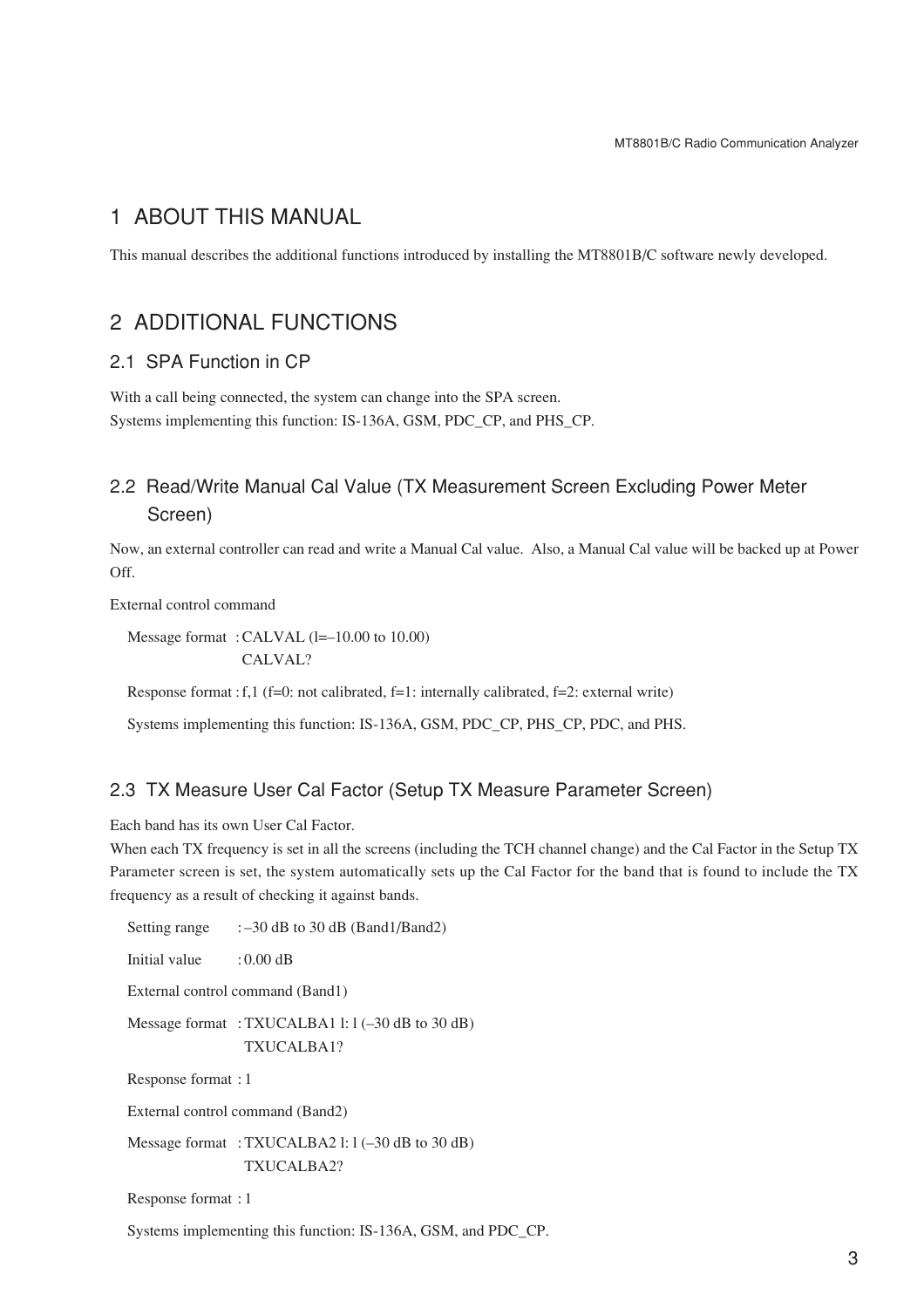## 2.4 RX Measure User Cal Factor (Setup RX Measure Parameter Screen)

Each band has its own User Cal Factor.

When each RX frequency is set in all the screens (including the TCH channel change) and the Cal Factor in the Setup RX Parameter screen is set, the Cal Factor value of the band that is found to include the RX frequency as a result of checking it against bands is added to the Output Level.

Setting range  $:= -30$  dB to 30 dB (Band/Band2) Initial value : 0.0 dB External control command (Band1) Message format : RXUCALBA1 l: l (-30 dB to 30 dB) RXUCALBA1? Response format : 1 External control command (Band2) Message format : RXUCALBA2 l: l (-30 dB to 30 dB) RXUCALBA2? Response format : 1

Systems implementing this function: IS-136A, GSM, and PDC\_CP.

## 2.5 Selectable Query Command

This command returns one response message into which it loads all the measured results selected in the measurement screen.

For details, refer to "3 Selectable Query Command Details." Systems implementing this function: IS-136A, GSM, PDC\_CP, and PHS\_CP.

## 2.6 Scenario Load (Sequence Monitor Screen)

Select this to load a new scenario file from a floppy disk. Loading a new scenario file can cause Call Processing to be operated differently from the default setting at shipment.

External control command

```
Message format : SLOAD n: n (0 to 99)
               SLOAD DEFAULT
               SLOAD?
```
Response format : n, DEFAULT

Systems implementing this function: IS-136A, GSM, PDC\_CP, and PHS\_CP.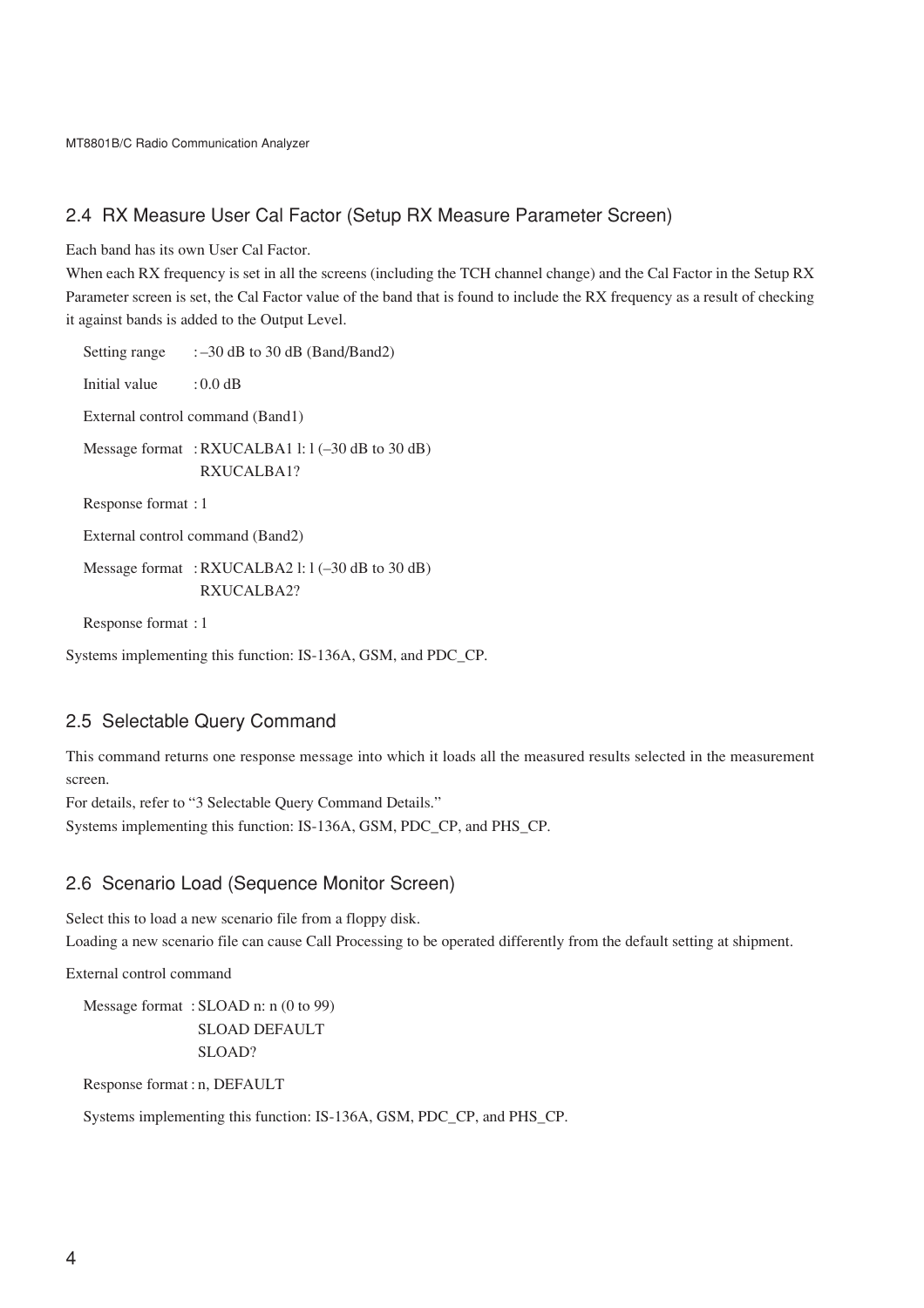## 2.7 High-Speed RF Power Measurement

The High-Speed RF Power Measurement screen has been added. This screen speeds up processing by calculating only the amplitude element.

To enter this screen, use the GPIB command only.

You can measure the following in the screen:

TX Power Carrier Off Power On/Off Ratio Flame Mean Power Slot Mean Power External control command Message format : MEAS HIRFPWR MEAS? Response format : HIRFPWR Systems implementing this function: IS-136A, GSM, and PDC\_CP.

## 2.8 Simultaneous Change of Band and Channel (when entering a panel)

To change Band and Channel at the same time, enter a Channel.

For IS-136A,

| Band in the setting range of D800 MHz: 1 to 799,990 to 1023,10001 to 10799,10990 to 11023      |
|------------------------------------------------------------------------------------------------|
| $(10000$ represents D800 MHz.)                                                                 |
| Band in the setting range of D1.9 GHz : 1 to 1999, 20001 to 21999 (20000 represents D1.9 GHz.) |
| Band in the setting range of A800 MHz: 1 to 799,990 to 1023,30001 to 30799,30990 to 31023      |
| $(30000$ represents A800 MHz.)                                                                 |
| Note: You cannot change a Channel to A800 MHz in the digital measurement screen. Also, y       |

, you cannot change a Channel to D800 MHz and D1.9 GHz in the analog measurement screen. When Measuring Object is Continuous, Band switching is disabled.

For PDC\_CP,

| (DUT Control: None)                 |                                                             |
|-------------------------------------|-------------------------------------------------------------|
| Band in the setting range of 800M-1 | $: 0$ to 9999, 10000 to 19999 (10000 represents 800M-1.)    |
| Band in the setting range of 800M-2 | $: 0$ to 9999, 20000 to 29999 (20000 represents 800M-2.)    |
| Band in the setting range of 1.5 G  | $: 0$ to 9999                                               |
| (DUT Control: Call Proc)            |                                                             |
| Band in the setting range of 800M-1 | $: 0$ to 720, 10000 to 10720 (10000 represents 800M-1.)     |
| Band in the setting range of 800M-2 | $: 1080$ to 1680, 21080 to 21680 (20000 represents 800M-2.) |
| Band in the setting range of 1.5 G  | $: 0$ to 960                                                |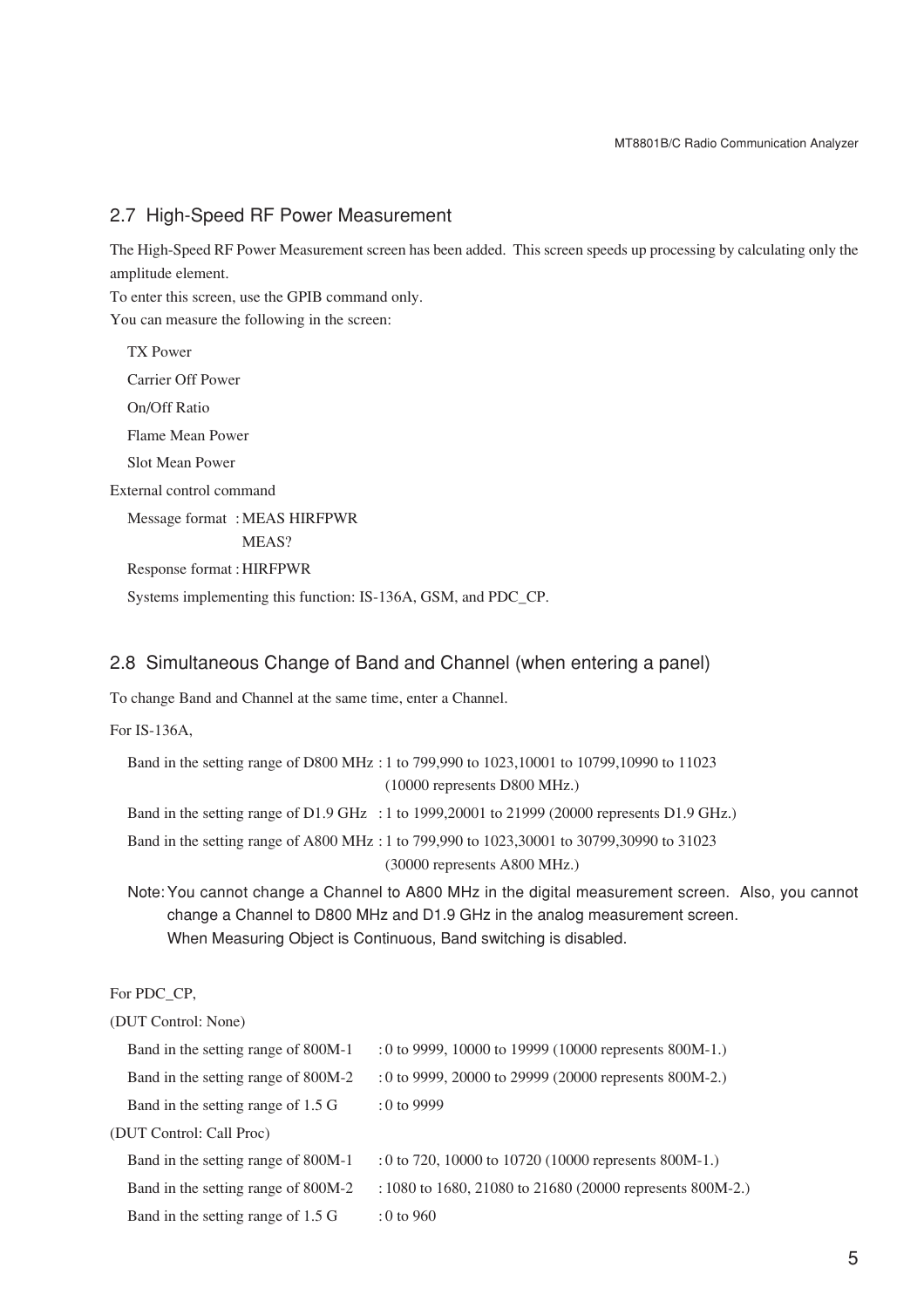# 2.9 New RF Channel

Setting range : 0 to 82, 251 to 255

System implementing this function: PHS\_CP.

# 2.10 IMSI Mode Switching (Setup Call Proc Parameter Screen)

This function can switch IMSI that will be sent to a mobile device when paging it.

Setting range :Fix (performs Paging using a value set by a user) Auto (performs Paging using a value a mobile device has notified)

Initial value :Fix

External control command

Message format :PGIMSI FIX PGIMSI AUTO PGIMSI?

Response format :FIX, AUTO

System implementing this function: GSM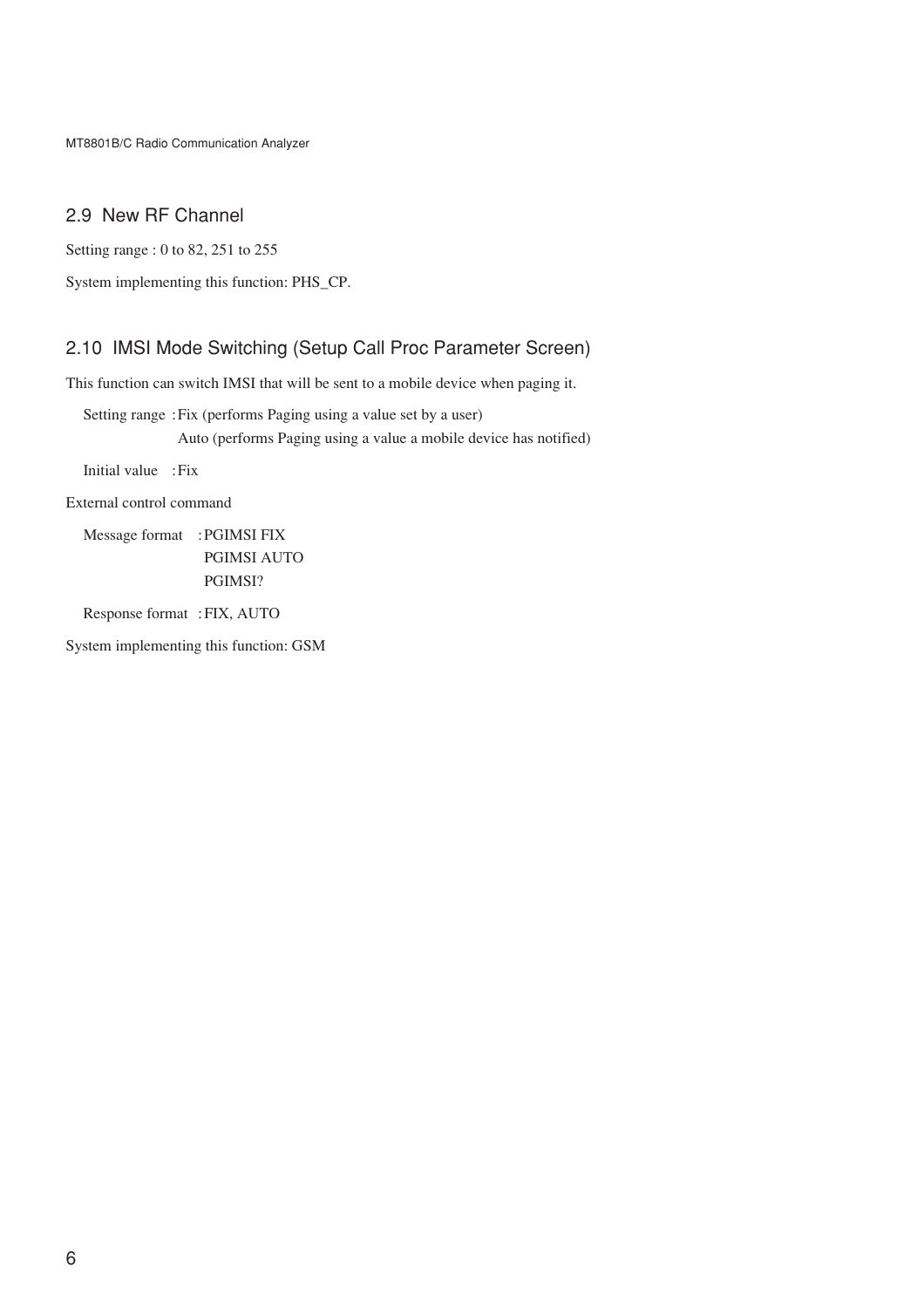# 2.11 RACH (access) Burst Test

The RACH Burst Test is available under both call processing and non-call processing mode.

GPIB

| Intermediate<br>class | Function            | <b>Function details</b> | Program Msg            | Query Msg | Response Msg | Remarks |
|-----------------------|---------------------|-------------------------|------------------------|-----------|--------------|---------|
| Signal                | Measuring<br>Obiect | <b>RACH</b>             | <b>MEASOBJ</b><br>RACH | MEASOBJ?  | RACH         |         |

System implementing this function: GSM

# 2.12 NEW CODEC (EFR, HR)

EFR (Enhanced Full Rate) and HR0 (Half Rate subchannel 0), HR1 (Half Rate subchannel 1) are available.

GPIB

| Intermediate<br>class | <b>Function</b> | <b>Function details</b>                                | Program Msg                                     | Query Msg                            | Response Msgl                                          | Remarks |
|-----------------------|-----------------|--------------------------------------------------------|-------------------------------------------------|--------------------------------------|--------------------------------------------------------|---------|
| Signal                | CODEC type      | FR<br><b>EFR</b><br>H <sub>R0</sub><br>HR <sub>1</sub> | CODEC FR<br>CODEC EFR<br>CODEC HRO<br>CODEC HR1 | CODEC?<br>CODEC?<br>CODEC?<br>CODEC? | FR<br><b>EFR</b><br>H <sub>R0</sub><br>HR <sub>1</sub> |         |

System implementing this function: GSM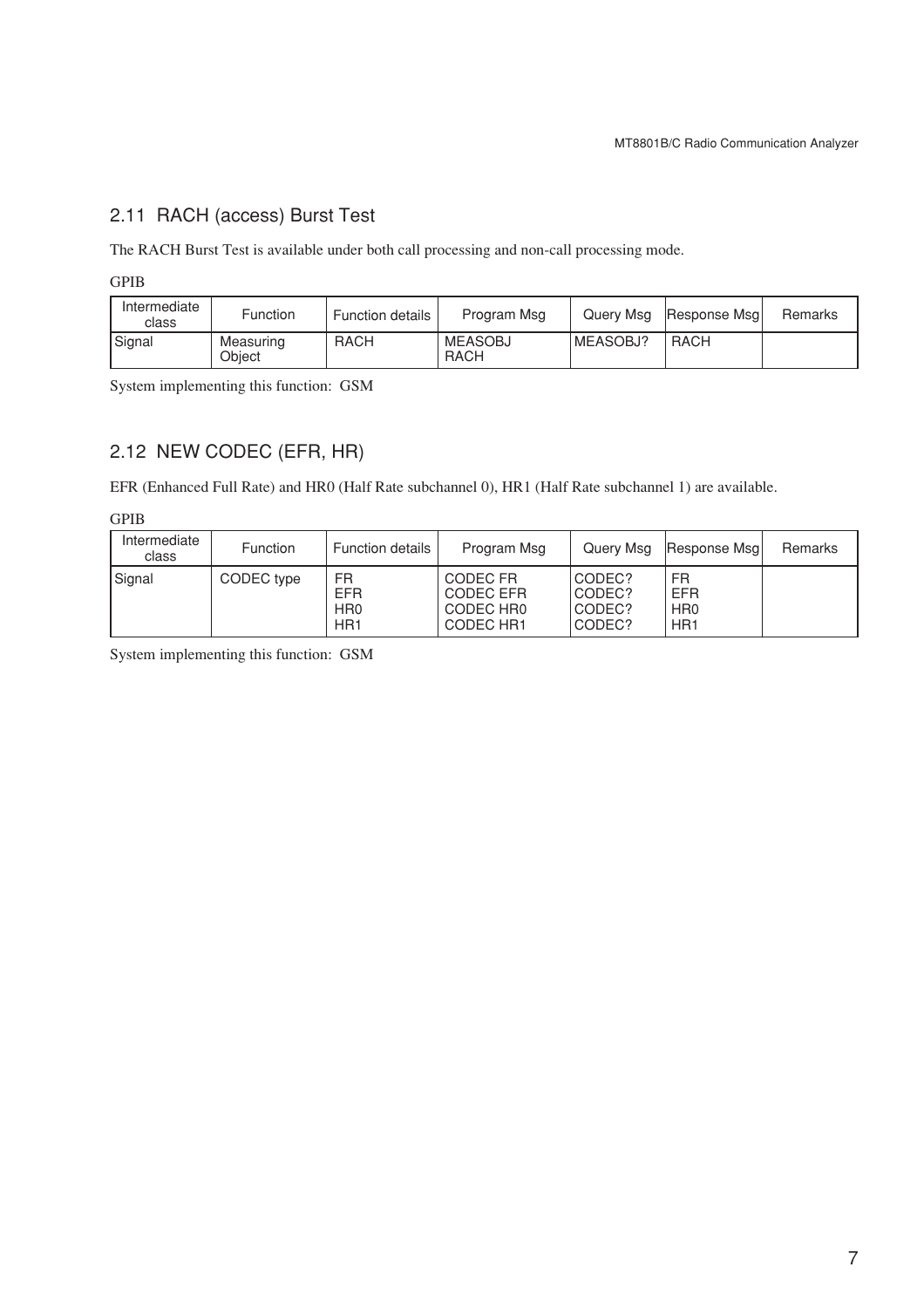# 2.13 Loop Back Type FAST

Loop Back Type FAST (Loop Back Type C in GSM specification) is available.

GPIB

| Intermediate<br>class                         | Function              | <b>Function details</b> | Program Msg                                          | Query Msg                                                               | Response Msg                          | Remarks                                                 |
|-----------------------------------------------|-----------------------|-------------------------|------------------------------------------------------|-------------------------------------------------------------------------|---------------------------------------|---------------------------------------------------------|
| <b>BER Measure</b><br>judge                   | FAST measure<br>judge | On<br><b>OFF</b>        | <b>JBERMEAS FAST,</b><br>ON<br>JBERMEAS FAST,<br>OFF | JBERMEAS?<br><b>FAST</b><br>JBERMEAS?<br><b>FAST</b>                    | ON<br><b>OFF</b>                      |                                                         |
| <b>BER Sample</b>                             | FAST sample           |                         | <b>BERSAMPLE</b><br>FAST, n                          | BERSAMPLE?<br><b>FAST</b>                                               | $\mathsf{n}$                          | n: 0 to 9999999                                         |
| <b>BER</b> event<br>upper limit               | FAST event limit      |                         | ULBEREVENT<br>FAST, n                                | ULBEREVENT?<br><b>FAST</b>                                              | n                                     | n: 0 to 9999999                                         |
| Bit error rate<br>measure                     | Loop Back Type        | <b>FAST</b>             | <b>LBTYPE</b><br><b>FAST</b>                         | LBTYPE?                                                                 | <b>FAST</b>                           |                                                         |
|                                               | <b>BER Sample</b>     | <b>FAST</b>             | <b>BERSAMPLE</b><br>FAST, n                          | BERSAMPLE?<br><b>FAST</b>                                               | $\mathsf{n}$                          | n: 0 to 9999999                                         |
| Measure result                                | Error rate            | <b>FAST</b>             | ---                                                  | BERRATE?<br><b>FAST</b>                                                 | r                                     |                                                         |
|                                               | Error event           | <b>FAST</b>             | $---$                                                | BEREVENT?<br><b>FAST</b>                                                | n                                     |                                                         |
|                                               | <b>BER</b> receive    | <b>FAST</b>             | $---$                                                | BERRECEIVE?<br><b>FAST</b>                                              | n                                     |                                                         |
| Measurement<br>result<br>(Multi-<br>response) |                       |                         |                                                      | <b>BERMEAS?</b>                                                         | r0.r1.r2.r3.r4.<br>r5, r6, r7, r8     | returns all<br>measurement<br>result<br>See *1          |
|                                               |                       |                         | $---$                                                | <b>BERMEAS ?</b><br>n0, n1, n2, n3<br>n4, n5, n6, n7,<br>n <sub>8</sub> | r0, r1, r2, r3, r4,<br>r5, r6, r7, r8 | returns<br>selected<br>measurement<br>results<br>See *1 |

\*1 Multi-response

Query Format Example:

BERMEAS? n0, n1, n2, n3, n4, n5, n6, n7, n8

n0 to n9: Response flag

 $1 =$ Returns the measured results

 $0 =$  Does not return the measured results

Caution: The number of query parameter is fixed  $(=9)$ 

Actual Query Example:

BERMEAS? 1, 0, 0, 1, 0, 0, 0, 0, 0

This query returns measurement results of Error rate (FER/CRC/FAST) and Error event (FER/CRC/FAST).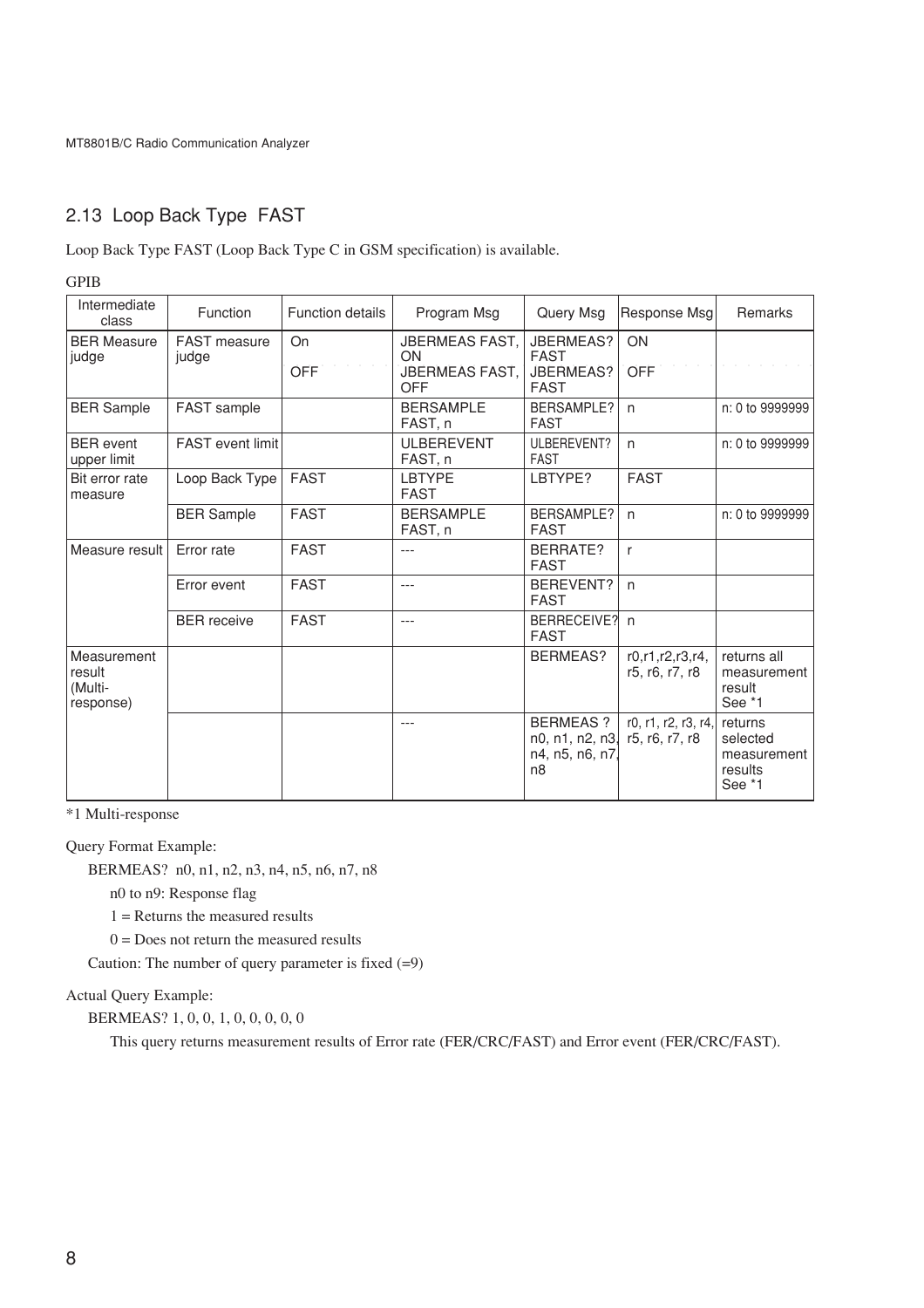| Response Format:                                                                                 |                                |  |  |  |
|--------------------------------------------------------------------------------------------------|--------------------------------|--|--|--|
| r0, r1, r2, r3, r4, r5, r6, r7, r8                                                               |                                |  |  |  |
| r0: Error rate (FER/CRC/FAST)                                                                    | $r1$ : Error rate (CIb)        |  |  |  |
| $r2$ : Error rate (CII)                                                                          | r3: Error event (FER/CRC/FAST) |  |  |  |
| $r4$ : Error event (CIb)                                                                         | r5: Error event $(CII)$        |  |  |  |
| r6: BER sample (FER/CRC/FAST)                                                                    | $r7$ : BER sample (CIb)        |  |  |  |
| $r8$ : BER sample $\left(CII\right)$                                                             |                                |  |  |  |
| (Note) r0, r3, r6 indicate one measurement result from FER or CRC or FAST by the Loop Back Type. |                                |  |  |  |
| Actual Response Example:                                                                         |                                |  |  |  |
| (Error rate (FER/CRC/FAST) and Error event (FER/CRC/FAST))                                       |                                |  |  |  |

0.000, 0

System implementing this function: GSM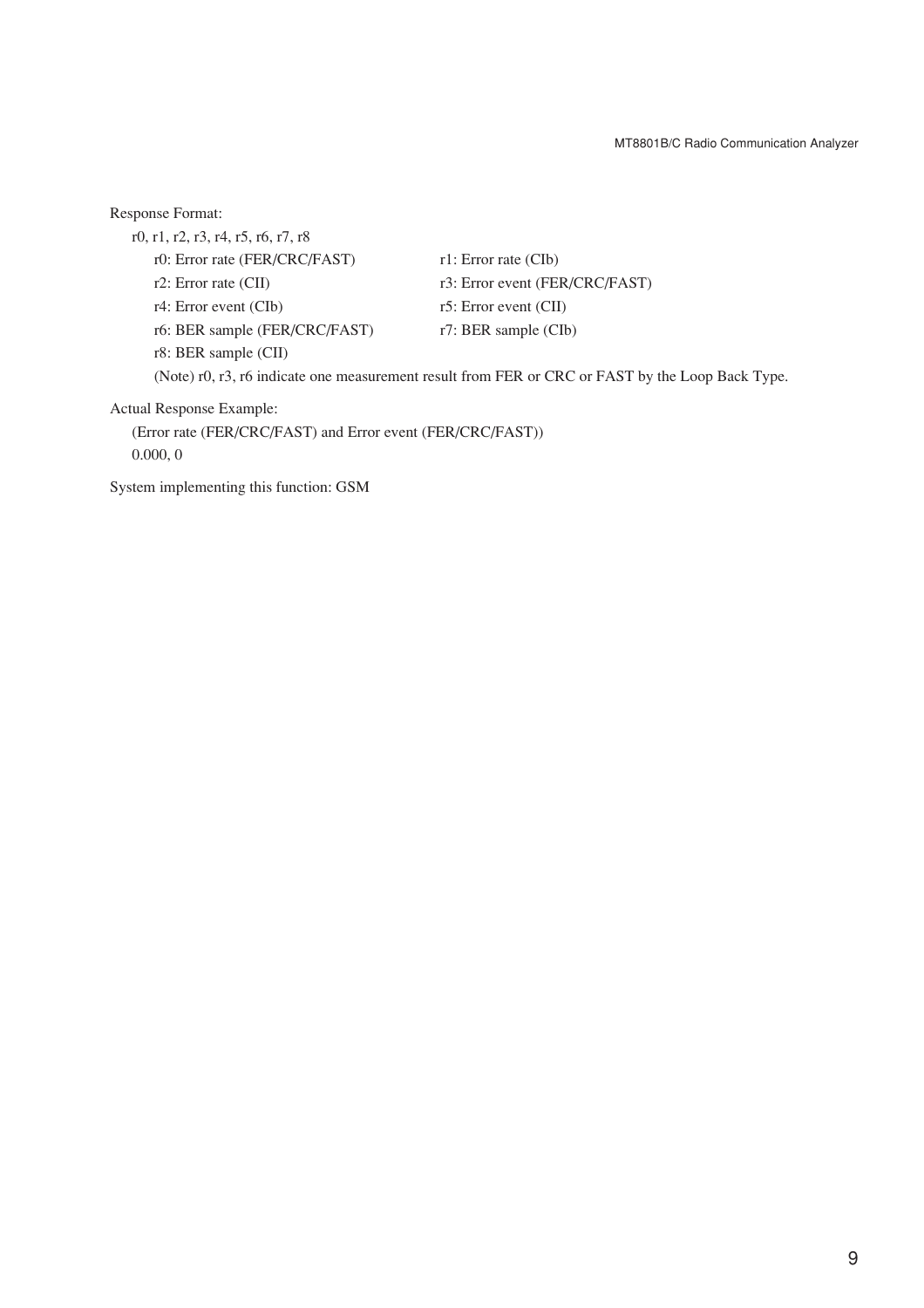## 2.14 5-band User Calibration

Features

- (a) Supports individual 5 bands calibration
- (b) Freely sets both beginning and ending frequency of each band
- (c) Non volatile calibration value (No necessity to store into external PC's storage media)
- (d) Needs only one GPIB command for compensating for RF power measurement drift
- (e) 5-band User Calibration is available only by the GPIB commands

#### Functions

TX Band (for TX measurement)

(a) Band definition

The each band can be defined by the following GPIB program messages:

Program Message: DEFTXBAND n, F1, F2 n: 1 to 5 F1:Beginning Freq.[Hz] F2:Ending Freq.[MHz] Query Message: DEFTXBAND? n Response: F1, F2

(b) User Calibration

In order to remove the effects of cable loss and absolute error of the MT8801B/C's Power sensor, it is necessary to calibrate the MT8801B/C built-in manufacturing system by using precise power source when constructing the manufacturing line.

The GPIB commands for writing initial calibration value are as follows:

```
Program Message: TXUSRCAL Band, CalValue
                 Band: 1 to 5, CalValue: -50.0 to 50.0 [dB] (Initial Setting = 0.0 [dB])
Query Message: TXUSRCAL? Band
Response: CalValue
```
(c) Drift compensation

Every specified time (e.g. 1 hour), it is desirable to compensate for RF power measurement by internal power sensor of the MT8801B/C. When using this function, the MT8801B/C requires calibration signal source which is higher than 10 dBm mean power connected to Main Input connector.

By sending the following GPIB commands to the MT8801B/C, the MT8801B/C calculates the difference of Power measurement result between internal power sensor and DSP, and stores it as the drift compensation value of the current band.

> Program Message: CMPTXPWR Query Message: CMPTXPWR? Response: Drift compensation value by "CMPTXPWR" Program Message. [dB]

(d) Cancellation of drift compensation value

The Drift compensation value stored by "CMPTXPWR" can be cleared by "CALCANCEL" command. (Clear current band only)

10 Program Message.: CALCANCEL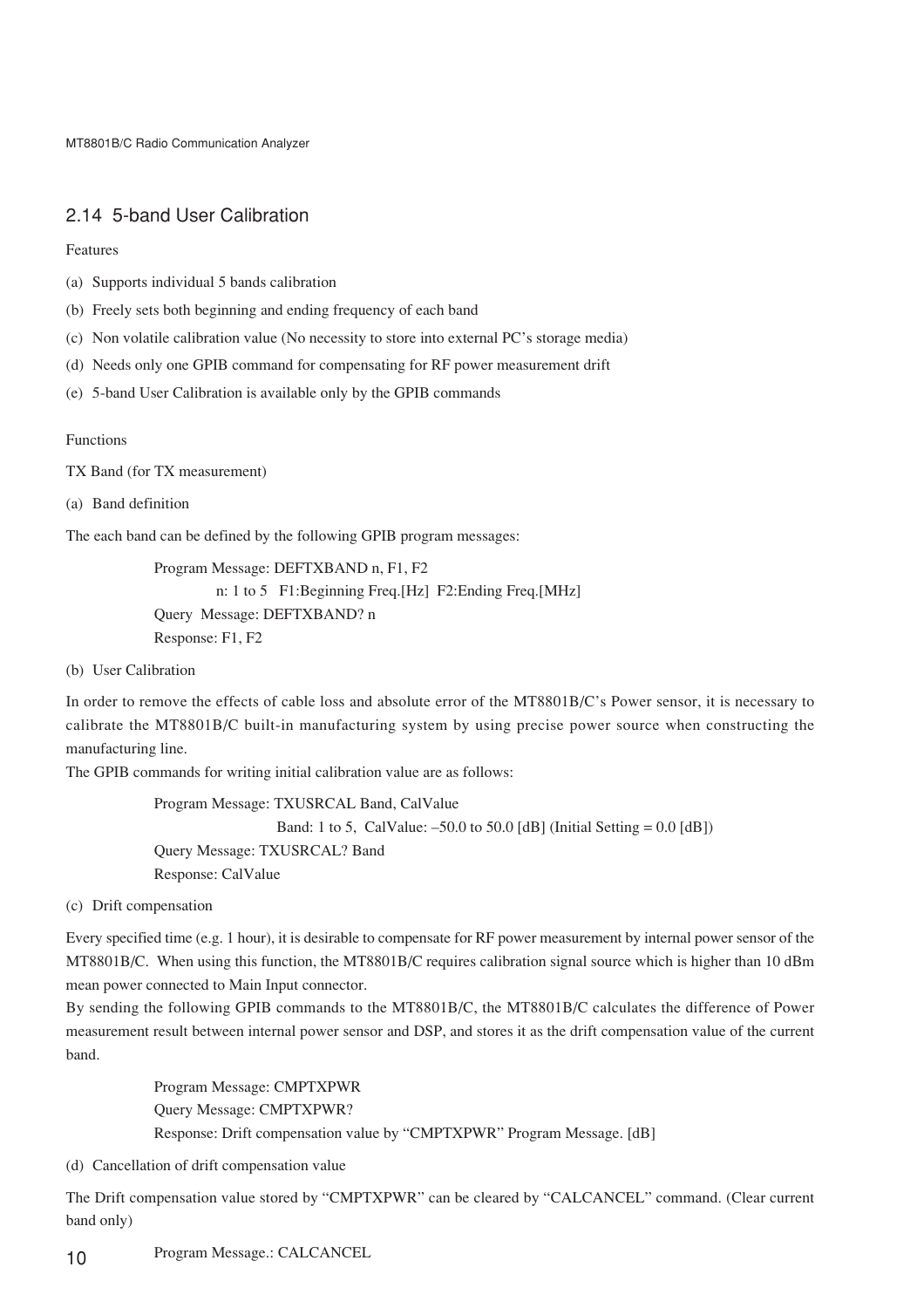#### RX Band (for RX measurement)

#### (a) Band definition

The each band can be set by the following GPIB program messages.

Program Message: DEFRXBAND n, F1, F2 n: 1 to 5 F1:Beginning Freq. [Hz] F2:Ending Freq. [Hz] Query Message: DEFRXBAND? n Response: F1, F2

#### (b) User Calibration

In order to remove the effects of cable loss, it is necessary to calibrate the MT8801B/C built-in manufacturing system by using precise power meter when constructing the manufacturing line. GPIB command for writing initial calibration value are as follows.

> Program Message: RXUSRCAL Band, CalValue Band: 1 to 5, CalValue:  $-50.0$  to 50.0 [dB] (Initial Setting = 0.0 [dB]) Query Message: RXUSRCAL? Band Response: CalValue

Calibration mode switch

The default calibration functionality is "2 bands User Calibration", which is displayed on Setup TX Parameter Screen and Setup RX Parameter Screen.

To enable "5-band User Calibration", the following GPIB commands are required after the MT8801B/C is switched on.

Program Message: CALMODE n n:  $(0 = 2$  bands mode,  $1 =$  Enhanced 5 bands Mode) Query Message: CALMODE? Response: n:  $(0 =$  conventional (default),  $1 =$  Enhanced 5 bands Calibration Mode)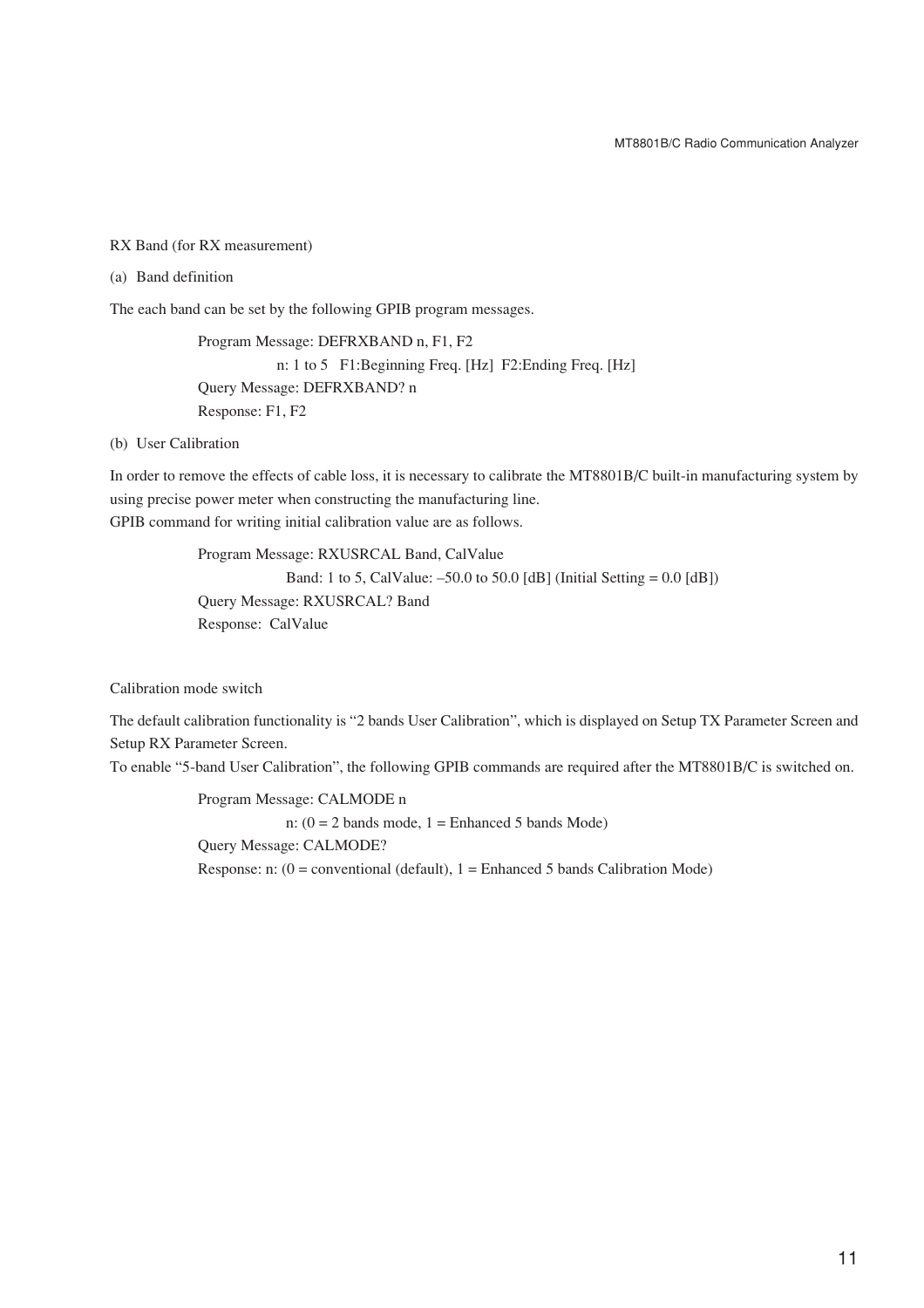GPIB

| Intermediate<br>class       | Function                 | Function details                         | Program Msg                   | Query Msg             | Response Msg | Remarks                                                                                                                                                                                                                                                                                                                                                         |
|-----------------------------|--------------------------|------------------------------------------|-------------------------------|-----------------------|--------------|-----------------------------------------------------------------------------------------------------------------------------------------------------------------------------------------------------------------------------------------------------------------------------------------------------------------------------------------------------------------|
| 5 Bands User<br>Calibration | <b>TX</b><br>calibration | TX calibration<br><b>Band definition</b> | <b>DEFTXBAND</b><br>n, f0, f1 | DEFTXBAND?<br>n       | f0, f1       | See *1<br>n: 1 to 5 (Band)<br>f0:Beginning<br>Freq.[Hz]<br>f1:Ending<br>Freq.[Hz]<br><b>Initial Setting</b><br>n:1<br>Band1<br>$f0 = 300000$<br>f1=599999999<br>Band <sub>2</sub><br>f0=600000000<br>f1=1199999999<br>Band3<br>f0=1200000000<br>f1=1799999999<br>Band4<br>f0=1800000000<br>f1=2399999999<br>Band <sub>5</sub><br>f0=2400000000<br>f1=3000000000 |
|                             |                          | TX user calibration                      | <b>TXUSRCAL</b><br>n, l       | <b>TXUSRCAL?</b><br>n | $\mathbf{I}$ | $n:1$ to 5 (Band)<br>I: Calibration<br>value<br>$-50.0$ to<br>50.0 [dB]<br><b>Initial Setting</b><br>n: 1<br>I: 0.0                                                                                                                                                                                                                                             |
|                             |                          | Drift Compensation                       | <b>CMPTXPWR</b>               | CMPTXPWR?             | L            |                                                                                                                                                                                                                                                                                                                                                                 |
|                             | RX calibration           | RX calibration<br><b>Band definition</b> | <b>DEFRXBAND</b><br>n, f0, f1 | DEFRXBAND?<br>n       | f0, f1       | See *1<br>n: 1 to 5 (Band)<br>f0: Beginning<br>Freq. [Hz]<br>f1: Ending<br>Freq. [Hz]                                                                                                                                                                                                                                                                           |
|                             |                          |                                          |                               |                       |              | <b>Initial Setting</b><br>n:1<br>Band1<br>f0=300000<br>f1=599999999<br>Band <sub>2</sub><br>f0=600000000<br>f1=1199999999<br>Band3<br>f0=1200000000<br>f1=1799999999<br>Band4<br>f0=1800000000<br>f1=2399999999<br>Band <sub>5</sub><br>f0=2400000000<br>f1=3000000000                                                                                          |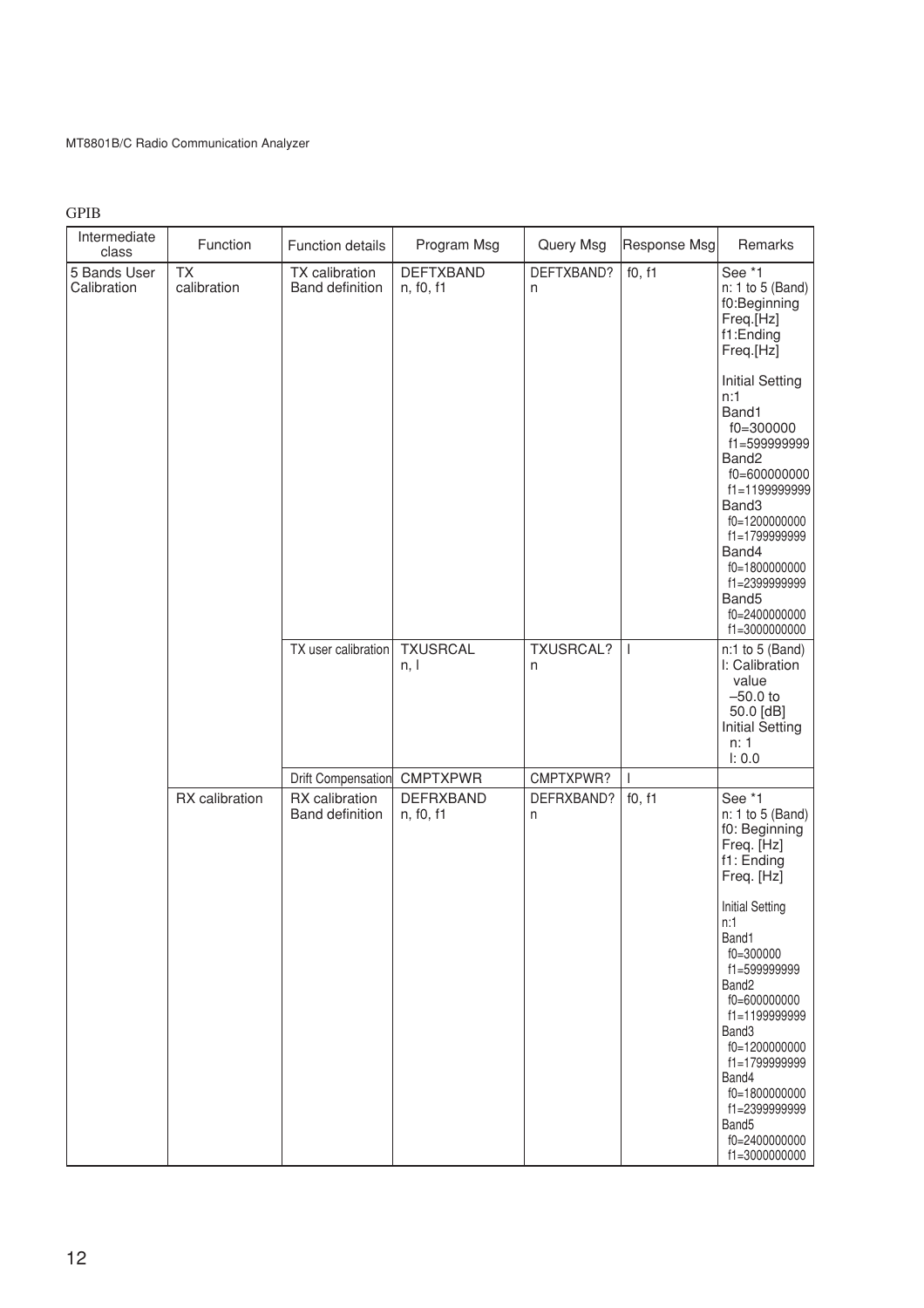| Intermediate<br>class | Function                   | <b>Function details</b> | Program Msg             | Query Msg      | Response Msg | Remarks                                                                                                                                    |
|-----------------------|----------------------------|-------------------------|-------------------------|----------------|--------------|--------------------------------------------------------------------------------------------------------------------------------------------|
|                       |                            | RX user calibration     | <b>RXUSRCAL</b><br>n, I | RXUSRCAL?<br>n |              | n: 1 to 5 (Band)<br>I: Calibration<br>value<br>$-50.0$ to 50.0<br>[dB]<br><b>Initial Setting</b><br>n: 1<br>1:0.0                          |
|                       | Calibration<br>mode switch |                         | CALMODE n               | CALMODE?       | $\mathsf{n}$ | $n: 0 =$<br>2 band user<br>calibration<br>1 =<br>5 band user<br>calibration<br><b>Initial Setting</b><br>0(2 band)<br>user<br>calibration) |

\*1

If the band is overlapped, higher band i.e. the band which has higher number n is applied.

Example:

| DEFRXBAND 1, 1000000000, 150000000 | $(RX Band 1 = 1 GHz to 1.5 GHz)$   |
|------------------------------------|------------------------------------|
| DEFRXBAND 2, 1400000000, 190000000 | $(RX Band 2 = 1.4 GHz to 1.9 GHz)$ |

This responses are as follows.

DEFRXBAND? 1 "100000000,139999999" (RX Band 1 = 1 GHz to 1.4 GHz - 1 Hz) DEFRXBAND? 2 "140000000,190000000" (RX Band 2 = 1.4 GHz to 1.9 GHz)

System implementing this function: GSM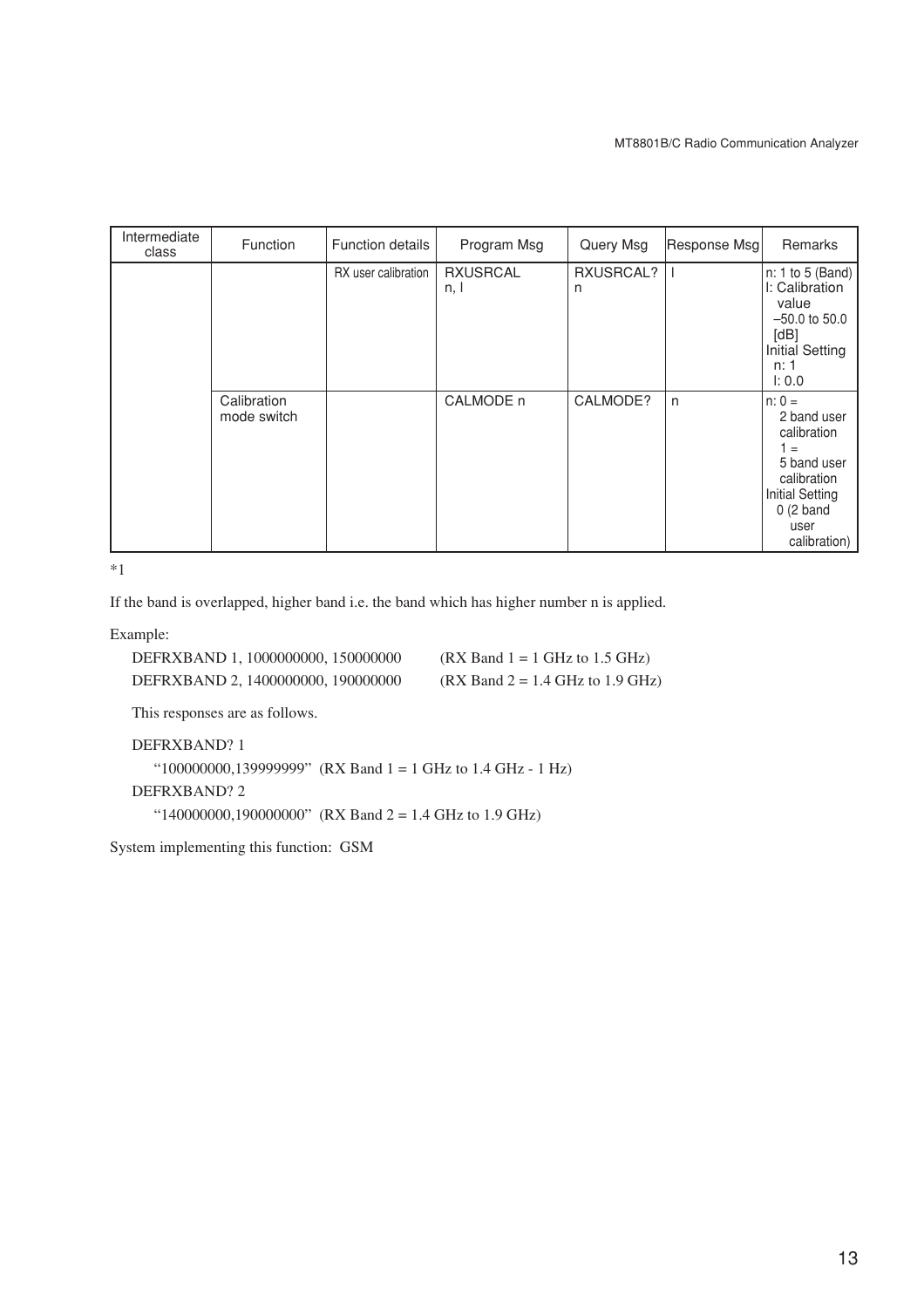# 2.15 Optimized TX measurement

Features

- (a) Faster TX batch measurement instead of current "All Measure"
- (b) Returns Average, Max and Min measurement results
- (c) Allows to perform measurement at any TX measurement screen and Setup Common Parameter Screen
- (d) Allows to select measurement item at any TX measurement screen and Setup Common Parameter Screen
- (e) Available by GPIB only
- (f) Measures without changing screens, for speed up
- (h) Fast averaging using all the valid bursts sampled in wave memory

#### GPIB

| Intermediate<br>class        | <b>Function</b>               | <b>Function details</b> | Program Msg                               | Query Msg  | Response<br>Msg           | Remarks                                        |
|------------------------------|-------------------------------|-------------------------|-------------------------------------------|------------|---------------------------|------------------------------------------------|
| Optimized TX<br>Imeasurement | Measurement<br>item selection |                         | <b>MOPTXMEAS</b><br>an, p0, p1, p2, , p58 | MOPTXMEAS? | an, r0, r1, r2,<br>…. r58 | See *1. *2                                     |
|                              | Perform<br>Measurement        |                         | <b>SWPOPTXMEAS</b>                        |            |                           | OPTXMEAS?   r0, r1, r2, , r58   See *3, *4, *5 |

\*1

| an: averaging count $(1 \text{ to } 12)$ |                    | Initial Setting $= 10$           |
|------------------------------------------|--------------------|----------------------------------|
| pn: $0 =$ measurement off                | $=$ measurement on | Initial Setting = $1, 0, 0, , 0$ |

Initial Setting  $= 10$ 

The corresponding measurement items are as follows.

Corresponding measurement items

| p0: Average Freq. Error<br>$p20$ : Average Power vs Time at $-18 \mu s$ |                                             |  |  |
|-------------------------------------------------------------------------|---------------------------------------------|--|--|
| p1: Max Freq. Error                                                     | $p21$ : Max Power vs Time at $-18 \mu s$    |  |  |
| p2: Average RMS Phase Error                                             | $p22$ : Min Power vs Time at $-18 \mu s$    |  |  |
| p3: Max RMS Phase Error                                                 | p23: Average Power vs Time at $-10 \mu s$   |  |  |
| p4: Average Peak Phase Error                                            | $p24$ : Max Power vs Time at $-10 \mu s$    |  |  |
| p5: Max Peak Phase Error                                                | $p25$ : Min Power vs Time at $-10 \mu s$    |  |  |
| p6: Average Tx Power                                                    | $p26$ : Average Power vs Time at $-5 \mu s$ |  |  |
| p7: Max Tx Power                                                        | $p27$ : Max Power vs Time at $-5 \mu s$     |  |  |
| p8: Min Tx Power                                                        | $p28$ : Min Power vs Time at $-5 \mu s$     |  |  |
| p9: Average carrier on/off ratio                                        | $p29$ : Average Power vs Time at 0 $\mu$ s  |  |  |
| p10: Max carrier on/off ratio                                           | $p30$ : Max Power vs Time at 0 µs           |  |  |
| p11: Min carrier on/off ratio                                           | $p31$ : Min Power vs Time at 0 $\mu$ s      |  |  |
| p12: Average Time Alignment                                             | p32: Average Power vs Time at 542.8 µs      |  |  |
| p13: Max Time Alignment                                                 | p33: Max Power vs Time at 542.8 µs          |  |  |
| p14: Min Time Alignment                                                 | p34: Min Power vs Time at 542.8 µs          |  |  |
| p15: Max Power in on portion                                            | p35: Average Power vs Time at 547.8 µs      |  |  |
| p16: Min Power in on portion                                            | p36: Max Power vs Time at 547.8 µs          |  |  |
| p17: Average Power vs Time at $-28 \mu s$                               | p37: Min Power vs Time at 547.8 µs          |  |  |
| p18: Max Power vs Time at $-28 \mu s$                                   | p38: Average Power vs Time at 552.8 µs      |  |  |
| p19: Min Power vs Time at $-28 \mu s$                                   | p39: Max Power vs Time at 552.8 µs          |  |  |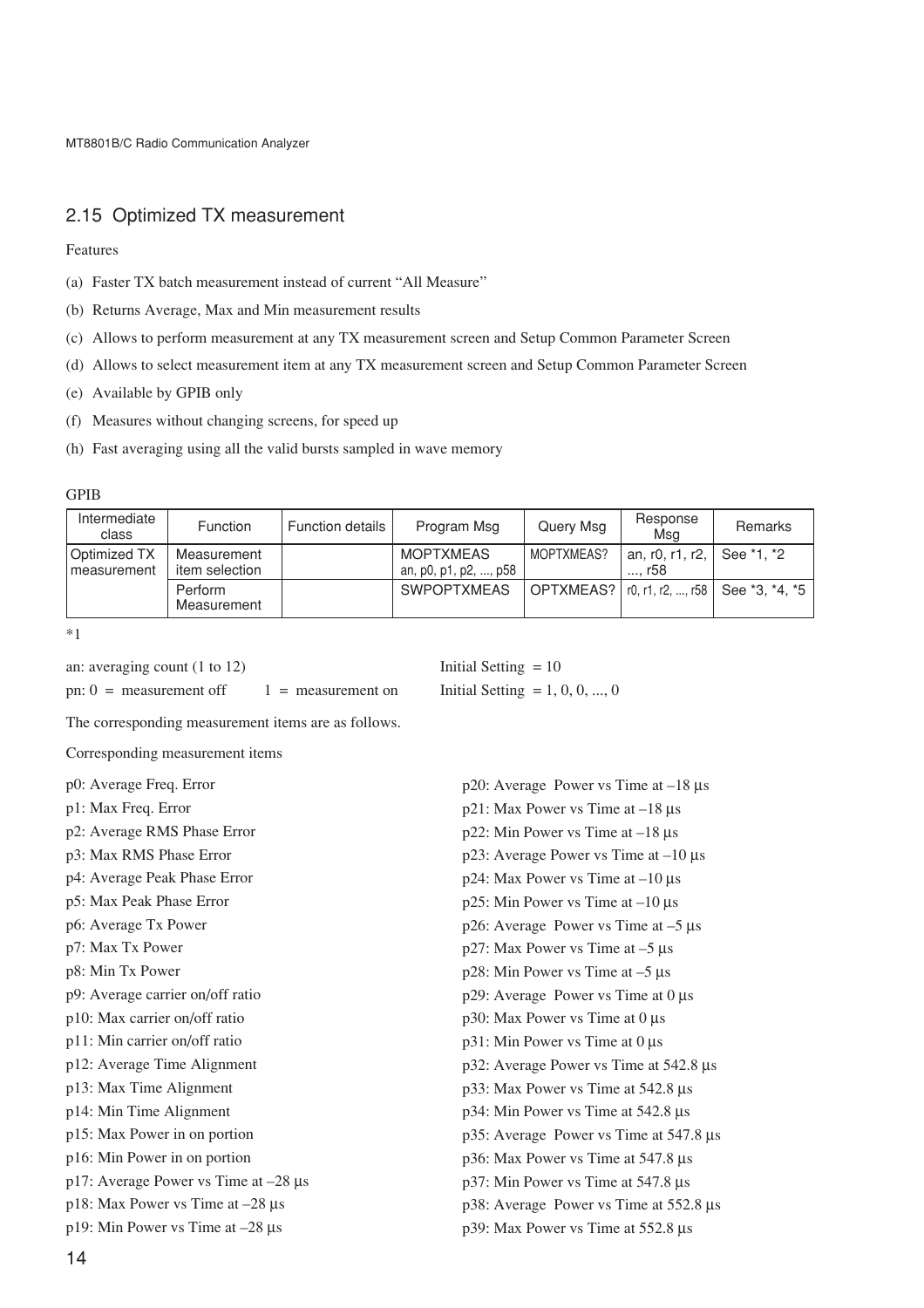p40: Min Power vs Time at 552.8 µs p41: Average Power vs Time at 560.8 µs p42: Max Power vs Time at 560.8 µs p43: Min Power vs Time at 560.8 µs p44: Average Power vs Time at 570.8 µs p45: Max Power vs Time at 570.8 µs p46: Min Power vs Time at 570.8 µs p47: Average Spectrum due to modulation at –400 kHz p48: Max Spectrum due to modulation at –400 kHz p49: Min Spectrum due to modulation at –400 kHz

p50: Average Spectrum due to modulation at 400 kHz p51: Max Spectrum due to modulation at 400 kHz p52: Min Spectrum due to modulation at 400 kHz p53: Average Spectrum due to switching at –400 kHz p54: Max Spectrum due to switching at –400 kHz p55: Min Spectrum due to switching at –400 kHz p56: Average Spectrum due to switching at 400 kHz p57: Max Spectrum due to switching at 400 kHz p58: Min Spectrum due to switching at 400 kHz

 $*2$ 

The system returns no error when the number of parameter is less than 60.

 $*3$ 

If corresponding pn (item) is 0, rn (result) is not returned.

e.g. if p1 and p3 is 0 (i.e. off), returned response is r0, r2, r4, r5....r58

 $*_{\Lambda}$ 

Units of Freq. Error and Spectrum due to switching are set in the Select All Measure Item Screen.

\*5

The next GPIB msg. after "SWPOPTXMEAS" is not accepted until the end of measurement to avoid reading the previous measurement result. i.e. Sending "SWP" command after "SWPOPTXMEAS" is not necessary.

Example

MOPTXMEAS 10,0,0,1,0,0,0,0,0,0,0,0,0,0,0,0,0,0,0,0,0,0,0,0,0,0,0,0,0,0,0,0,0,0,0,0,0,0,0,0,0,0,0,0,0,0,0,0,0,0,0,0,0,0,0,0,0,0,0,0

MOPTXMEAS?

10,0,0,1,0,0,0,0,0,0,0,0,0,0,0,0,0,0,0,0,0,0,0,0,0,0,0,0,0,0,0,0,0,0,0,0,0,0,0,0,0,0,0,0,0,0,0,0,0,0,0,0,0,0,0,0,0,0,0,0

**SWPOPTXMEAS** 

 $\longrightarrow$ 

OPTXMEAS?

 $\rightarrow$  3.65

System implementing this function: GSM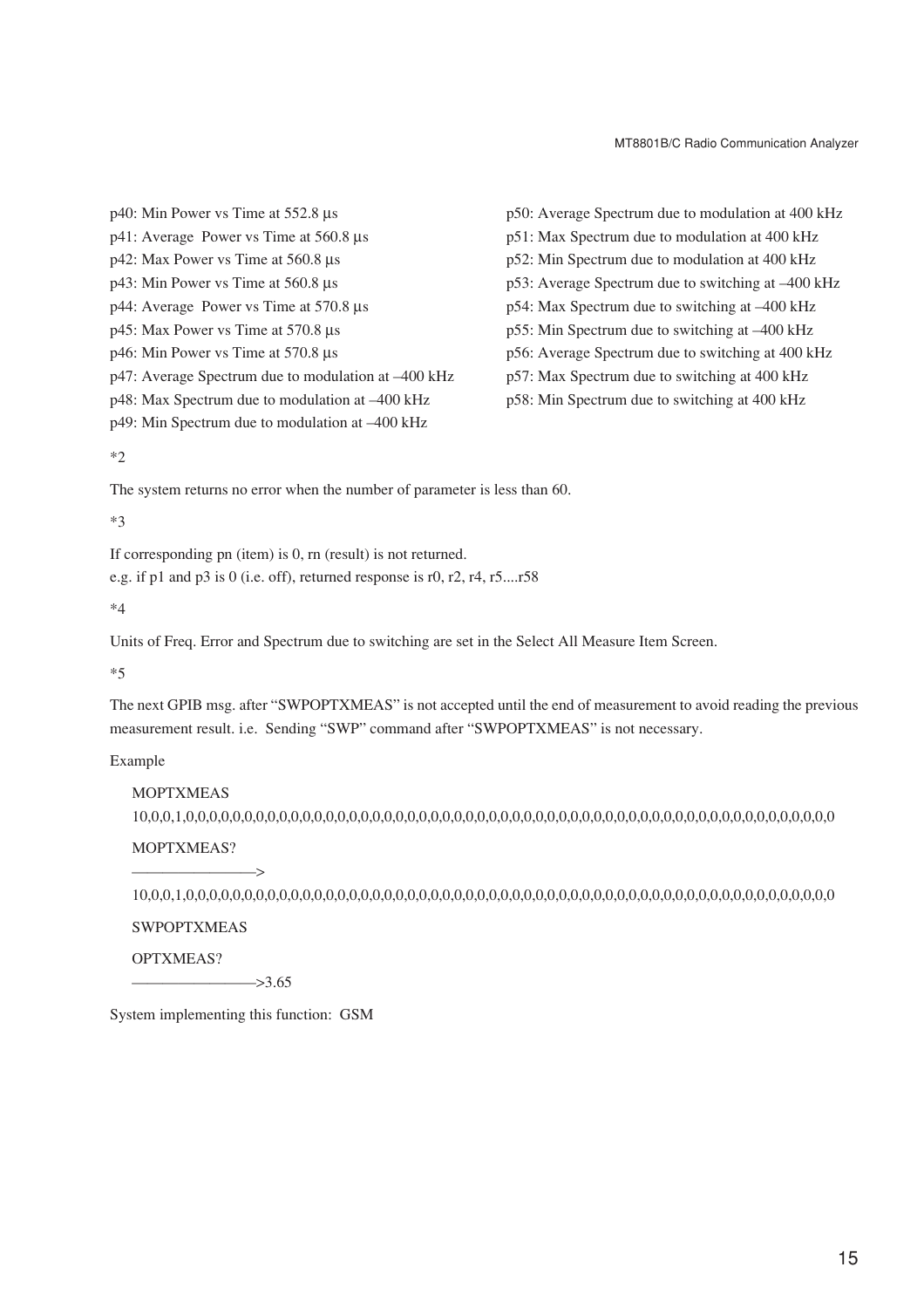| Intermediate<br>calss                        | <b>Function</b>             | <b>Function Detail</b>                                           | Program Msg                           | Query Msg     | Response Msg                                   | <b>Remarks</b> |
|----------------------------------------------|-----------------------------|------------------------------------------------------------------|---------------------------------------|---------------|------------------------------------------------|----------------|
| Modulation<br>Analysis and                   |                             | Measurement Average number and<br>Item Slection   Measure On/Off | MOPTX2MODPWR<br>an, p0, p1, p2, , p17 | MOPTX2MODPWR? | an, r0, r1, r2, , r17                          | $*1,*2$        |
| <b>RF</b> Power<br>Measurement   Measurement | Perform                     |                                                                  | SWPMOPTX2MOD<br><b>PWR</b>            | $---$         |                                                | *3             |
|                                              | Mesurement<br>Result        |                                                                  |                                       | OPTX2MODPWR?  | r0-2,r0-1,r1-2,r1-<br>$1, \ldots, r17-1$       | $*4, *5$       |
| Output RF<br>Spectrum                        | Mesurement<br>Item Slection | Average number and<br>Measure On/Off                             | MOPTX2ORFS<br>an, p0, p1, p2, , p51   | MOPTX2ORFS?   | an, r0, r1, r2, , r51                          | $*6,*7$        |
|                                              | Perform<br>Measurement      |                                                                  | SWPMOPTX2ORFS ---                     |               |                                                | *8             |
|                                              | Mesurement<br>Result        |                                                                  | ---                                   | OPTX2ORFS?    | $r0-2, r0-1, r0-0, r1-$<br>$2, \ldots$ , r51-0 | $*g$           |

# 2.16 Optimized TX Measurement 2

\*1

an: average count  $(1 to 9999)$  Initial Setting = 1

pn: bit-2  $\times$  4 + bit-1  $\times$  2 + bit-0 (0 to 7)

bit-2/bit-1/bit-0: 0 = measurement off, 1 = measurement on Initial Setting = 0

The corresponding Optimized TX Measurement 2 Modulation Analysis and Power Mesurement items are as follows:

| P <sub>0</sub>  | bit-2   | Average frequency error                | P9              | bit-2   | Average power vs time at $-10 \mu s$ |
|-----------------|---------|----------------------------------------|-----------------|---------|--------------------------------------|
|                 | bit-1   | Max frequency error                    |                 | bit-1   | Max power vs time at $-10 \mu s$     |
|                 | $bit-0$ |                                        |                 | bit-0   | Min power vs time at $-10 \mu s$     |
| $\overline{P1}$ | bit-2   | Average RMS phase error                | P <sub>10</sub> | bit-2   | Average power vs time at $-5 \mu s$  |
|                 | bit-1   | Max RMS phase error                    |                 | bit-1   | Max power vs time at $-5 \mu s$      |
|                 | $bit-0$ |                                        |                 | bit-0   | Min power vs time at $-5 \mu s$      |
| P2              | bit-2   | Average peak phase error               | P <sub>11</sub> | bit-2   | Average power vs time at 0 µs        |
|                 | bit-1   | Max peak phase error                   |                 | bit-1   | Max power vs time at 0 µs            |
|                 | bit-0   |                                        |                 | bit-0   | Min power vs time at 0 µs            |
| P <sub>3</sub>  | bit-2   | Average Tx power                       | P <sub>12</sub> | bit-2   | Average power vs time at 542.8 µs    |
|                 | $bit-1$ | Max Tx power                           |                 | bit-1   | Max power vs time at 542.8 µs        |
|                 | bit-0   | Min Tx power                           |                 | bit-0   | Min power vs time at 542.8 µs        |
| P4              | bit-2   | Average carrier on/off ratio           | P <sub>13</sub> | bit-2   | Average power vs time at 547.8 µs    |
|                 | bit-1   | Max carrier on/off ratio               |                 | bit-1   | Max power vs time at 547.8 µs        |
|                 | bit-0   | Min carrier on/off ratio               |                 | bit-0   | Min power vs time at 547.8 µs        |
| P5              | bit-2   | Average time alignment                 | P <sub>14</sub> | bit-2   | Average power vs time at 552.8 µs    |
|                 | $bit-1$ | Max time alignment                     |                 | $bit-1$ | Max power vs time at 552.8 µs        |
|                 | bit-0   | Min time alignment                     |                 | bit-0   | Min power vs time at 552.8 µs        |
| P <sub>6</sub>  | bit-2   |                                        | P <sub>15</sub> | bit-2   | Average power vs time at 560.8 µs    |
|                 | $bit-1$ | Max power in on portion                |                 | bit-1   | Max power vs time at 560.8 µs        |
|                 | $bit-0$ | Min power in on portion                |                 | bit-0   | Min power vs time at 560.8 µs        |
| P7              | bit-2   | Average power vs time at $-28 \mu s$   | P <sub>16</sub> | bit-2   | Average power vs time at 570.8 µs    |
|                 | $bit-1$ | Max power vs time at $-28 \mu s$       |                 | bit-1   | Max power vs time at 570.8 µs        |
|                 | bit-0   | Min power vs Time at $-28 \mu s$       |                 | bit-0   | Min power vs time at 570.8 µs        |
| P <sub>8</sub>  | bit-2   | Average power vs time at $-18 \,\mu s$ | P <sub>17</sub> | bit-2   | Average origin-offset                |
|                 | bit-1   | Max power vs time at $-18 \mu s$       |                 | bit-1   | Max origin-offset                    |
|                 | bit-0   | Min power vs time at $-18 \mu s$       |                 | bit-0   |                                      |

\*2

RCA returns no error when the number of parameter is less than 17.

e.g. MOPTX2MODPWR 10,6,6,6,7,7,7,3,,7,7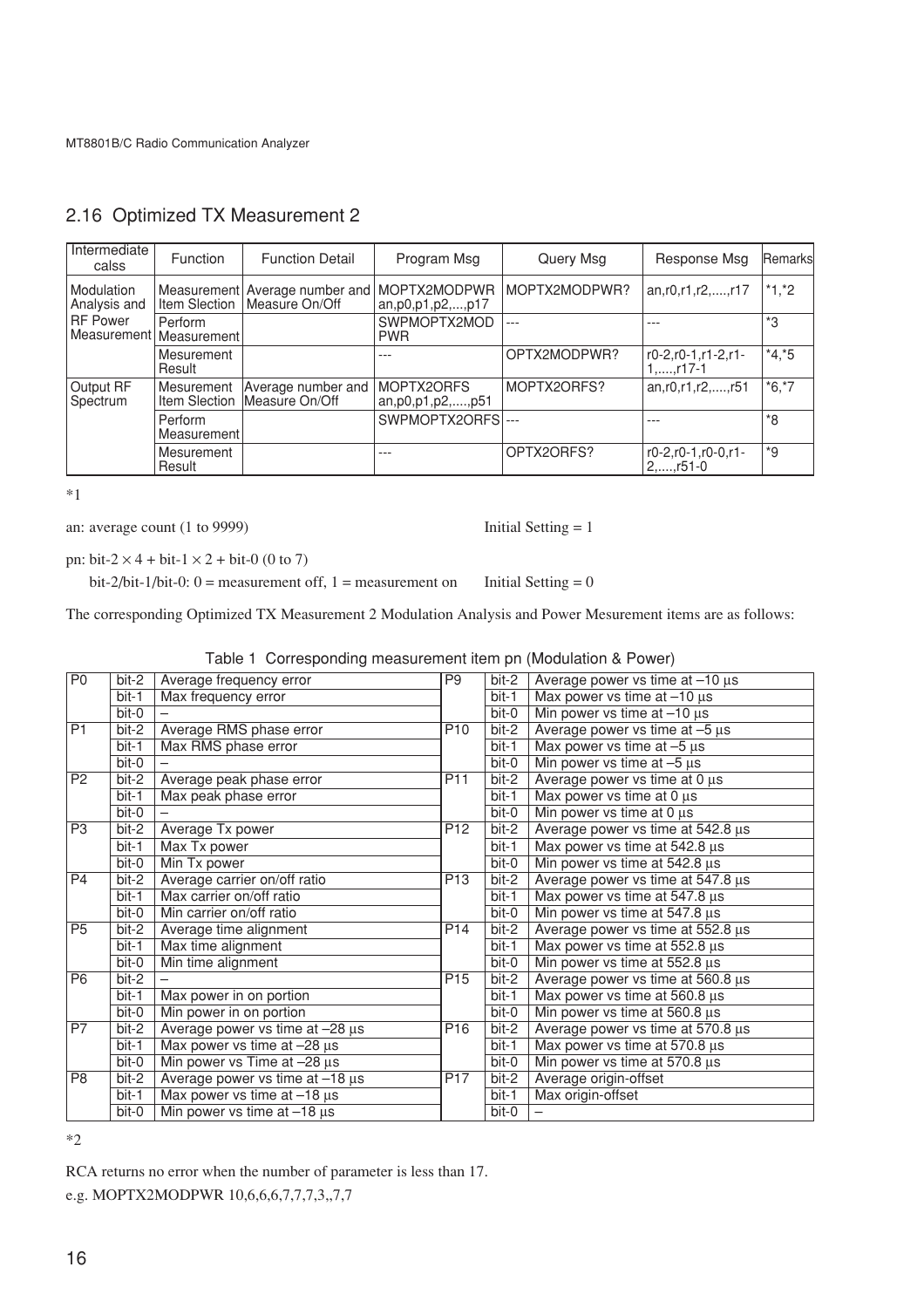\*3

The next GPIB msg after "SWPOPTX2MODPWR" is not accepted by the end if measurement to avoid reading previous measurement result. i.e.No need to send "SWP" command after "SWPOPTX2MODPWR".

\*4

If corresponding pn (item) is 0, rn (result) is not returns.

e.g. if p1 and p3 is 0 (i.e. bit-2 = off, bit-1 = off, bit-0 = off), returned response is r0-2,r0-1,r1-1,r2-2,r2-1,r3-1,r4-2,r4-1,r4- $0,...,r17-1.$ 

\*5

Unit of Freq Error is determined by the setting in Select All Measure Item Screen.

\*6

an: average count  $(1 to 9999)$  Initial Setting = 1

pn: bit- $2 \times 4 + \text{bit-1} \times 2 + \text{bit-0}$  (0 to 7)

bit-2/bit-1/bit-0: 0 = measurement off, 1 = measurement on Initial Setting = 0

The corresponding Optimized TX Measurement 2 Output RF Spectrum are as follows:

|                 |         | $\frac{1}{2}$ and $\frac{1}{2}$ are an extending interesting the theory $\frac{1}{2}$ and $\frac{1}{2}$ |                 |         |                                 |
|-----------------|---------|---------------------------------------------------------------------------------------------------------|-----------------|---------|---------------------------------|
| P0              | bit-2   | Average due to mod at -0 kHz                                                                            | P13             | bit-2   | Average due to mod at +0 kHz    |
|                 | $bit-1$ | Max due to mod at -0 kHz                                                                                |                 | $bit-1$ | Max due to mod at $+0$ kHz      |
|                 | $bit-0$ | Min due to mod at -0 kHz                                                                                |                 | bit-0   | Min due to mod at $+0$ kHz      |
| P1              | $bit-2$ | Average due to mod at -100 kHz                                                                          | P14             | $bit-2$ | Average due to mod at +100 kHz  |
|                 | $bit-1$ | Max due to mod at -100 kHz                                                                              |                 | $bit-1$ | Max due to mod at $+100$ kHz    |
|                 | $bit-0$ | Min due to mod at $-100$ kHz                                                                            |                 | $bit-0$ | Min due to mod at +100 kHz      |
| P <sub>2</sub>  | $bit-2$ | Average due to mod at -200 kHz                                                                          | P <sub>15</sub> | $bit-2$ | Average due to mod at +200 kHz  |
|                 | $bit-1$ | Max due to mod at -200 kHz                                                                              |                 | $bit-1$ | Max due to mod at +200 kHz      |
|                 | bit-0   | Min due to mod at -200 kHz                                                                              |                 | bit-0   | Min due to mod at +200 kHz      |
| P3              | $bit-2$ | Average due to mod at -250 kHz                                                                          | P <sub>16</sub> | bit-2   | Average due to mod at +250 kHz  |
|                 | $bit-1$ | Max due to mod at -250 kHz                                                                              |                 | $bit-1$ | Max due to mod at +250 kHz      |
|                 | bit-0   | Min due to mod at -250 kHz                                                                              |                 | $bit-0$ | Min due to mod at +250 kHz      |
| P <sub>4</sub>  | bit-2   | Average due to mod at -400 kHz                                                                          | p17             | bit-2   | Average due to mod at +400 kHz  |
|                 | $bit-1$ | Max due to mod at -400 kHz                                                                              |                 | $bit-1$ | Max due to mod at +400 kHz      |
|                 | $bit-0$ | Min due to mod at -400 kHz                                                                              |                 | bit-0   | Min due to mod at +400 kHz      |
| P5              | $bit-2$ | Average due to mod at -600 kHz                                                                          | P <sub>18</sub> | $bit-2$ | Average due to mod at +600 kHz  |
|                 | $bit-1$ | Max due to mod at -600 kHz                                                                              |                 | $bit-1$ | Max due to mod at +600 kHz      |
|                 | $bit-0$ | Min due to mod at -600 kHz                                                                              |                 | bit-0   | Min due to mod at +600 kHz      |
| P6              | $bit-2$ | Average due to mod at -800 kHz                                                                          | P <sub>19</sub> | $bit-2$ | Average due to mod at +800 kHz  |
|                 | $bit-1$ | Max due to mod at -800 kHz                                                                              |                 | $bit-1$ | Max due to mod at +800 kHz      |
|                 | $bit-0$ | Min due to mod at -800 kHz                                                                              |                 | $bit-0$ | Min due to mod at +800 kHz      |
| $\overline{P7}$ | $bit-2$ | Average due to mod at -1000 kHz                                                                         | P <sub>20</sub> | $bit-2$ | Average due to mod at +1000 kHz |
|                 | $bit-1$ | Max due to mod at -1000 kHz                                                                             |                 | $bit-1$ | Max due to mod at $+1000$ kHz   |
|                 | $bit-0$ | Min due to mod at -1000 kHz                                                                             |                 | bit-0   | Min due to mod at $+1000$ kHz   |
| P8              | $bit-2$ | Average due to mod at -1200 kHz                                                                         | P <sub>21</sub> | bit-2   | Average due to mod at +1200 kHz |
|                 | $bit-1$ | Max due to mod at -1200 kHz                                                                             |                 | $bit-1$ | Max due to mod at +1200 kHz     |
|                 | bit-0   | Min due to mod at -1200 kHz                                                                             |                 | bit-0   | Min due to mod at +1200 kHz     |
| P <sub>9</sub>  | $bit-2$ | Average due to mod at -1400 kHz                                                                         | <b>P22</b>      | $bit-2$ | Average due to mod at +1400 kHz |
|                 | $bit-1$ | Max due to mod at -1400 kHz                                                                             |                 | $bit-1$ | Max due to mod at $+1400$ kHz   |
|                 | bit-0   | Min due to mod at -1400 kHz                                                                             |                 | bit-0   | Min due to mod at +1400 kHz     |
| <b>P10</b>      | $bit-2$ | Average due to mod at -1600 kHz                                                                         | P <sub>23</sub> | $bit-2$ | Average due to mod at +1600 kHz |
|                 | $bit-1$ | Max due to mod at -1600 kHz                                                                             |                 | $bit-1$ | Max due to mod at +1600 kHz     |
|                 | $bit-0$ | Min due to mod at -1600 kHz                                                                             |                 | $bit-0$ | Min due to mod at +1600 kHz     |
| <b>P11</b>      | $bit-2$ | Average due to mod at -1800 kHz                                                                         | P <sub>24</sub> | $bit-2$ | Average due to mod at +1800 kHz |
|                 | bit-1   | Max due to mod at -1800 kHz                                                                             |                 | $bit-1$ | Max due to mod at +1800 kHz     |
|                 | $bit-0$ | Min due to mod at -1800 kHz                                                                             |                 | $bit-0$ | Min due to mod at +1800 kHz     |
| P <sub>12</sub> | bit-2   | Average due to mod at -2000 kHz                                                                         | P <sub>25</sub> | bit-2   | Average due to mod at +2000 kHz |
|                 | bit-1   | Max due to mod at -2000 kHz                                                                             |                 | $bit-1$ | Max due to mod at +2000 kHz     |
|                 | $bit-0$ | Min due to mod at -2000 kHz                                                                             |                 | $bit-0$ | Min due to mod at +2000 kHz     |

Table 2 Corresponding measurement item (ORFS) -1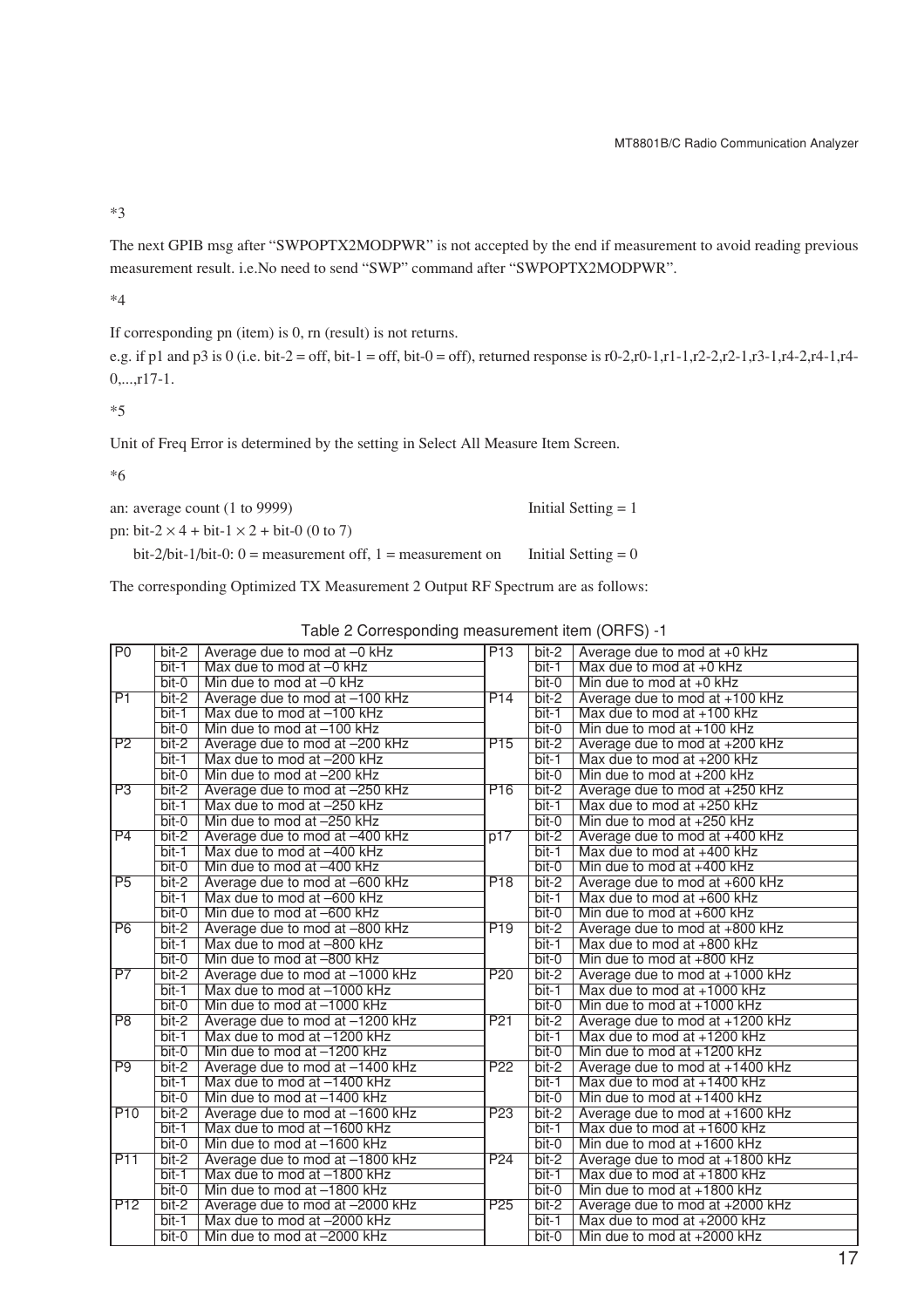| P <sub>26</sub> | bit-2   | Average due to sw at -0 kHz    | P39             | bit-2   | Average due to sw at +0 kHz    |
|-----------------|---------|--------------------------------|-----------------|---------|--------------------------------|
|                 | $bit-1$ | Max due to sw at -0 kHz        |                 | $bit-1$ | Max due to sw at $+0$ kHz      |
|                 | $bit-0$ | Min due to sw at $-0$ kHz      |                 | bit-0   | Min due to sw at $+0$ kHz      |
| P <sub>27</sub> | $bit-2$ | Average due to sw at -100 kHz  | P40             | $bit-2$ | Average due to sw at +100 kHz  |
|                 | $bit-1$ | Max due to sw at -100 kHz      |                 | $bit-1$ | Max due to sw at +100 kHz      |
|                 | bit-0   | Min due to sw at $-100$ kHz    |                 | bit-0   | Min due to sw at $+100$ kHz    |
| <b>P28</b>      | $bit-2$ | Average due to sw at -200 kHz  | P41             | $bit-2$ | Average due to sw at +200 kHz  |
|                 | $bit-1$ | Max due to sw at -200 kHz      |                 | $bit-1$ | Max due to sw at +200 kHz      |
|                 | $bit-0$ | Min due to sw at -200 kHz      |                 | $bit-0$ | Min due to sw at $+200$ kHz    |
| P <sub>29</sub> | $bit-2$ | Average due to sw at -250 kHz  | <b>P42</b>      | $bit-2$ | Average due to sw at +250 kHz  |
|                 | $bit-1$ | Max due to sw at -250 kHz      |                 | $bit-1$ | Max due to sw at +250 kHz      |
|                 | $bit-0$ | Min due to sw at -250 kHz      |                 | $bit-0$ | Min due to sw at +250 kHz      |
| <b>P30</b>      | $bit-2$ | Average due to sw at -400 kHz  | P43             | bit-2   | Average due to sw at +400 kHz  |
|                 | $bit-1$ | Max due to sw at -400 kHz      |                 | $bit-1$ | Max due to sw at +400 kHz      |
|                 | $bit-0$ | Min due to sw at -400 kHz      |                 | bit-0   | Min due to sw at $+400$ kHz    |
| P <sub>31</sub> | $bit-2$ | Average due to sw at -600 kHz  | P44             | bit-2   | Average due to sw at +600 kHz  |
|                 | $bit-1$ | Max due to sw at -600 kHz      |                 | $bit-1$ | Max due to sw at +600 kHz      |
|                 | $bit-0$ | Min due to sw at -600 kHz      |                 | $bit-0$ | Min due to sw at $+600$ kHz    |
| P32             | $bit-2$ | Average due to sw at -800 kHz  | P45             | $bit-2$ | Average due to sw at +800 kHz  |
|                 | $bit-1$ | Max due to sw at -800 kHz      |                 | $bit-1$ | Max due to sw at +800 kHz      |
|                 | $bit-0$ | Min due to sw at -800 kHz      |                 | bit-0   | Min due to sw at +800 kHz      |
| <b>P33</b>      | $bit-2$ | Average due to sw at -1000 kHz | P46             | $bit-2$ | Average due to sw at +1000 kHz |
|                 | $bit-1$ | Max due to sw at -1000 kHz     |                 | $bit-1$ | Max due to sw at +1000 kHz     |
|                 | bit-0   | Min due to sw at -1000 kHz     |                 | bit-0   | Min due to sw at $+1000$ kHz   |
| <b>P34</b>      | $bit-2$ | Average due to sw at -1200 kHz | P47             | $bit-2$ | Average due to sw at +1200 kHz |
|                 | $bit-1$ | Max due to sw at -1200 kHz     |                 | $bit-1$ | Max due to sw at +1200 kHz     |
|                 | bit-0   | Min due to sw at -1200 kHz     |                 | bit-0   | Min due to sw at +1200 kHz     |
| <b>P35</b>      | $bit-2$ | Average due to sw at -1400 kHz | <b>P48</b>      | bit-2   | Average due to sw at +1400 kHz |
|                 | $bit-1$ | Max due to sw at -1400 kHz     |                 | $bit-1$ | Max due to sw at $+1400$ kHz   |
|                 | $bit-0$ | Min due to sw at -1400 kHz     |                 | bit-0   | Min due to sw at $+1400$ kHz   |
| <b>P36</b>      | bit-2   | Average due to sw at -1600 kHz | P49             | bit-2   | Average due to sw at +1600 kHz |
|                 | $bit-1$ | Max due to sw at -1600 kHz     |                 | $bit-1$ | Max due to sw at $+1600$ kHz   |
|                 | bit-0   | Min due to sw at -1600 kHz     |                 | bit-0   | Min due to sw at $+1600$ kHz   |
| <b>P37</b>      | bit-2   | Average due to sw at -1800 kHz | <b>P50</b>      | $bit-2$ | Average due to sw at +1800 kHz |
|                 | bit-1   | Max due to sw at -1800 kHz     |                 | $bit-1$ | Max due to sw at $+1800$ kHz   |
|                 | $bit-0$ | Min due to sw at -1800 kHz     |                 | bit-0   | Min due to sw at +1800 kHz     |
| <b>P38</b>      | $bit-2$ | Average due to sw at -2000 kHz | P <sub>51</sub> | $bit-2$ | Average due to sw at +2000 kHz |
|                 | $bit-1$ | Max due to sw at -2000 kHz     |                 | $bit-1$ | Max due to sw at $+2000$ kHz   |
|                 | $bit-0$ | Min due to sw at -2000 kHz     |                 | $bit-0$ | Min due to sw at $+2000$ kHz   |

Table 2 Corresponding measurement item (ORFS) -2

\*7

RCA returns no error when the number of parameter is less than 51.

e.g. MOPTX2ORFS 10,7,7,7,7,7,7,7,7,7,7,7

\*8

The next GPIB msg after "SWPOPTX2ORFS" is not accepted by the end if measurement to avoid reading previous measurement result. i.e.No need to send "SWP" command after "SWPOPTX2ORFS".

\*9

If corresponding pn (item) is 0, rn (result) is not returns.

e.g. if p1 and p3 is 0 (i.e. bit-2 = off, bit-1 = off, bit-0=off), returned response is r0-2,r0-1,r0-0,r1-1,r2-2,r2-1, r2-0,r3-1,r4- 2,r4-1,r4-0,...,r51-0

\*10

Unit of Spectrum due to switching is determined by the setting in Select All Measure Item Screen.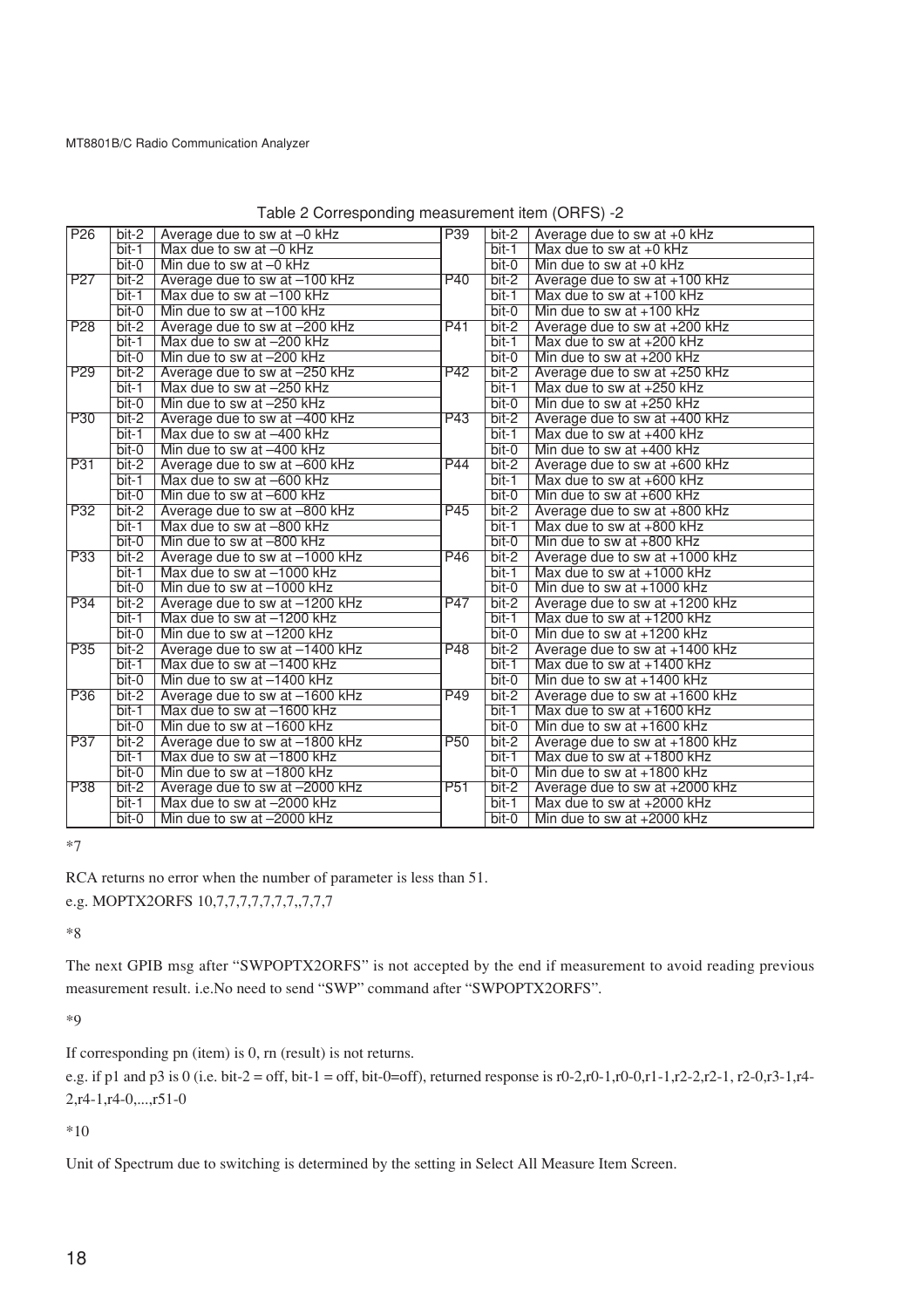#### Example

1. Optimized TX Measurement2 Modulation Analysis and RF Power

A case of measuring average and max of RMS phase error and average, max and min of TX power.

a. Setting the Measurement Items OPTX2MODPWR 100,0,6,0,7,0,0,0,0,0,0,0,0,0,0,0,0,0,0

where average count is specified with 100.

b. Query the measurement item OPTX2MODPWR?

————————>

100,0,6,0,7,0,0,0,0,0,0,0,0,0,0,0,0,0,0

- c. Execute measurement SWPOPTX2MODPWR
- d. Query the measurement results MOPTX2MODPWR?

————————> 3.65,3.70,20.0,20.9,19.4

2. Optimized TX Measurement 2 Output RF Spectrum

A case of measuring average, max and min of power due to modulation and due to switching transient at ±400 kHz.

a. Setting the measurement Items

MOPTX2ORFS

100,0,0,0,0,7,0,0,0,0,0,0,0,0,0,0,0,0,7,0,0,0,0,0,0,0,0,0,0,0,0,7,0,0,0,0,0,0,0,0,0,0,0,0,7,0,0,0,0,0,0,0,0 where average count is specified with 100.

b. Query the measurement Items

OPTX2ORFS?  $\longrightarrow$ 

100,0,0,0,0,7,0,0,0,0,0,0,0,0,0,0,0,0,7,0,0,0,0,0,0,0,0,0,0,0,0,7,0,0,0,0,0,0,0,0,0,0,0,0,7,0,0,0,0,0,0,0,0

- c. Execute measurement SWPOPTX2ORFS
- d. Query the measurement results MOPTX2ORFS?

–65.89, –63.66, –67.98, –65.89, –62.88, –70.45, –64.82, –62.39, –66.96, –64.44, –62.79, –65.93

System implementing this function: GSM

 $\overline{\phantom{a}}$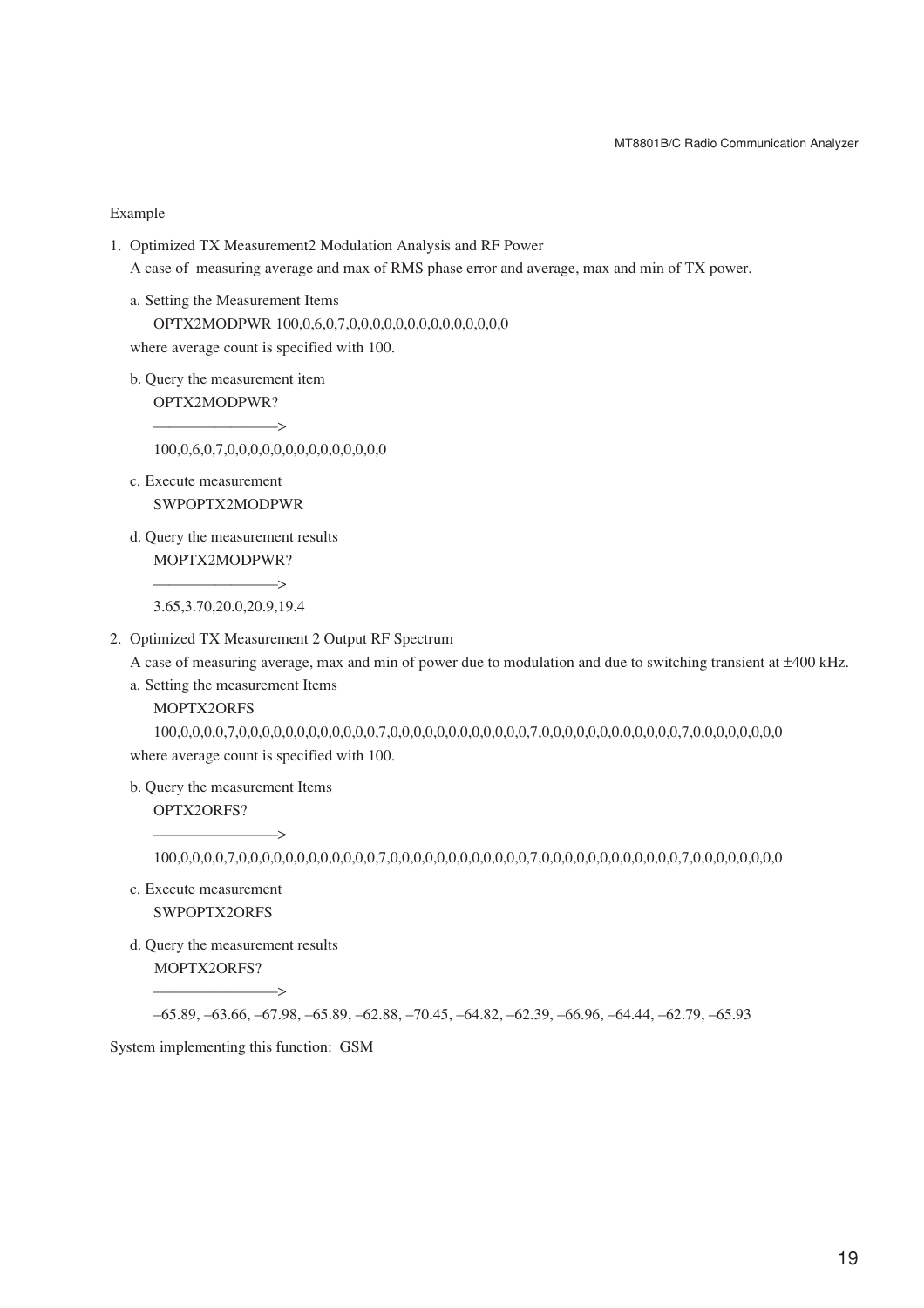## 2.17 PDC Measurement Function for Packet Communication Physical Channel

# (Only for GPIB)

Performs modulation analysis measurement for packet communication physical channel. This function can be used through GPIB remote control only when DUT Control is set to NONE. Available in all TX measure screens and the Setup Common Parameter screen.

The following measurements are available:

Carrier Frequency, Carrier Frequency Error, RMS Vector Error, First 10 Symbols Vector Error, Peak Vector Error, Magnitude Error, Phase Error, Origin Offset, Droop Factor

#### GPIB commands

| Intermediate<br>class                    | <b>Function</b>     | <b>Functionl</b><br>details | Program Msg              | Query Msg              | Response<br>Msa          | Remarks |
|------------------------------------------|---------------------|-----------------------------|--------------------------|------------------------|--------------------------|---------|
| <b>I Packet Channel</b><br>I Measurement | Perform Measurement |                             | MEASPKTM<br><b>ODSWP</b> |                        |                          |         |
|                                          | Measurement Result  |                             |                          | <b>MEASPKT</b><br>MOD? | $r0, r1, r2, \ldots, r9$ | $* - 1$ |

\*1 Multi response

#### Response Format:

r0, r1, r2, r3, r4, r5, r6, r7, r8, r9

r0: Carrier Frequency r1: Carrier Frequency Error [Hz]

- r2: Carrier Frequency Error [ppm] r3: RMS Vector Error
- r4: First 10 symbols RMS Vector Error r5: Peak Vector Error
- r6: Magnitude Error r7: Phase Error
- r8: Origin Offset r9: Droop Factor

## Response Example:

1429024824.30, –0.1757, –0.12, 7.00, 7.19, 26.51, 1.76, 3.88, –31.44, –0.003

Applicable System: PDC, PDC\_CP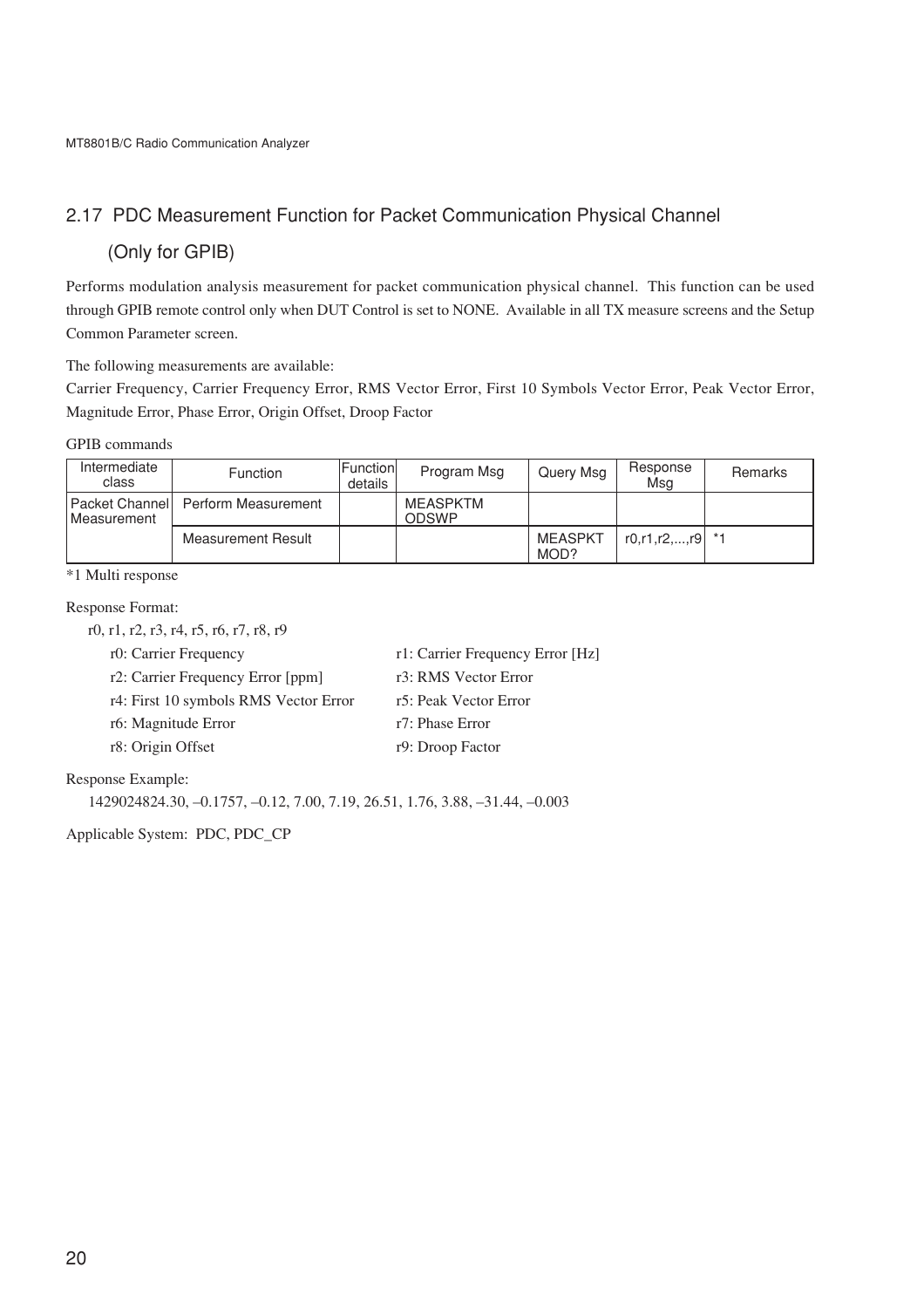## 2.18 High-speed All Measure measurement Function

Performs All Measure measurement at high speed. This function can be used only through GPIB remote control. Available in all TX measure screens and the Setup Common Parameter screen. Change the measurement start command (SWP, etc.) for All Measure measurement to that for high-speed All Measure measurement (FASTALLMEASSWP).

Measurement items and measured results are used in the same way as for the previous All Measure measurement. For details on measurement item settings and measured results of All Measure, refer to 2.5.3 "TX/RX commands" in Section 2 "Device Message List" of the Operation Manual (Remote Control) for each measurement software.

Differences with All Measure

- High-speed All Measure measurement can be performed in all TX measure screens and the Setup Common Parameter screen.
- High-speed All Measure measurement does not update the measured data read by the waveform memory read command.

External control commands

| Intermediate<br>class              | Function            | lFunction l<br>details | Program Msg              | Querv<br>Msa | Responsel<br>Msq | Remarks                           |
|------------------------------------|---------------------|------------------------|--------------------------|--------------|------------------|-----------------------------------|
| l Fast All<br><b>I</b> Measurement | Perform Measurement |                        | <b>FASTALLMEASSWP</b> nl |              |                  | n: Average count<br>(1 to 9999)*1 |

\*1 Average count n can be omitted. It is set to 1 when omitted.

Measurement Example:

| FASTALLMEASSWP 20                                                                                                                                                                                                                                                   | Executes high-speed All Measure with average count of 20. |
|---------------------------------------------------------------------------------------------------------------------------------------------------------------------------------------------------------------------------------------------------------------------|-----------------------------------------------------------|
| MSTAT?                                                                                                                                                                                                                                                              | Checks the measured result status. *2                     |
| $\sim$ 0.000 $\sim$ 0.000 $\sim$ 0.000 $\sim$ 0.000 $\sim$ 0.000 $\sim$ 0.000 $\sim$ 0.000 $\sim$ 0.000 $\sim$ 0.000 $\sim$ 0.000 $\sim$ 0.000 $\sim$ 0.000 $\sim$ 0.000 $\sim$ 0.000 $\sim$ 0.000 $\sim$ 0.000 $\sim$ 0.000 $\sim$ 0.000 $\sim$ 0.000 $\sim$ 0.000 |                                                           |
|                                                                                                                                                                                                                                                                     |                                                           |

ALLMEAS? MODANAL Reads all measured results of Modulation Analysis.  $\rightarrow$  4,940024993.86,0, -6.14,0,0.70,0,3.69,0,0.38,0,0.34,0, -54.80,9,0

\*2: For measured result status, refer to (5) Measurement status of 2.5.3 "TX/RX commands" in Section 2 "Device Message List" of the Operation Manual (Remote Control) for each measurement software.

Applicable System: PDC, PDC\_CP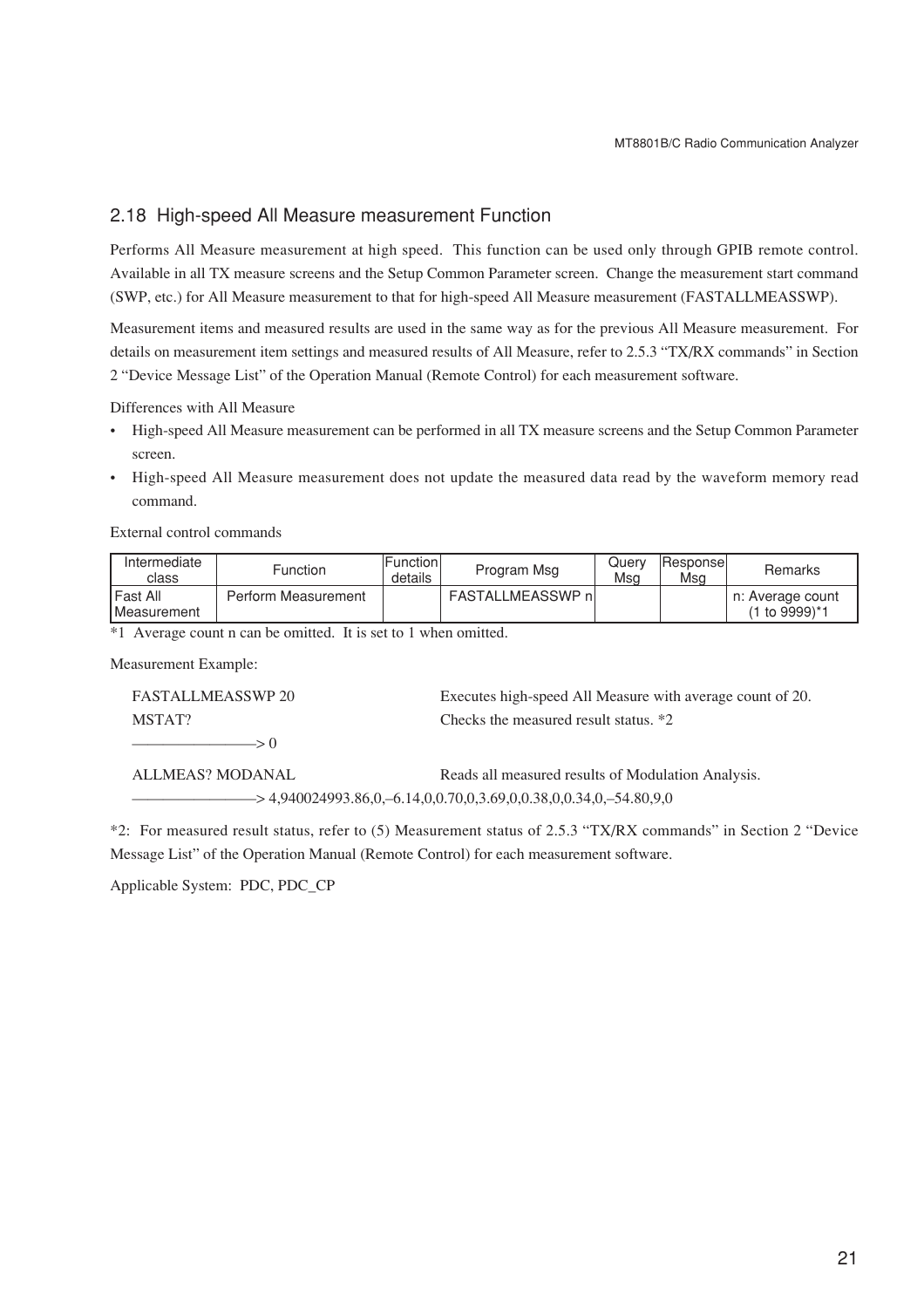## 2.19 Covering PDC Packet Physical Channel

Transmission measurement and reception measurement have been enabled by covering PDC Packet Physical Channel. This function is available by selecting MS-UPCH for Measuring Object when NONE is selected for DUT Control.

PDC Packet Physical Channel is coverd for all the following measuring functions:

Modulation Analysis \*

RF Power \*

Occupied Bandwidth \*

Adjacent Channel Power

Bit Error Rate Measurement

\*When MS-UPCH is selected for Measuring Object, the function of which to wait 10 seconds after starting measurement until signal to be input automatically runs.

For operations of each measurement, refer to "Section 4 Operation" of the software manual.



Setup Common Parameter screen when MS-UPCH is selected for Measuring Object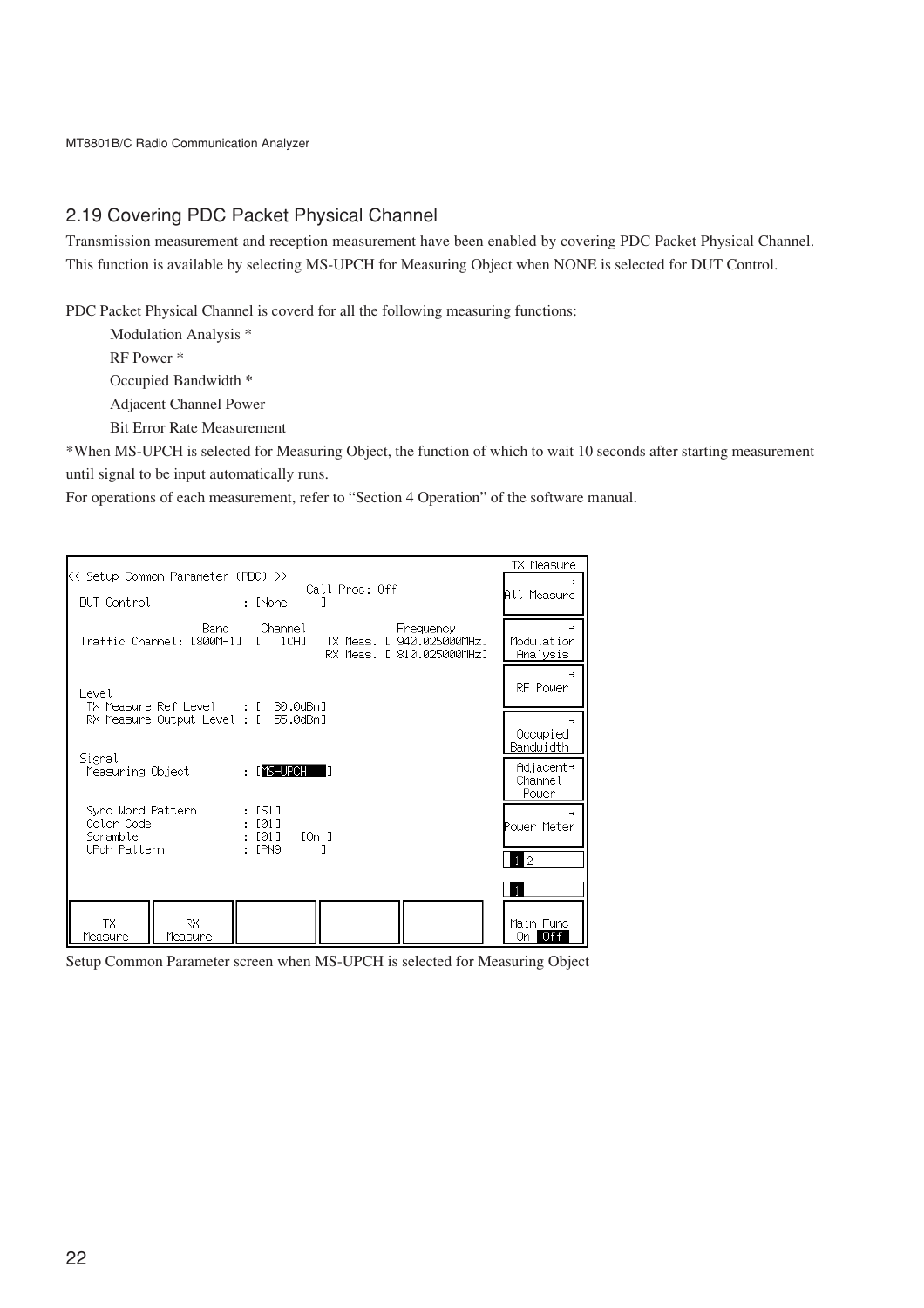When MS-UPCH is selected for Measuring Object, the equipment can output the follwing signals according to the format of 3-slots Paket Physical Channel.

Structure of Downlink Packet Physical Cannel

| $\sigma$ of $\sigma$ of $\sigma$ of $\sigma$ is the state of $\sigma$ is the state of $\sigma$ |  |  |                  |  |  |  |  |  |
|------------------------------------------------------------------------------------------------|--|--|------------------|--|--|--|--|--|
|                                                                                                |  |  | $\sim$<br>$\sim$ |  |  |  |  |  |
|                                                                                                |  |  |                  |  |  |  |  |  |

R: Guard Time for Burst Transient Response

P: Preamble

| CAC: Control Signal (UPCH)                | PN9/PN15 Pseudo RandomPattern |
|-------------------------------------------|-------------------------------|
| SW: Synchronization Word                  | $Slot0 = S1/S7**$             |
|                                           | $Slot1 = S2/S8**$             |
|                                           | $Slot2 = S3/S9**$             |
| CC:Color Code                             | 00 H (8 bits)                 |
| G:Guard Time                              | $00H(6 \text{ bits})$         |
| Scramble Function(CAC):                   | On.                           |
| Scramble Code:                            | 000 H (9 bits)                |
| [Setting Parameter]                       |                               |
| $CC: 00H \rightarrow FFH(8 \text{ bits})$ |                               |
| CAC: PN9, or PN15 Pseudo Random Pattern   |                               |
| Scramble Function: On/Off                 |                               |

\*\*S7, S8, and S9 are to be used for the first slot of Super Frame when Super Frame is selected for Frame Structure, which is to be set on Setup RX Parameter screen.

|      |      |                |                                 |                |                |          |      |                |                |                                         | <b>Hyper Frame</b><br>$\rightarrow$ (36 Sub Frame) |                |                |
|------|------|----------------|---------------------------------|----------------|----------------|----------|------|----------------|----------------|-----------------------------------------|----------------------------------------------------|----------------|----------------|
|      | Slot |                | $\blacktriangleright$ Sub Frame |                |                |          |      |                |                | $\rightarrow$ SuperFrame (36 Sub Frame) |                                                    |                |                |
| S7   | S8   | S <sub>9</sub> | S <sub>1</sub>                  | S <sub>2</sub> | S <sub>3</sub> | $\cdots$ | S7   | S <sub>8</sub> | S <sub>9</sub> |                                         | -S7                                                | S <sub>8</sub> | S <sub>9</sub> |
| ST#0 | ST#1 | ST#2           | ST#0                            | ST#1           | ST#2           |          | ST#C | $_{\rm STT}$   | ST#2           |                                         | ST#C                                               | ST#            | ST#2           |

## Structure of Synchronization Word when Super Frame is selected for Frame Structure

| $\sim$ $\sim$<br>ນ⊥ | $\cap$<br>◡ | $\sim$<br>ນ.     | ິ                | $\sim$<br>ື້ | $\Omega$<br>ນມ | $\cdots$ | -<br>ິ    | $\sim$<br>ື້ | $\Omega$<br>ນ. | <br>ັ                | $\Omega$<br>◡ | $\cap$<br>ີ |
|---------------------|-------------|------------------|------------------|--------------|----------------|----------|-----------|--------------|----------------|----------------------|---------------|-------------|
| QTHO                | ST#1        | CTH <sub>2</sub> | CTH <sub>0</sub> | $\sqrt{7}$   | CTH2           |          | ST#0<br>ື |              | CTL1           | $\alpha$ Tu $\alpha$ | ST#           | $CTT+T$     |

Structure of Synchronization Word when Frame is selected for Frame Structure

S7~S9 :Super Frame Synchronization Word of Slots #0 to #2

S1~S3 :Synchronization Word of Slots #0 to #2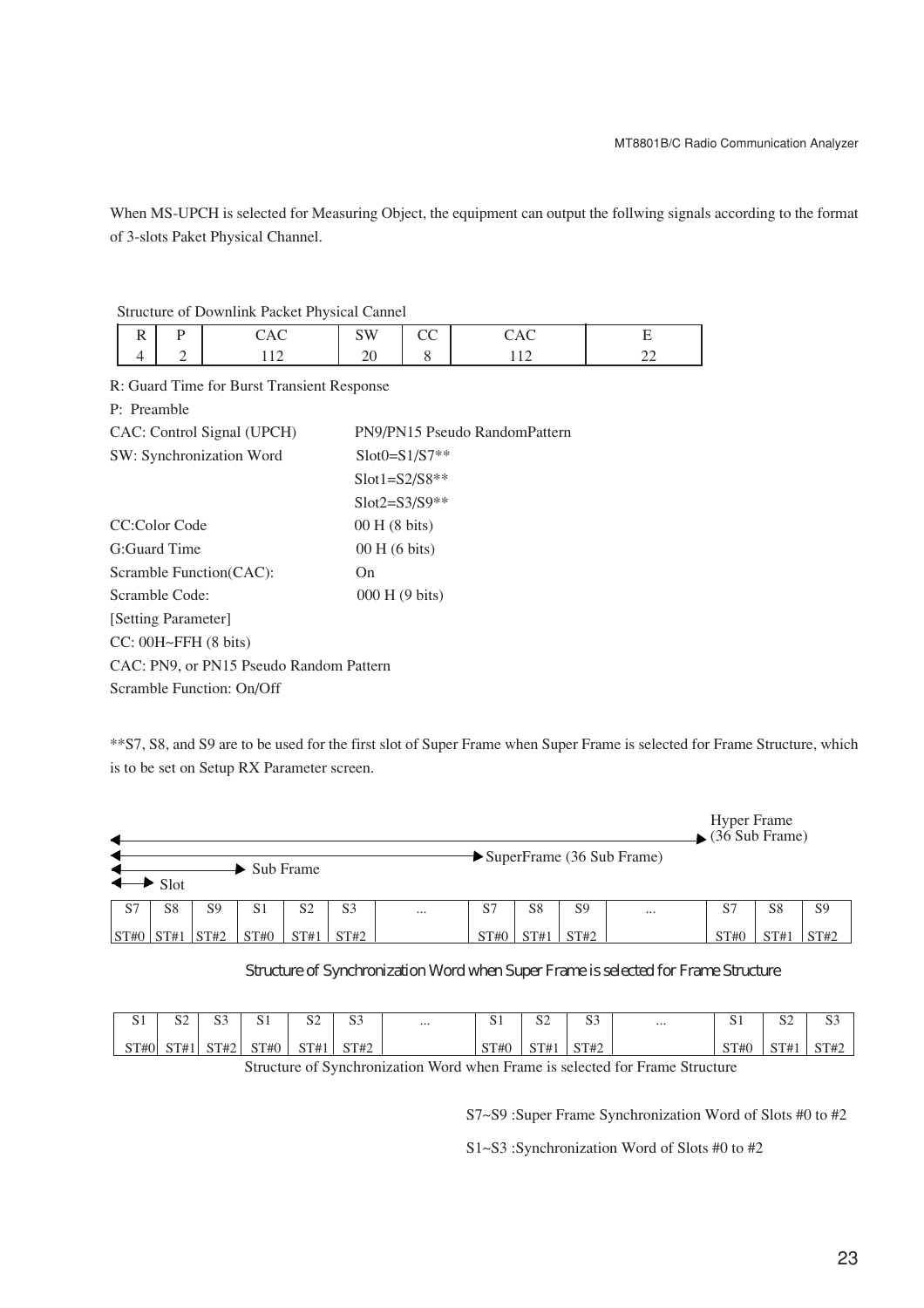## GPIB commandos

| Intermediate<br>class | <b>Function</b>     | <b>Function</b><br>details | Program Msg     | Query Msg | Response<br>Msg | Remarks |
|-----------------------|---------------------|----------------------------|-----------------|-----------|-----------------|---------|
| Signal                | Measuring Object    | IMS-UPCH                   | <b>IMEASOBJ</b> | MEAS?     | <b>MSUPCH</b>   |         |
|                       | <b>UPCH Pattern</b> | PN <sub>9</sub>            | <b>UPCH PN9</b> | UPCH?     | PN9             |         |
|                       |                     | <b>PN15</b>                | UPCH PN15       | UPCH?     | <b>PN15</b>     |         |

System implementing this function PDC\_CP (MX880116B)

# 2.20 New RF Channel

Setting range : 0 to 82, 206 to 255

System implementing this function: PHS\_CP.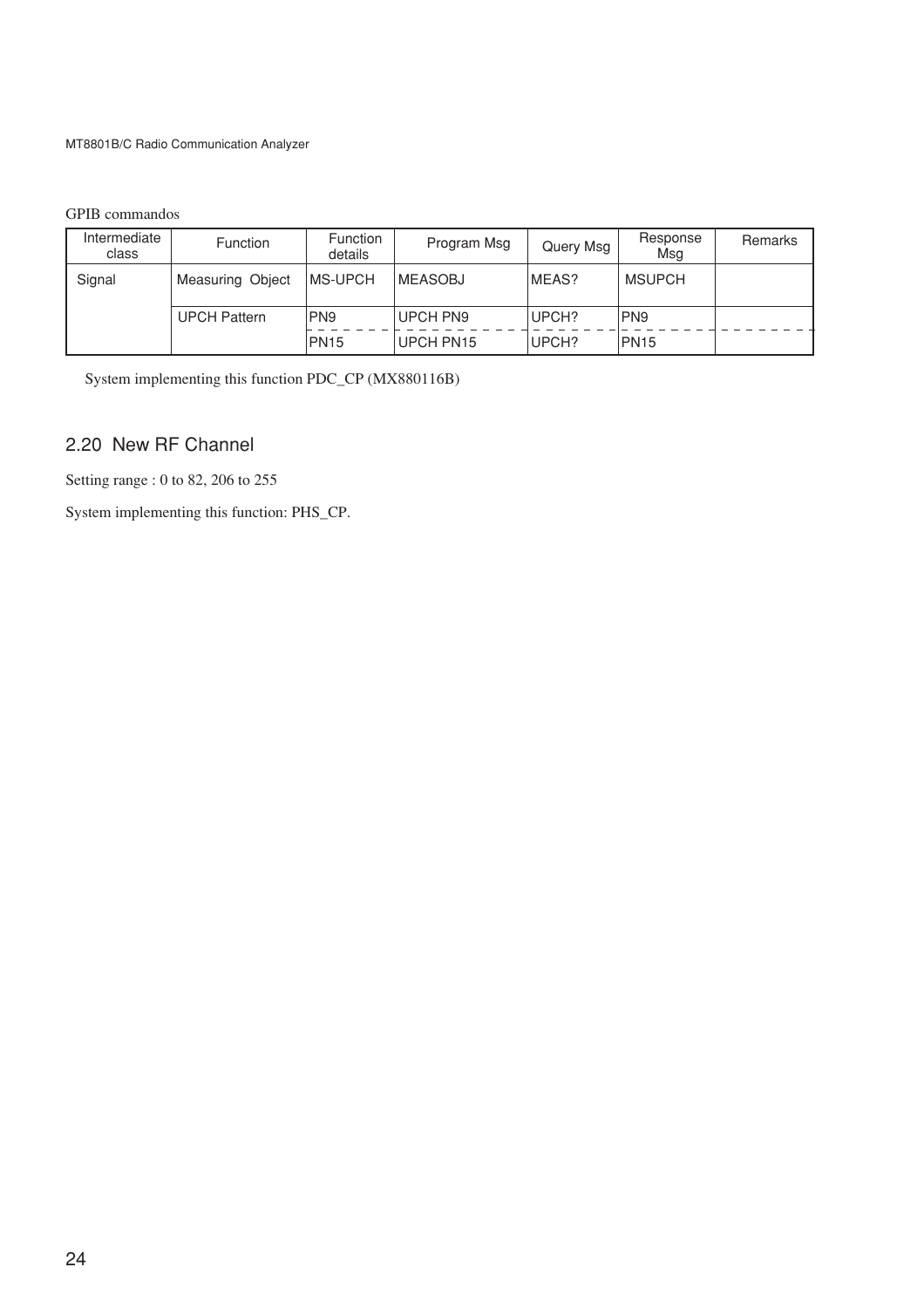# 3 Details Selectable Query Command

## 3.1 Selectable Query Command (IS-136A)

Modulation Analysis Command (IS136A)

| Intermediate<br>class                     | <b>Function</b> | Function<br>details | Program Msg | Query Msg                                                                                                 | Response<br>Msa                                                                                     | Remarks                                       |
|-------------------------------------------|-----------------|---------------------|-------------|-----------------------------------------------------------------------------------------------------------|-----------------------------------------------------------------------------------------------------|-----------------------------------------------|
| Measurement<br>Result<br>(Multi-response) |                 |                     |             | MODANALMEAS?                                                                                              | r0,r1,r2,r3,r4,r5,r6,<br>r7,r8,r9,r10,r11,r12,<br>r13.r14.r15.r16.r17.<br>r18.fl19.r19.fl20.<br>r20 | Respond to all<br>measurements<br>See *1      |
|                                           |                 |                     | ---         | MODANALMEAS?<br>n0,n1,n2,n3,n4,n5,<br>n6.n7.n8.n9.n10.<br>n11,n12,n13,n14,<br>n15,n16,n17,n18,<br>n19,n20 | r0,r1,r2,r3,r4,r5,r6,<br>r7,r8,r9,r10,r11,r12,<br>r13.r14.r15.r16.r17.<br>r18,fl19,r19,fl20,<br>r20 | Respond to selected<br>measurements<br>See *1 |

 $\overline{\ast_1}$ 

Query Format:

MODANALMEAS? n0, n1, n2, n3, n4, n5, n6, n7, n8, n9, n10, n11, n12, n13, n14, n15, n16, n17, n18, n19, n20

n 0 to 20: Displays the returned values

1 = Returns the measured results

 $0 = Does not return the measured results$ 

Query Number of Query parameters: 21

Query Example:

MODANALMEAS? 0, 0, 1, 1, 0, 0, 0, 0, 0, 0, 0, 0, 0, 0, 0, 0, 0, 0, 0, 0, 0

The query returns Carrier frequency error (ppm) and Rms vector error measurement values.

Response Format:

r0, r1, r2, r3, r4, r5, r6, r7, r8, r9, r10, r11, r12, r13, r14, r15, r16, r17, r18, fl19, r19, fl20, r20

|                                                                     | r0: Carrier frequency                                                                  | r1: Carrier frequency error (Hz)   |  |  |
|---------------------------------------------------------------------|----------------------------------------------------------------------------------------|------------------------------------|--|--|
|                                                                     | r2: Carrier frequency error (ppm)                                                      | r3: RMS vector error               |  |  |
|                                                                     | r4: First 10 symbols RMS vector error                                                  | r5: Peak vector error              |  |  |
|                                                                     | r6: Peak vector error symbol                                                           | r7: Magnitude error                |  |  |
|                                                                     | r8: +Peak magnitude error                                                              | r9: +Peak magnitude error symbol   |  |  |
|                                                                     | $r10$ : $-Peak$ magnitude error                                                        | r11: - Peak magnitude error symbol |  |  |
|                                                                     | r <sub>12</sub> : Phase error                                                          | r13: +Peak phase error             |  |  |
|                                                                     | r14: +Peak phase error symbol                                                          | $r15$ : $-$ Peak phase error       |  |  |
|                                                                     | r16: -Peak phase error symbol                                                          | r17: Origin offset                 |  |  |
|                                                                     | r18: Droop factor                                                                      |                                    |  |  |
|                                                                     | f119: Bit rate measurement flag                                                        |                                    |  |  |
|                                                                     | (0: Normal end 4: Unable to measure 9: Does not measure (10Burst Average is not Off.)) |                                    |  |  |
|                                                                     | r19: Bit rate                                                                          |                                    |  |  |
|                                                                     | f120: Bit rate error measurement flag                                                  |                                    |  |  |
|                                                                     | (0: Normal end 4: Unable to measure 9: Does not measure (10Burst Average is not Off.)) |                                    |  |  |
|                                                                     | r <sub>20</sub> : Bit rate error                                                       |                                    |  |  |
| Response Example: (Carrier frequency error (ppm), Rms vector error) |                                                                                        |                                    |  |  |

–0.1, 2.82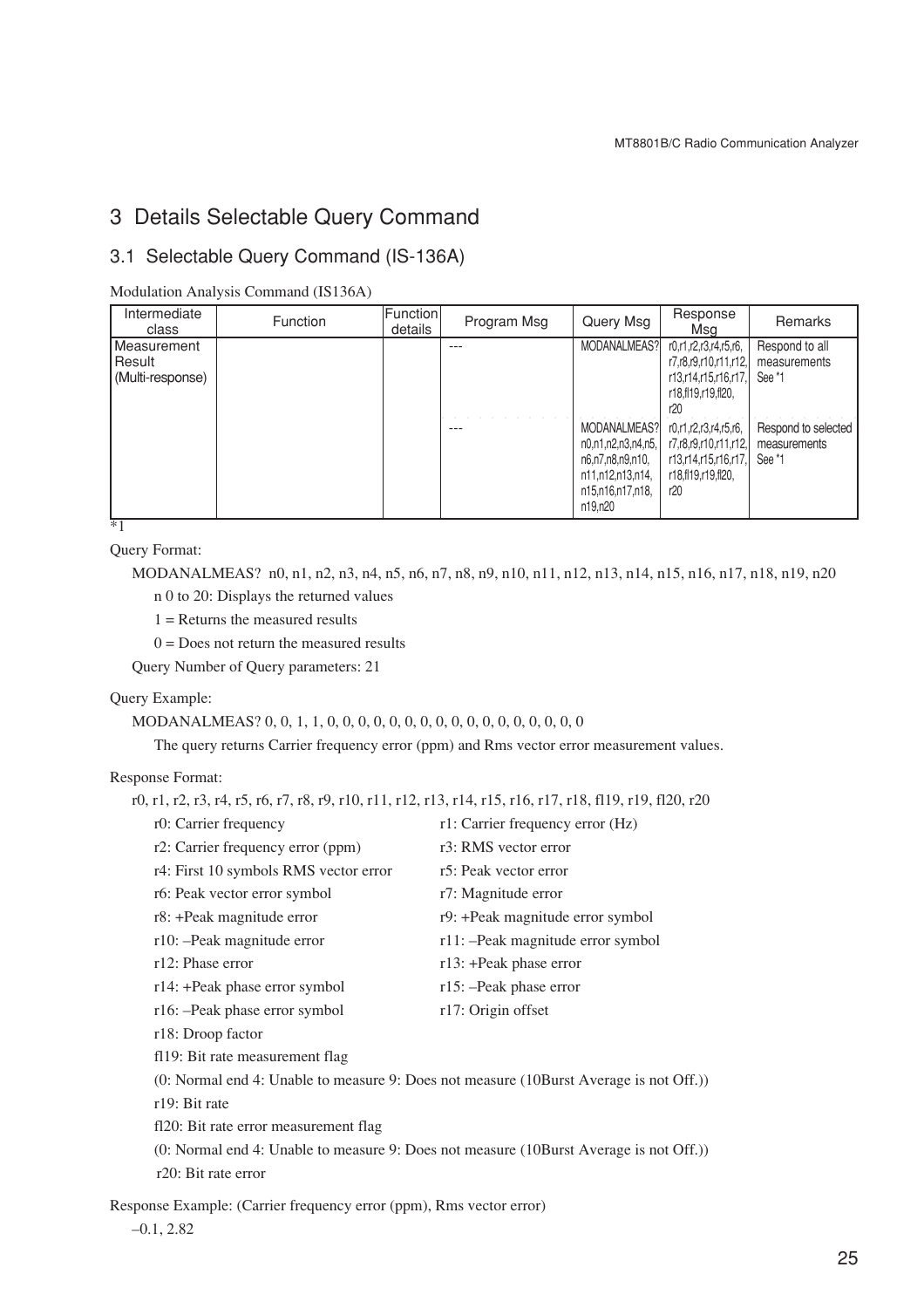## RF Power Command (IS136A)

| <b>Intermediate</b><br>class                        | <b>Function</b> | <b>Function details</b> | Program Msg | Query Msg                                                                                 | Response<br>Msa                                                            | Remarks                                       |
|-----------------------------------------------------|-----------------|-------------------------|-------------|-------------------------------------------------------------------------------------------|----------------------------------------------------------------------------|-----------------------------------------------|
| <b>I</b> Measurement<br>l Result<br>Multi-response) |                 |                         |             | MODANALMEAS?                                                                              | r0,r1,r2,r3,r4,r5,r6.<br>  r7.r8.r9.r10.r11.r12. <br>  r13.r14.r15.r16.r17 | Respond to all<br>measurements<br>See *1      |
|                                                     |                 |                         | ---         | MODANALMEAS?<br>n0.n1.n2.n3.n4.n5.<br>n6.n7.n8.n9.n10.<br>n11,n12,n13,n14,<br>n15.n16.n17 | $ $ r0.r1.r2.r3.r4.r5.r6.<br> r7,r8,r9,r10,r11,r12 <br>r13.r14.r15.r16.r17 | Respond to selected<br>measurements<br>See *1 |

 $\overline{1}$ 

## Query Format:

RFPWRMEAS? n0, n1, n2, n3, n4, n5, n6, n7, n8, n9, n10, n11, n12, n13, n14, n15, n16, n17

n0 to n17: Displays the returned values

 $1 =$  Returns the measured results

 $0 =$  Does not return the measured results

Number of Query parameters: 18

## Query Example:

```
RFPWRMEAS? 0, 0, 1, 0, 1, 0, 0, 0, 0, 0, 0, 0, 0, 0, 0, 0, 0, 0
```
The query returns Carrier off power (dBm) and On/Off ratio measurement values.

## Response Format:

r0, r1, r2, r3, r4, r5, r6, r7, r8, r9, r10, r11, r12, r13, r14, r15, r16, r17

| r0: TX power $(dBm)$               | r1: TX power (Watt)                    |
|------------------------------------|----------------------------------------|
| r2: Carrier off power (dBm)        | r3: Carrier off power (Watt)           |
| r4: On/Off ratio                   | r5: Burst Timming                      |
| r6: Template pass/fail (on screen) | r7: Template pass/fail (off screen)    |
| r8: Rising time                    | r9: Falling time                       |
| r10: Frame mean power (dBm)        | r11: Frame mean power (Watt)           |
| $r12$ : Slot mean power (dBm)      | r13: Slot mean power (Watt)            |
| $r14$ : Slot power1 (dBm)          | r15: Slot power2 (dBm)                 |
| $r16$ : Slot power3 (dBm)          | r17: Reference power for template (dB) |

Response Example: (Carrier off power (dBm), On/Off ratio)

–45.1, 72.88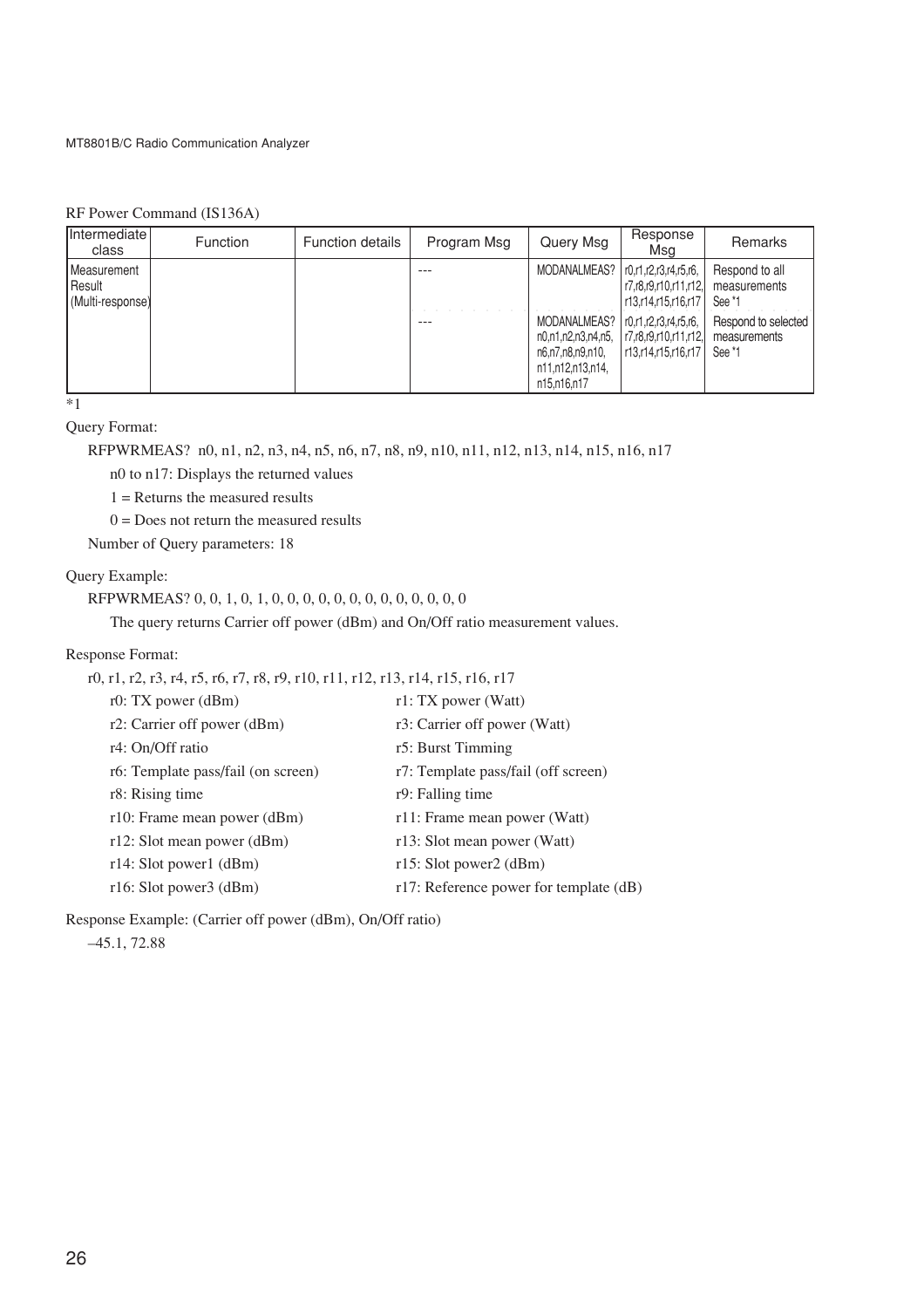| Intermediate<br>class        | Function | <b>Function details</b> | Program Msg | Query Msg                  | Response<br>Msa    | Remarks                                       |
|------------------------------|----------|-------------------------|-------------|----------------------------|--------------------|-----------------------------------------------|
| Measurement<br><b>Result</b> |          |                         |             | OBWMEAS?                   | r0, r1, r2, r3, r4 | Respond to all<br>measurements<br>See *1      |
| (Multi-response)             |          |                         |             | OBWMEAS?<br>n0.n1.n2.n3.n4 | r0, r1, r2, r3, r4 | Respond to selected<br>measurements<br>See *1 |

Occupied Bandwidth Command (IS136A)

\*1

## Query Format:

OBWMEAS? n0, n1, n2, n3, n4

n0 to n4: Displays the returned values

 $1 =$  Returns the measured results

 $0 = Does not return the measured results$ 

Number of Query parameters: 5

## Query Example:

OBWMEAS? 0, 0, 1, 1, 0

The query returns Lower and Upper measurement values.

#### Response Format:

r0, r1, r2, r3, r4

- r0: Occupied Bandwidth r1: Center Frequency
- r2: Lower r3: Upper r4: Span width
- 

Response Example: (Lower, Upper)

–15380.86, 15771.48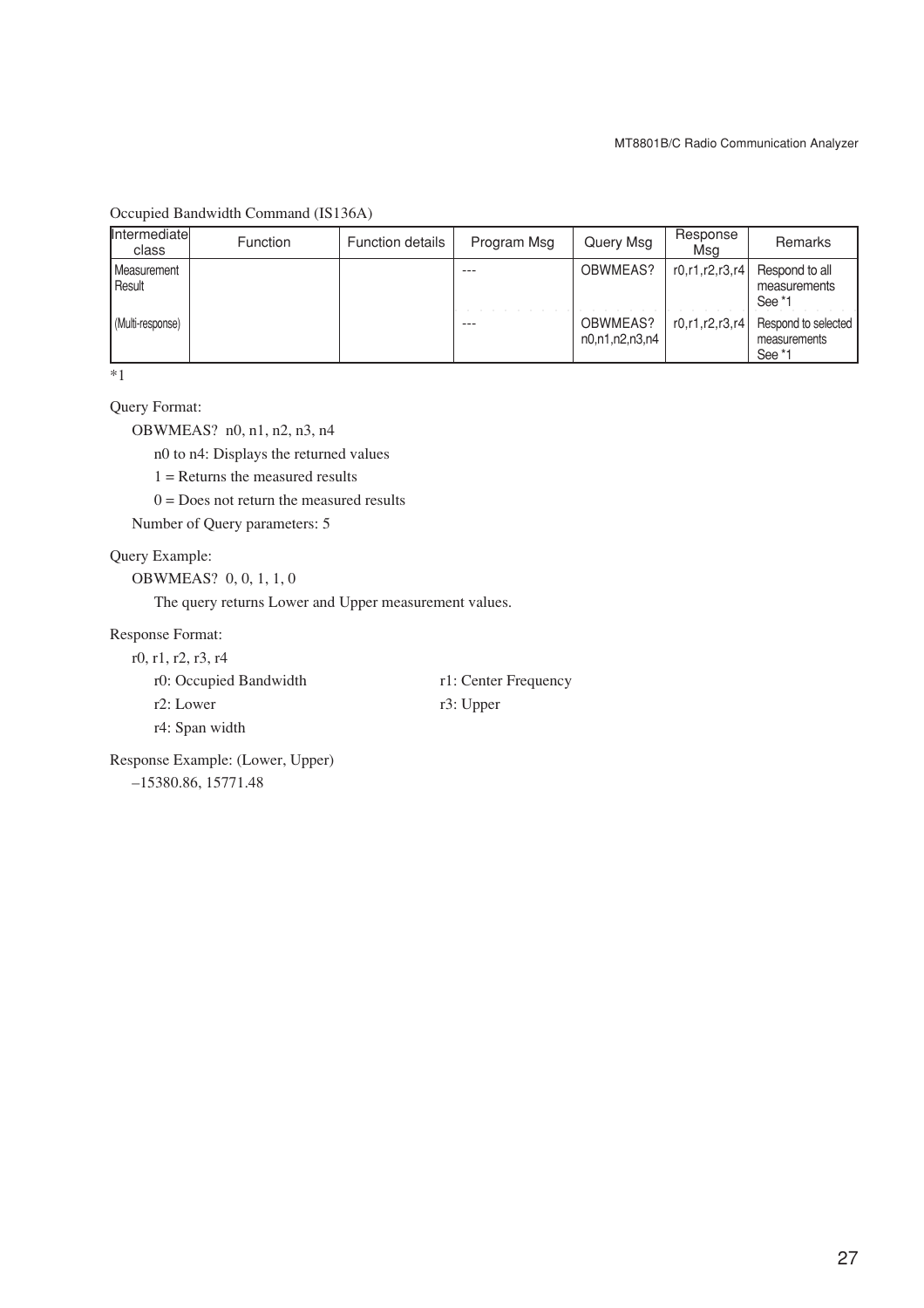| Intermediate<br>class                     | Function | Function<br>details | Program Msg | Query Msg                                  | Response<br>Msg                                       | Remarks                                       |
|-------------------------------------------|----------|---------------------|-------------|--------------------------------------------|-------------------------------------------------------|-----------------------------------------------|
| Measurement<br>Result<br>(Multi-response) |          |                     | ---         | ACPMEAS?                                   | r01.r02.r11.r12.<br>r31.r32.r41.r42.<br>r51,r52,r6,r7 | Respond to all<br>measurements<br>See *1      |
|                                           |          |                     | ---         | ACPMEAS?<br>n0, n1, n2, n3, n4<br>n5.n6.n7 | r01.r02.r11.r12.<br>r31,r32,r41,r42,<br>r51,r52,r6,r7 | Respond to selected<br>measurements<br>See *1 |

Adjacent channal Power Command (IS136A)

 $\overline{\cdot}$ 

## Query Format:

ACPMEAS? n0, n1, n2, n3, n4, n5, n6, n7

n0 to n7: Displays the returned values

 $1 =$  Returns the measured results

 $0 =$  Does not return the measured results

Number of Query parameters: 8

#### Query Example:

ACPMEAS? 0, 0, 1, 1, 0, 0, 0, 0

The query returns modulation 90 kHz, –90 kHz and switcing transient 30 kHz, and –30 kHz measurement values.

#### Response Format:

| r01, r02, r11, r12, r31, r32, r41, r42, r51, r52r, r6, r7 |  |  |  |  |
|-----------------------------------------------------------|--|--|--|--|
|-----------------------------------------------------------|--|--|--|--|

| r0: modulation 30 kHz           | r02: modulation $-30$ kHz             |
|---------------------------------|---------------------------------------|
| $r11$ : modulation 60 kHz       | r12: modulation $-60$ kHz             |
| r21: modulation 90 kHz          | r12: modulation $-90$ kHz             |
| r31: switching transient 30 kHz | r32: switching transient $-30$ kHz    |
| r41: switching transient 60 kHz | $r42$ : switching transient $-60$ kHz |
| r51: switching transient 90 kHz | r52 : switching transient -90 kHz     |
| r6: Span width                  | r7: Signal power                      |
| (The unit is each screen.)      |                                       |

Response Example: (modulation 90 kHz, –90 kHz, switching transient 30 kHz, –30 kHz)

–48.11, –48.36, 0.17, –0.54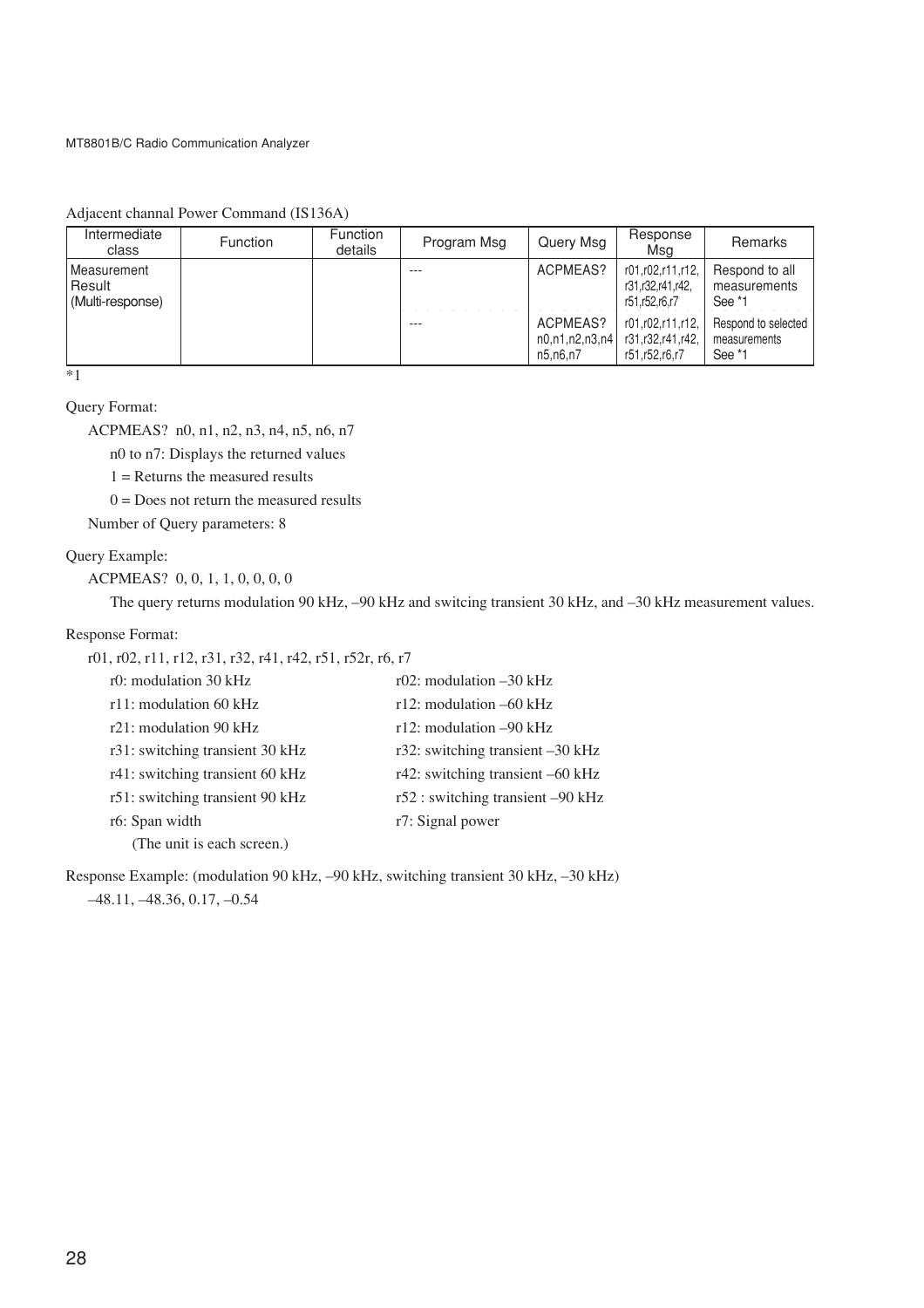| Intermediate<br>class                      | Function                          | <b>Function</b><br>details | Program Msg | Query Msg                                                                                  | Response Msg                                                                                                                                                                                   | Remarks                                  |
|--------------------------------------------|-----------------------------------|----------------------------|-------------|--------------------------------------------------------------------------------------------|------------------------------------------------------------------------------------------------------------------------------------------------------------------------------------------------|------------------------------------------|
| Measurement<br> Result<br>(Multi-response) | Modulation analysis<br>& RF Power |                            |             | ALLMEAS?<br><b>MODRF</b>                                                                   | PEn0,r0,PEn1,r1,<br>PFn2,r2,PFn3,r3,<br>PFn4,r4,PFn5,r5,<br>PFn6.r6.PFn7.r7.<br>PFn8.r8.PFn9.r9.<br>PFn10,r10,PFn11,<br>r11, PFn12, r12,<br>PFn13,r13,PFn14,<br>r14, PFn15, r15,<br>PFn16,r16  | Respond to all<br>measurements<br>See *1 |
|                                            |                                   |                            |             | ALLMEAS?<br>MODRF, n0, n1, n2,<br>n3,n4,n5,n6,n7,n8,<br>n9,n10,n11,n12,n13,<br>n14,n15,n16 | PFn0,r0,PFn1,r1,<br>PFn2,r2, PFn3,r3,<br>PFn4,r4,PFn5,r5,<br>PFn6,r6,PFn7,r7,<br>PFn8,r8,PFn9,r9,<br>PFn10,r10,PFn11.<br>r11, PFn12, r12,<br>PFn13,r13,PFn14,<br>r14, PFn15, r15,<br>PFn16,r16 |                                          |

TX All Measure Command (IS136A)

 $\overline{\ }$  \*1

Query Format:

```
ALLMEAS? MODRF, n0, n1, n2, n3, n4, n5, n6, n7, n8, n9, n10, n11, n12, n13, n14, n15, n16
   n0 to n16: Displays the returned values
```
1 = Returns the measured results

 $0 =$  Does not return the measured results

Number of Query parameters: 17

#### Query Example:

## ALLMEAS? MODRF, 0, 1, 1, 0, 0, 0, 0, 0, 0, 0, 0, 0, 0, 0, 0, 0, 0

The query returns Carrier Frequency Error and Rms vector error measurement values.

## Response Format:

```
PF: 0 to Pass, 4 = \text{Tail}, 9 = \text{Measurement of }
```
PFn0, r0, PFn1, r1, PFn2, r2, PFn3, r3, PFn4, r4, PFn5, r5, PFn6, r6, PFn7, r7, PFn8, r8, PFn9, r9, PFn10, r10,

PFn11, r11, PFn12, r12, PFn13, r13, PFn14, r14, PFn15, r15, PFn16, r16

| r0: Carrier Frequency   | r1: Carrier Frequency Error           |
|-------------------------|---------------------------------------|
| r2: RMS vector error    | r3: First 10 symbols RMS vector error |
| r4: Peak vector error   | r5: Magnitude error                   |
| r6: Phase error         | r7: Origin offset                     |
| r8: Droop factor        | r9: Bit rate error                    |
| r10: TX Power           | r11: Carrier off power                |
| r12: On/Off ratio       | r13: Burst timming                    |
| r14: Rising Time        | r15: Falling Time                     |
| r16: Template Pass/Fail |                                       |

Response Example: (Carrier Frequency Error, Rms vector error)

0, 0.1, 0, 2.82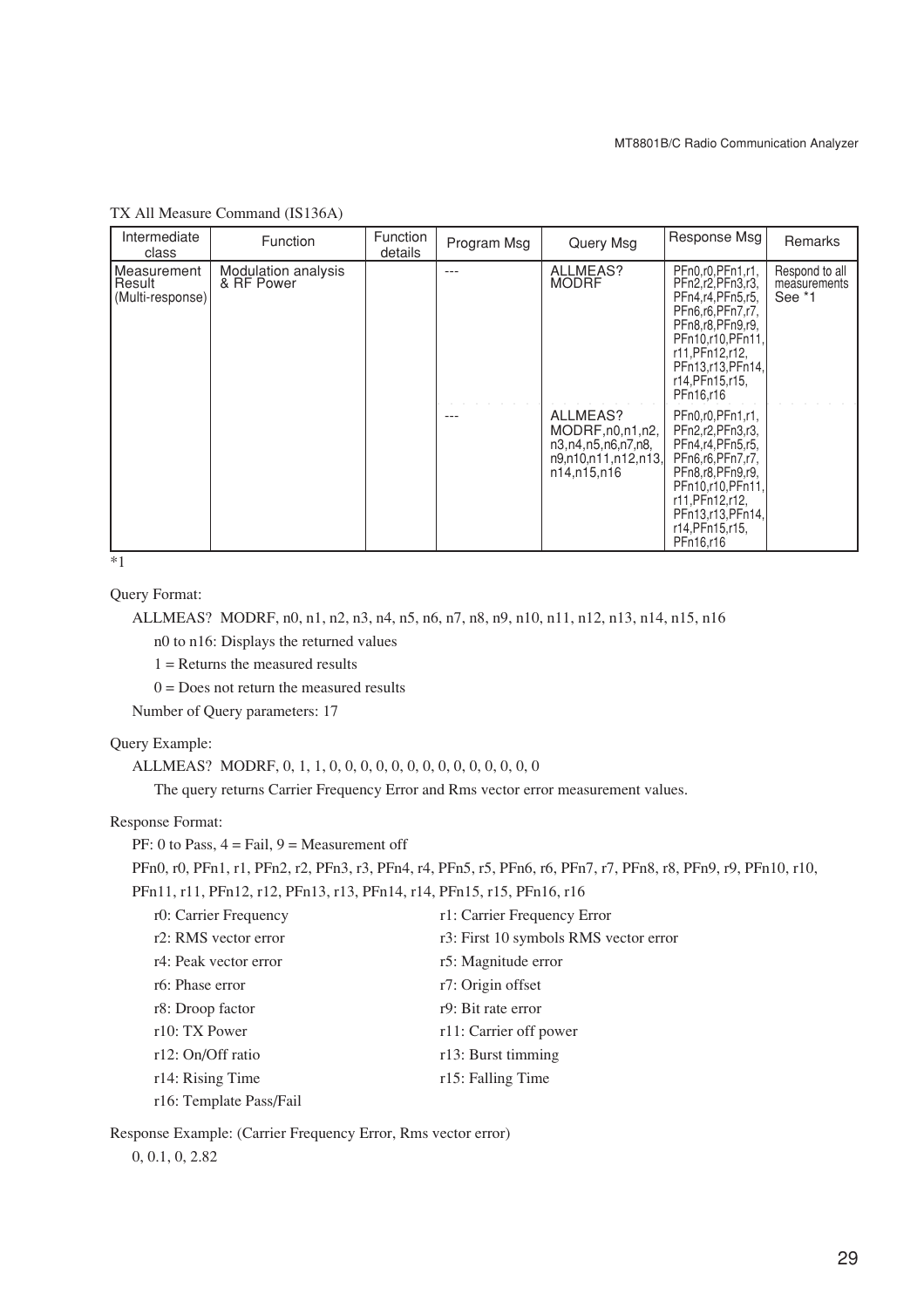| Intermediate  <br>class            | <b>Function</b> | <b>Function details</b> | Program Msg | Query Msg              | Response<br>Msa | Remarks                                       |
|------------------------------------|-----------------|-------------------------|-------------|------------------------|-----------------|-----------------------------------------------|
| Measurement<br>l result<br>(Multi- |                 |                         |             | BERMEAS?               | r0.r1.r2        | Respond to all<br>measurements<br>See *1      |
| response)                          |                 |                         |             | BERMEAS?<br>n0, n1, n2 | r0.r1.r2        | Respond to selected<br>measurements<br>See *1 |

BER Measure Command (IS136A)

\*1

Query Format:

BERMEAS? n0, n1, n2

n0 to n2: Displays the returned values

 $1 =$  Returns the measured results

 $0 =$  Does not return the measured results

Number of Query parameters: 3

## Query Example:

BERMEAS? 0, 0, 1

The query returns BER sample measurement values.

### Response Format:

r0, r1, r2

r0: Error rate r1: Error count

r2: BER sample

Response Example: (BER sample) 1000000

30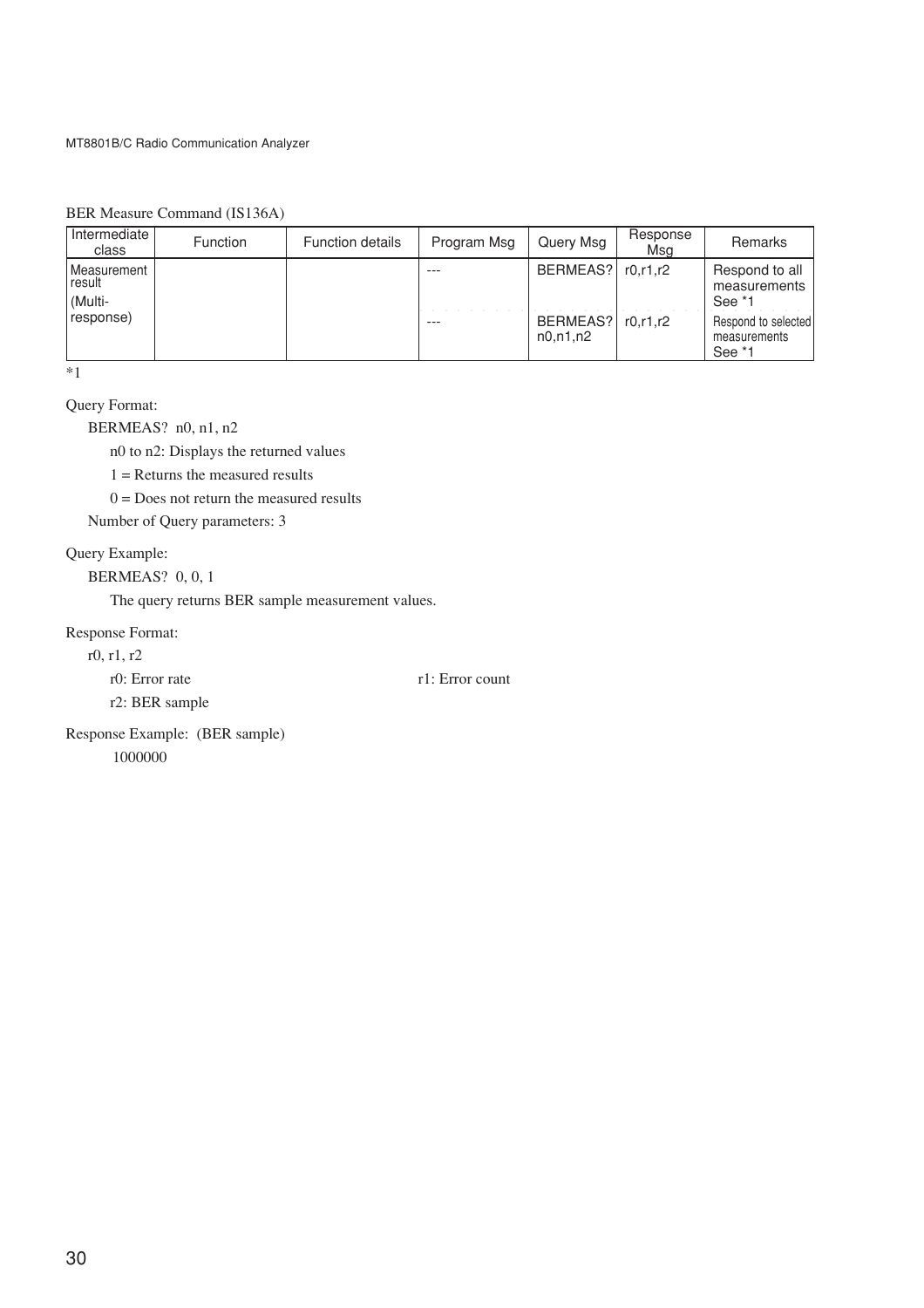| Intermediate<br>class                     | <b>Function</b> | <b>Function details</b> | Program Msg | Query Msg                            | Response<br>Msa                                                                             | Remarks                                                                        |
|-------------------------------------------|-----------------|-------------------------|-------------|--------------------------------------|---------------------------------------------------------------------------------------------|--------------------------------------------------------------------------------|
| Measurement<br>Result<br>(Multi-response) |                 |                         | ---         | SEQMONMEAS?I                         | r41,r42,r43,r44,<br>r51.r52                                                                 | $r0,r11,r12,r21,r22$ Respond to all<br>r23,r31,r32,r33, measurements<br>See *1 |
|                                           |                 |                         | ---         | SEQMONMEAS?<br>n0.n1.n2.n3.n4.<br>n5 | r0.r11.r12.r21.r22 Respond to<br>r23,r31,r32,r33,  selected,<br>r41.r42.r43.r44.<br>r51.r52 | measurements<br>See *1                                                         |

Sequence Monitor Command (IS136A)

\*1

Query Format:

SEQMONMEAS? n0, n1, n2, n3, n4, n5

n0 to n5: Displays the returned values

1 = Returns the measured resules

 $0 =$  Does not return the measured resules

Number of Query parameters: 6

Query Example:

SEQMONMEAS? 0, 0, 1, 0, 0, 0

The query returns MSID measurement values.

Response Format:

| r0, r11, r12, r21, r22, r23, r31, r32, r33, r41, r42, r43, r44, r51, r52 |  |  |  |  |  |  |  |  |  |  |
|--------------------------------------------------------------------------|--|--|--|--|--|--|--|--|--|--|
|--------------------------------------------------------------------------|--|--|--|--|--|--|--|--|--|--|

| r0: Call Status                             | r11: C/P error - Call Status         |
|---------------------------------------------|--------------------------------------|
| $r12$ : C/P error - Error status            | r21: MSID - Received flag            |
| $r22$ : MSID - IDT                          | $r23$ : MSID - MSID                  |
| r31: Channel quality report - Received flag | r32: Channel quality report - RSSI   |
| r33: Channel quality report - BER           | r41: Current channel - Received flag |
| r42: Current channel - Band                 | r43: Current channel - Channel       |
| r44: Current channel - Slot                 | r51: Input level - Received flag     |
| r52: Input level - Level                    |                                      |
|                                             |                                      |

Response Example: (MSID)

0, 2, 06F1BC86F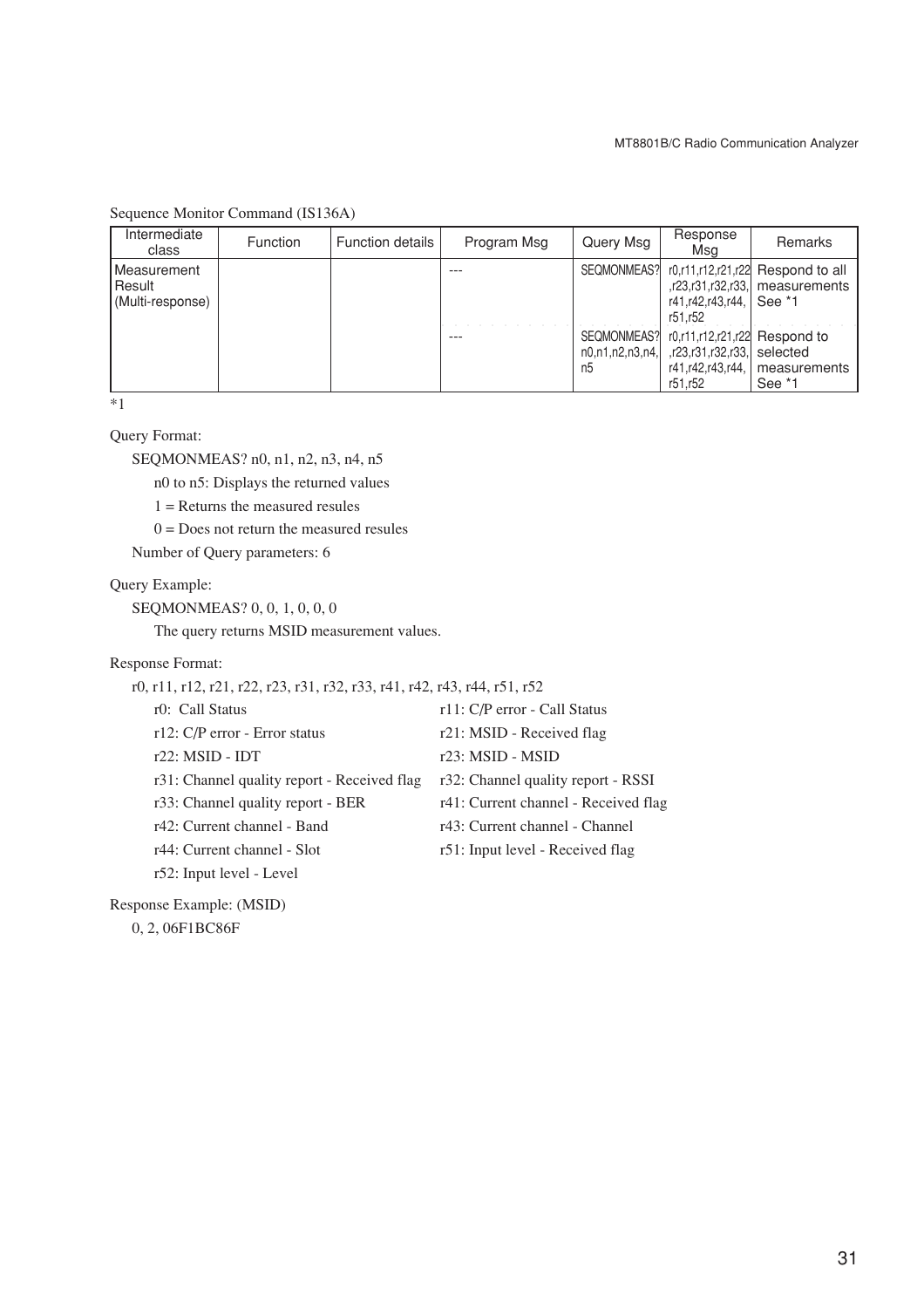# 3.2 Selectable Query Command (GSM)

Modulation Analysis Command (GSM)

| Intermediate<br>class                              | <b>Function</b> | <b>Function</b><br>details | Program<br>Msg | Query Msg                  | Response Msg                                                                                                                                | Remarks        |
|----------------------------------------------------|-----------------|----------------------------|----------------|----------------------------|---------------------------------------------------------------------------------------------------------------------------------------------|----------------|
| Measurement<br><b>I</b> result<br>(Multi response) |                 |                            |                |                            | MODANALMEAS?   r0, r1, r2, r3, r4, r5, r6, r7, returns all<br>$\vert$ r8, r9, r10, r11, r12, r13 $\vert$ measurement $\vert$                | results see *1 |
|                                                    |                 |                            |                | n8, n9, n10, n11, n12, n13 | MODANALMEAS?   r0, r1, r2, r3, r4, r5, r6, r7, returns selected<br>n0, n1, n2, n3, n4, n5, n6, n7, r8, r9, r10, r11, r12, r13   measurement | results see *1 |

\*1 Multi response

## Query Format Example:

MODANALMEAS? n0, n1, n2, n3, n4, n5, n6, n7, n8, n9, n10, n11, n12, n13

n0 to n13: Response flag

1 = Returns the measured results

 $0 = Does not return the measured results$ 

Caution: The number of query parameter is fixed (=14)

#### Actual Query Example:

MODANALMEAS? 0, 0, 1, 1, 0, 0, 0, 0, 0, 0, 0, 0, 0, 0

This query returns measurement results of Carrier freq error (ppm) and RMS Phase error

### Response Format:

| r0: Carrier freq                  | r1: Carrier freq error (Hz)       |
|-----------------------------------|-----------------------------------|
| r2: Carrier freq error (ppm)      | r3: RMS phase error               |
| r4: Peak phase error              | r5: RMS magnitude error           |
| r6: +Peak phase error             | r7: -Peak phase error             |
| r8: +Peak phase error symbol      | r9: -Peak phase error symbol      |
| $r10$ : +Peak magnitude error     | r11: - Peak magnitude error       |
| r12: +Peak magnitude error symbol | r13: -Peak magnitude error symbol |
|                                   |                                   |

Actual Response Example: (Carrier freq error (ppm) and RMS Phase error)

0.1, 2.82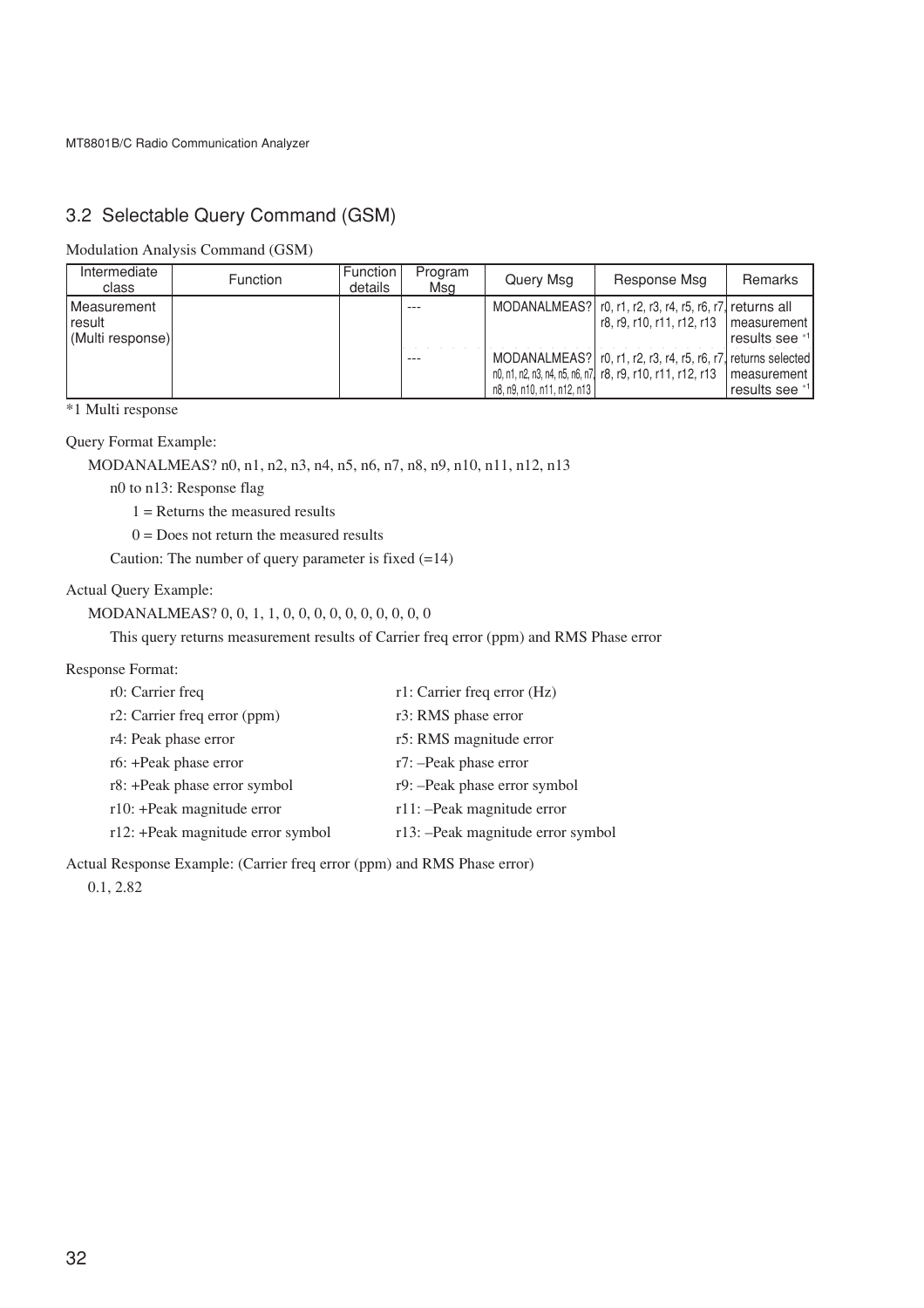## RF Power Command (GSM)

| Intermediate<br>class                        | <b>Function</b> | Function<br>details | Program<br>Msa | Query Msg                                                                                                                                                                  | Response Msg                                                                                                                                                   | <b>Remarks</b>                                    |
|----------------------------------------------|-----------------|---------------------|----------------|----------------------------------------------------------------------------------------------------------------------------------------------------------------------------|----------------------------------------------------------------------------------------------------------------------------------------------------------------|---------------------------------------------------|
| l Meaurement<br>l result<br>(Multi response) |                 |                     |                | RFPWRMEAS?                                                                                                                                                                 | r0, r1, r2, r3, r4, r5, r6, r7<br>r8, r9, r10, r11, r12, r13.<br>r14, r15, r16, r17, r18,<br>r19, r20, r21, r22, r23,<br>r25, r26, r27, r28, r29,<br>r30. r31  | returns all<br>measurement<br>results see *1      |
|                                              |                 |                     | ---            | RFPWRMEAS?<br>n0, n1, n2, n3, r4, r5, r6, r7,<br>n9, n10, n11, n12, n13, n14,<br>n15, n16, n17, n18, n19, n20,<br>n21, n22, n23, n24, n25, n26,<br>n27, n28, n29, n30, n31 | r0, r1, r2, r3, r4, r5, r6, r7,<br>r8, r9, r10, r11, r12, r13,<br>r14, r15, r16, r17, r18,<br>r19, r20, r21, r22, r23,<br>r25, r26, r27, r28, r29,<br>r30, r31 | returns selected<br>measurement<br>results see *1 |

\*1 Multi response

Query Format Example:

RFPWRMEAS? n0, n1, n2, n3, n4, n5, n6, n7, n8, n9, n10, n11, n12, n13, n14, n15, n16, n17, n18, n19, n20, n21, n22, n23, n24, n25, n26, n27, n28, n29, n30, n31

n0 to n31: Response flag

 $1 =$  Returns the measured results

 $0 =$  Does not return the measured results

Caution: The number of query parameter is fixed  $(=32)$ 

#### Actual Query Example:

RFPWRMEAS? 1, 0, 1, 0, 1, 0, 0, 0, 0, 0, 0, 0, 0, 0, 0, 0, 0, 0, 0, 0, 0, 0, 0, 0, 0, 0, 0, 0, 0, 0, 0, 0

This query returns measurement results of TX power (dBm), Carrier off power (dBm) and On/Off ratio

#### Response Format:

| r16: Power at $570.8 \mu s$          |
|--------------------------------------|
| r17: Template pass/fail (on screen)  |
| r18: Template pass/fail (off screen) |
| r19: Frame mean power (dBm)          |
| r20: Frame mean power (Watt)         |
| $r21$ : Slot mean power (dBm)        |
| r22: Slot mean power (Watt)          |
| $r23$ : Slot power 0                 |
| $r24$ : Slot power 1                 |
| r25: Slot power 2                    |
| r26: Slot power $3$                  |
| r27: Slot power 4                    |
| r28: Slot power $5$                  |
| $r29$ : Slot power 6                 |
| r30: Slot power 7                    |
| r31: Reference power for template    |
|                                      |
|                                      |

Actual Response Example: (TX power (dBm), Carrier off power (dBm) and On/Off ratio) 28.24, –43.97, 72.21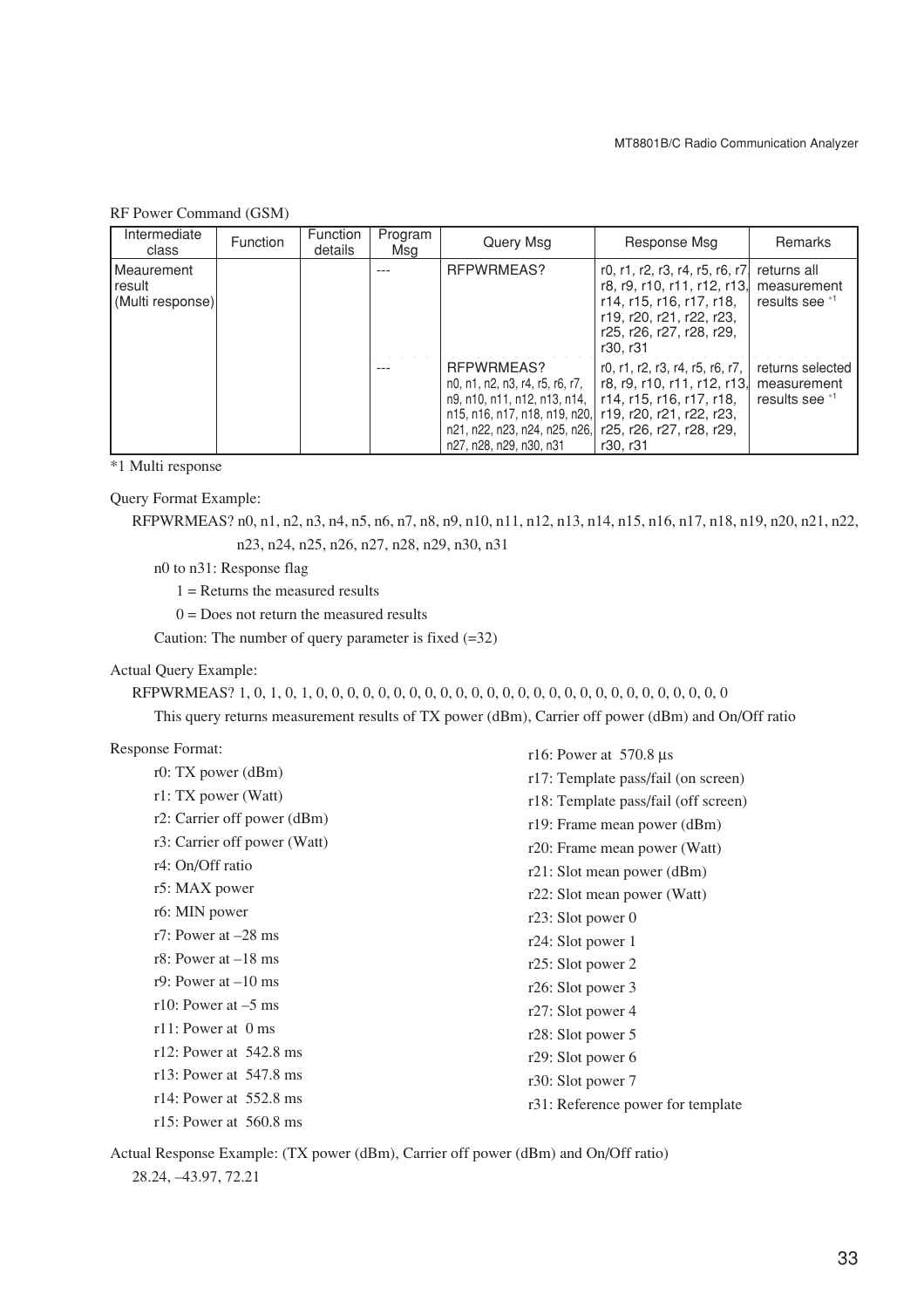|  |  | Output RF Spectrum Command (GSM) |  |
|--|--|----------------------------------|--|
|--|--|----------------------------------|--|

| Intermediate<br>class                              | <b>Function</b> | <b>Function</b><br>details | Program<br>Msg | Query Msg                                                                                                                                                            | Response Msg                                       | Remarks                                           |
|----------------------------------------------------|-----------------|----------------------------|----------------|----------------------------------------------------------------------------------------------------------------------------------------------------------------------|----------------------------------------------------|---------------------------------------------------|
| <b>IMeasurement</b><br>Iresult<br>(Multi response) |                 |                            |                | RESPECMEAS?                                                                                                                                                          | rmu0, rml0, rmu1, rml1,<br>rsu0, rsl0, rsu1, rsl1, | returns all<br>measurement<br>results see *1      |
|                                                    |                 |                            |                | RFSPECMEAS?<br>mn0, mn1, mn2, mn3, mr4,<br>mn5, mn6, mn7, mn8, mn9,<br>mn10, mn11, mn12,<br>sn0, sn1, sn2, sn3, sn4, sn5,<br>sn6, sn7, sn8, sn9, sn10,<br>sn11, sn12 | rmu0, rml0, rmu1, rml1,<br>rsu0, rsl0, rsu1, rsl1, | returns selected<br>measurement<br>results see *1 |

\*1 Multi response

Query Format Example:

```
RFSPECMEAS? mn0, mn1, mn2, mn3, mn4, mn5, mn6, mn7, mn8, mn9, mn10, mn11, mn12, sn0, sn1, sn2, sn3,
                 sn4, sn5, sn6, sn7, sn8, sn9, sn10, sn11, sn12
```
mn0 to mn12, sn0 to sn12: Response flag

1 = Returns the measured results

 $0 =$  Does not return the measured results

Caution: The number of query parameter is fixed  $(=26)$ 

## Actual Query Example:

RFSPECMEAS? 0, 1, 1, 0, 0, 0, 0, 0, 0, 0, 0, 0, 0, 0, 1, 1, 0, 0, 0, 0, 0, 0, 0, 0, 0, 0, 0

This query returns measurement results of 100 kHz and 200 kHz

## Response Format:

rmu0, rml0, rmu1, rml1, ....., rsu0, rsl0, rsu1, rsl1, .....

rmu: Modulation upper

rml: Modulation lower

rsu: Switching upper

rsl: Switching lower

Actual Response Example: (100 kHz and 200 kHz)

–5.47, –7.42, –35.38, –33.64, 16.96, 16.50, –7.90, –5.92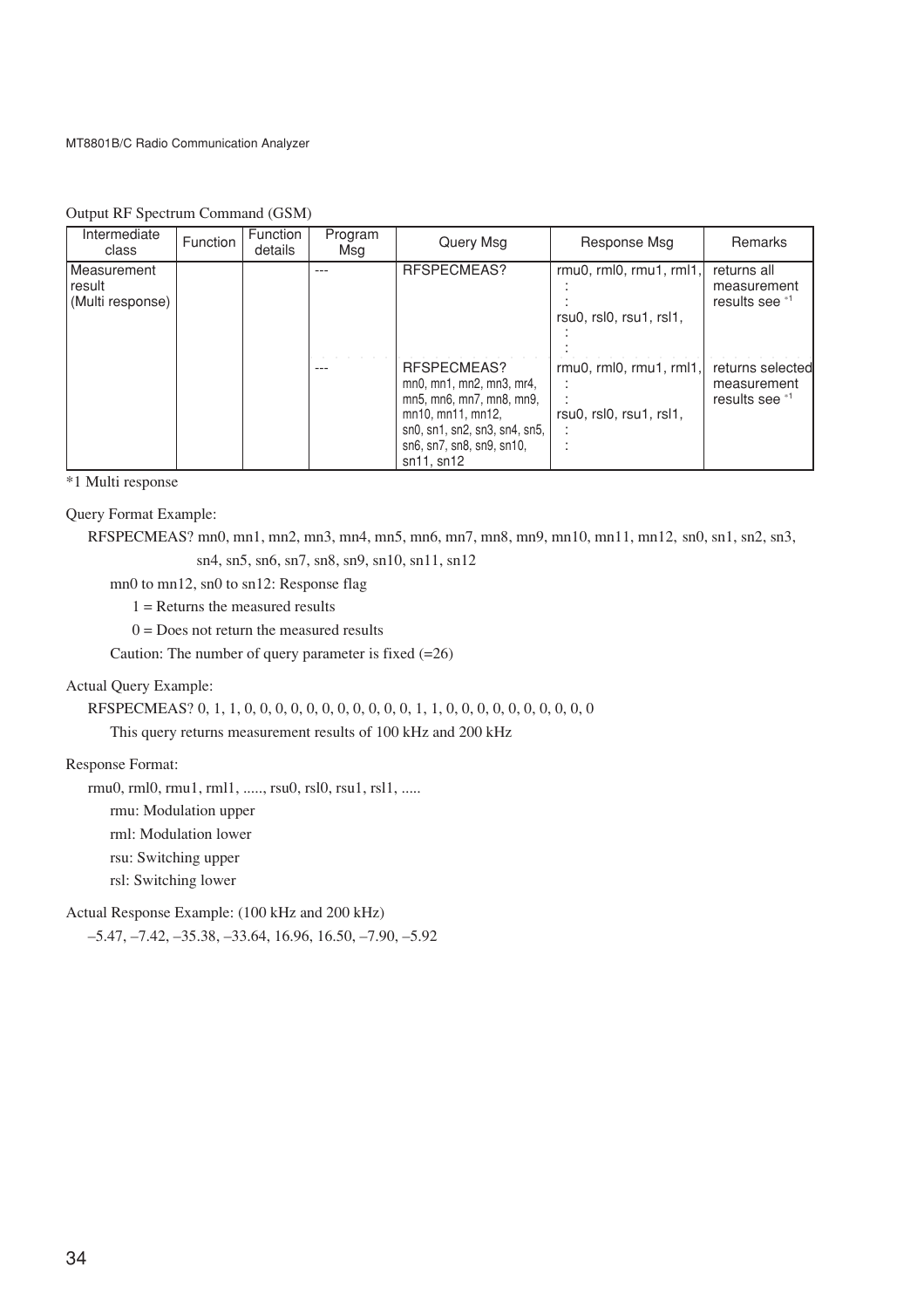| Intermediate<br>class                      | Function                                     | Function   Program  <br>details | Msg | Query Msg                                                                                                                | Response Msg                                                         | Remarks                                                                                                             |
|--------------------------------------------|----------------------------------------------|---------------------------------|-----|--------------------------------------------------------------------------------------------------------------------------|----------------------------------------------------------------------|---------------------------------------------------------------------------------------------------------------------|
| Measurement<br>result<br>(Multi response)  | Modulation<br>analysis &<br><b>RF</b> power  |                                 | --- | ALLMEAS? MODRF.<br>n0, n1, n2, n3, n4, n5,<br>n6, n7, n8, n9, n10,n11,<br>n12, n13, n14, n15, n16,<br>n17, n19, n20, n21 | PFn0, r0, PFn1, r1                                                   | returns selected<br>measurement<br>results see *1                                                                   |
|                                            | Call<br>Processing<br>report                 |                                 | --- | <b>ALLMEAS? CALLP</b>                                                                                                    | n, r0, n, r1, n, r2, n, r3                                           | n: 0: PASS<br>4:FAIL<br>9:Measurement Off<br>r0:RX level<br>r1:RX quality<br>r2:MS power level<br>r3:Timing advance |
|                                            |                                              |                                 |     | <b>ALLMEAS? CALLP</b><br>n0, n1, n2, n3                                                                                  | PFn0, r0, PFn1, r1,<br>PFn2, r2, PFn3, r3                            | returns selected<br>measurement<br>results see <sup>*2</sup>                                                        |
|                                            | Output RF<br>Spectrum                        |                                 | --- | <b>ALLMEAS? RFSPEC</b>                                                                                                   | PFn0, MLn0, MUn0,<br>SLn0, SUn0,<br>PFn1, MLn1, MUn1,<br>SLn1, SUn1, | returns all<br>measurement<br>results see <sup>\$3</sup>                                                            |
|                                            |                                              |                                 |     | <b>ALLMEAS? RFSPEC</b><br>n0, n1, n2, n3, n4, n5, n6,<br>n7, n8, n9, n10, n11, n12                                       | PFn0, MLn0, MUn0,<br>SLn0, SUn0,<br>PFn1, MLn1, MUn1,<br>SLn1, SUn1, | returns selected<br>measurement<br>results see <sup>3</sup>                                                         |
| Measurement<br>result<br>(Single response) | See each<br>measurement<br>screen for result |                                 |     |                                                                                                                          |                                                                      |                                                                                                                     |

TX All Measure Command (GSM)

\*1 Modulation analysis & RF power Query in TX All Measure Screen

Query Format Example:

ALLMEAS? MODRF, n0, n1, n2, n3, n4, n5, n6, n7, n8, n9, n10, n11, n12, n13, n14, n15, n16, n17, n18, n19, n20, n21

n0 to n21: Response flag

 $1 =$  Returns the measured results

 $0 =$  Does not return the measured results

Caution: The number of query parameter is fixed (=22)

Actual Query Example:

ALLMEAS? MODRF, 0, 1, 1, 0, 0, 1, 0, 0, 0, 0, 0, 0, 0, 0, 0, 0, 0, 0, 0, 0, 0, 0

This query returns measurement results of Carrier freq error, RMS Phase error and TX power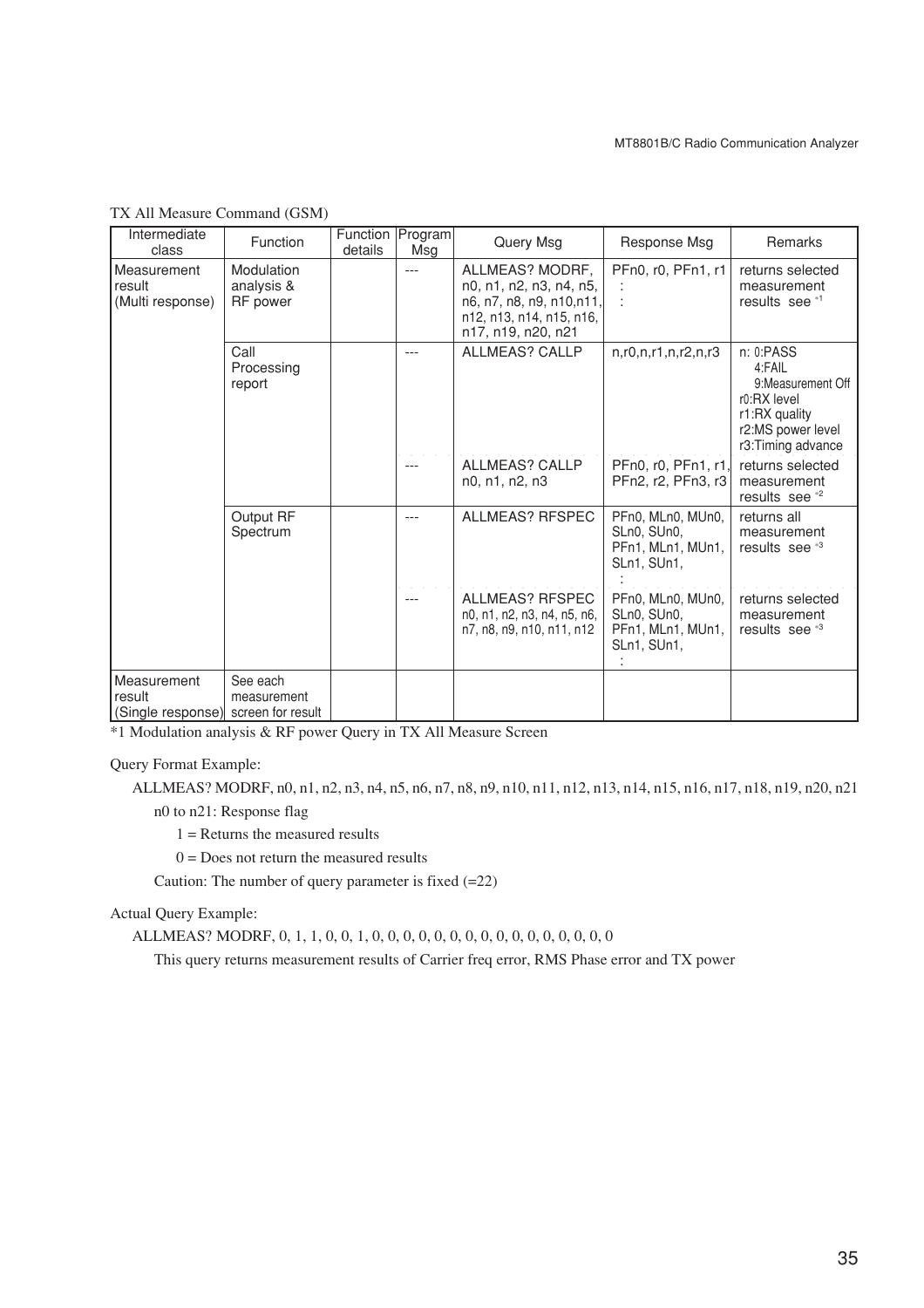| <b>Response Format:</b>                       |                                  |
|-----------------------------------------------|----------------------------------|
| $PFn0, r0, PFn1, r1, \ldots$                  |                                  |
| $PF: 0 = Pass, 4 = Fail, 9 = Measurement$ off |                                  |
| r0: Carrier freq                              | r1: Carrier freq error           |
| r2: RMS phase error                           | r3: Peak phase error             |
| r4: Magnitude error                           | r5: TX power                     |
| r6: Carrier off power                         | r7: On/Off ratio                 |
| r8: MAX power                                 | r9: MIN power                    |
| r10: Time alignment                           | r11: Template                    |
| r12: Power at $-28$ ms                        | r13: Power at $-18$ ms           |
| r14: Power at $-10$ ms                        | r15: Power at $-5$ ms            |
| r16: Power at $\theta$ ms                     | r17: Power at $542.8 \text{ ms}$ |
| r18: Power at $547.8 \text{ ms}$              | r19: Power at $552.8 \text{ ms}$ |
| r20: Power at $560.8 \text{ ms}$              | r21: Power at $570.8 \text{ ms}$ |

Actual Response Example: (Carrier freq error, RMS Phase error and TX power) 0, 0.1, 2.82, 0, 28.24

\*2 Call Processing report Query in TX All Measure Screen

## Query Format Example:

```
ALLMEAS? CALLP, n0, n1, n2, n3
```
n0 to n3: Response flag

1 = Returns the measured results

 $0 = Does not return the measured results$ 

Caution: The number of query parameter is fixed (=5)

Actual Query Example:

ALLMEAS? CALLP, 1, 0, 1, 0

This query returns measurement results of RX level and MS Power level

Response Format:

PFn0, r0, PFn1, r1, ..... PF:  $0 = Pass, 4 = Fail, 9 = Measurement$ r0: RX level r1: RX quality r2: MS power level r3: Timing advance

Actual Response Example: (RX level and MS Power level)

0, 23, 0, 8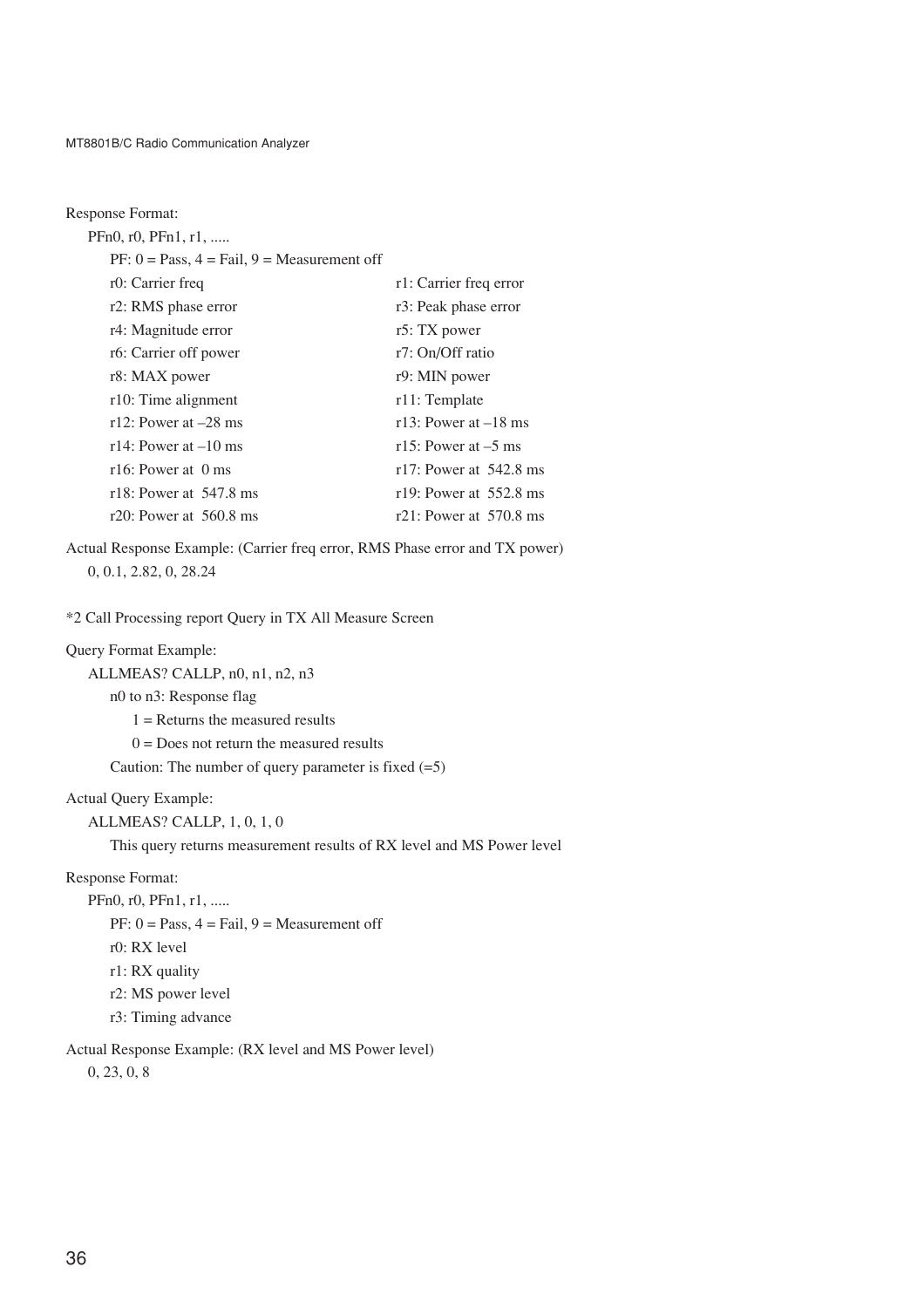\*3 Output RF Spectrum Query in TX All Measure Screen Query Format Example: ALLMEAS? RFSPEC, n0, n1, n2, n3, n4, n5, n6, n7, n8, n9, n10, n11, n12 n0 to n12: Response flag  $1 =$  Returns the measured results  $0 = Does not return the measured results$ Caution: The number of query parameter is fixed  $(=14)$ Actual Query Example: ALLMEAS? RFSPEC, 0, 1, 1, 0, 0, 0, 0, 0, 0, 0, 0, 0, 0 This query returns measurement results of 100 kHz and 200 kHz Response Format: PFn0, MLn0, MUn0, SLn0, SUn0, PFn1, MLn1, MUn1, SLn1, SUn1, ..... PF:  $0 = Pass, 4 = Fail, 9 = Measurement$ ML: Modulation Lower MU: Modulation Upper SL: Switching Lower SU: Switching Upper Actual Response Example: (Offset = 100 kHz and 200 kHz) 0, –7.42, –5.47, 16.50, 16.96, 0, –33.64, –35.38, –5.92, –7.90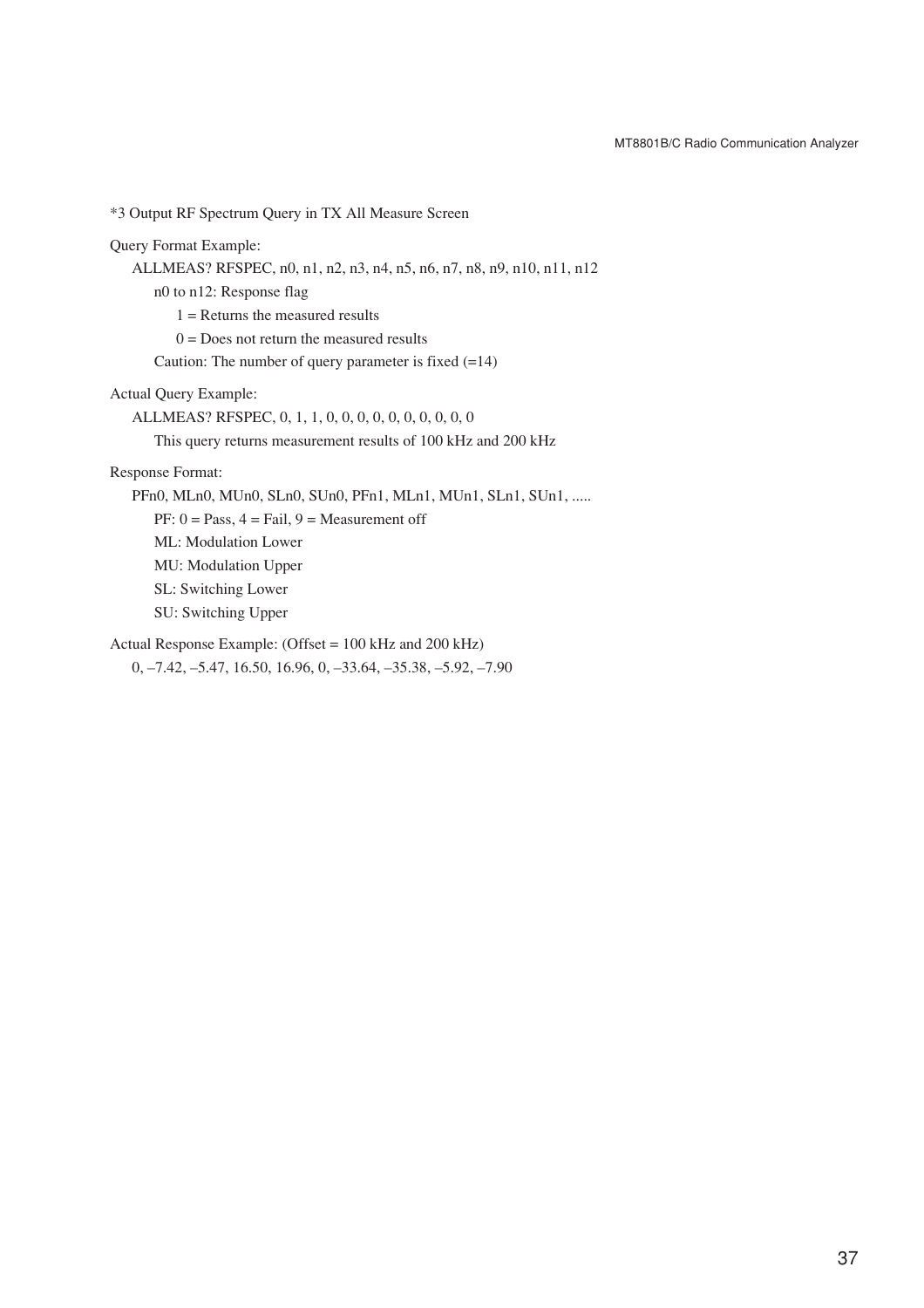## BER Measure Command (GSM)

| Intermediate<br>class                    | <b>Function</b> | Function<br>details | Program Msg | Query Msg                                         | Response<br>Msa                          | Remarks                                           |
|------------------------------------------|-----------------|---------------------|-------------|---------------------------------------------------|------------------------------------------|---------------------------------------------------|
| Meaurement<br>result<br>(Multi response) |                 |                     | ---         | BERMEAS?                                          | r0, r1, r2, r3,<br>r4, r5, r6, r7,<br>r8 | returns all<br>measurement<br>results see *1      |
|                                          |                 |                     | $- - -$     | BERMEAS?<br>n0, n1, n2, n3, n4,<br>n5, n6, n7, n8 | r0, r1, r2, r3,<br>r4, r5, r6, r7,<br>r8 | returns selected<br>measurement<br>results see *1 |

\*1 Multi response

#### Query Format Example:

BERMEAS? n0, n1, n2, n3, n4, n5, n6, n7, n8

n0 to n8 :Response flag

1 = Returns the measured results

 $0 =$  Does not return the measured results

Caution: The number of query parameter is fixed  $(=9)$ 

## Actual Query Example:

BERMEAS? 1, 0, 0, 1, 0, 0, 0, 0, 0

This query returns measurement results of Error rate (FER) and Error event (FER)

#### Response Format:

| r0, r1, r2, r3, r4, r5, r6, r7, r8 |                                             |
|------------------------------------|---------------------------------------------|
| r0: Error rate (FER)               | $r1$ : Error rate (CIb)                     |
| $r2$ : Error rate (CII)            | r3: Error event $(FER)$                     |
| $r4$ : Error event (CIb)           | r5: Error event $\left( \text{CII} \right)$ |
| r6: BER sample (FER)               | $r$ . BER sample (CIb)                      |
| r8: BER sample (CII)               |                                             |

Actual Response Example: (Error rate (FER) and Error event (FER)) 0.000, 0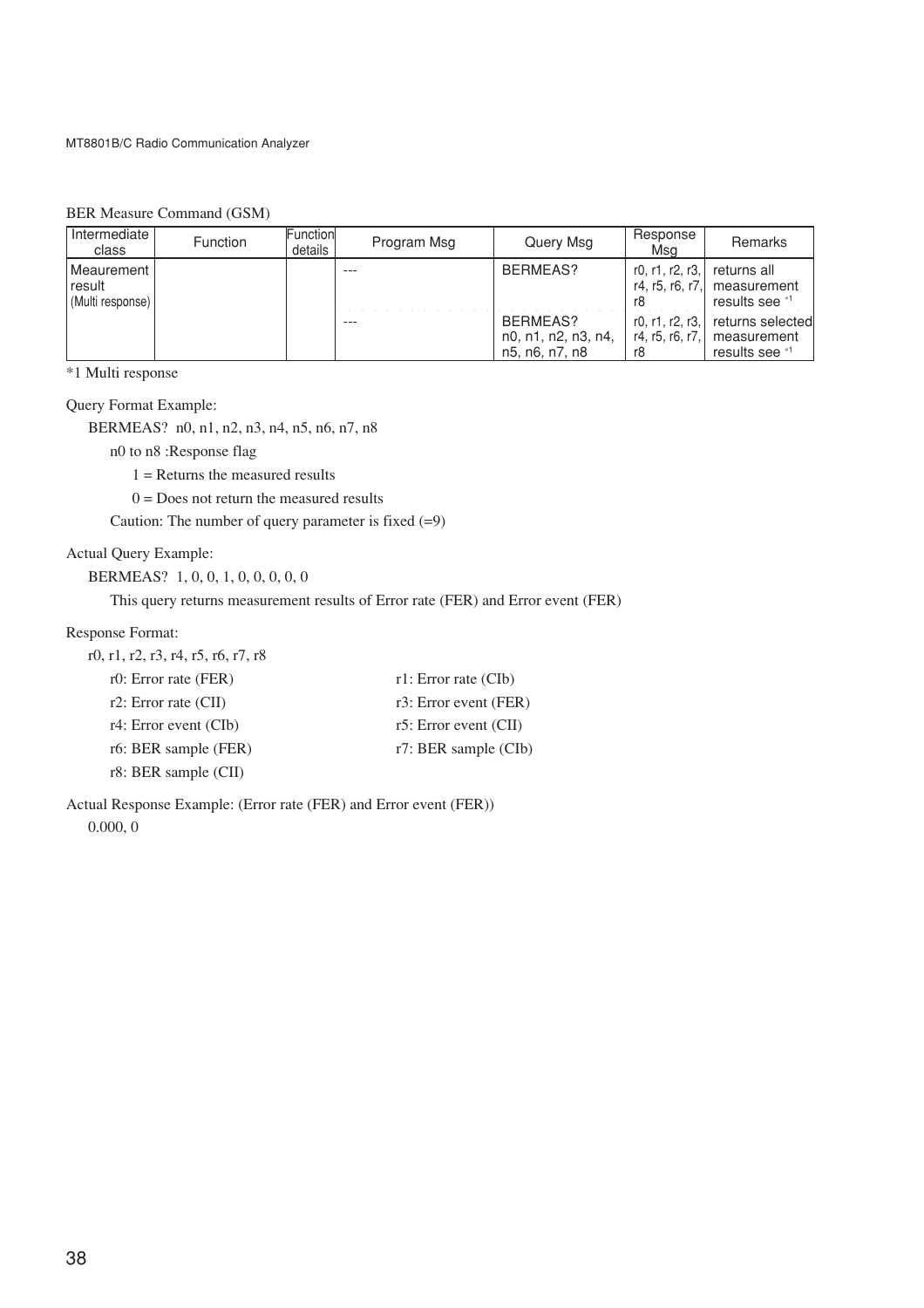## Sequence Monitor Command (GSM)

| Intermediate<br>class                      | <b>Function</b> | Function<br>details | Program<br>Msg | Query Msg                                                | Response Msg                                                                                                    | Remarks                                           |
|--------------------------------------------|-----------------|---------------------|----------------|----------------------------------------------------------|-----------------------------------------------------------------------------------------------------------------|---------------------------------------------------|
| Meaurement<br>l result<br>(Multi response) |                 |                     | ---            | SEQMONMEAS?                                              | r0, r11, r12, f12, r2, f13,<br>r3, f14, r4, f15, r51, r52,<br>f16, r6, f17, r71, r72, f18,<br>r81, r82, f19, r9 | returns all<br>measurement<br>results see *1      |
|                                            |                 |                     |                | SEQMONMEAS?<br>n0, n1, n2, n3, n4,<br>n5, n6, n7, n8, n9 | r0, r11, r12, f12, r2, f13,<br>r3, f14, r4, f15, r51, r52,<br>f16, r6, f17, r71, r72, f18,<br>r81, r82, f19, r9 | returns selected<br>measurement<br>results see *1 |

\*1 Multi response

Query Format Example:

SEQMONMEAS? n0, n1, n2, n3, n4, n5, n6, n7, n8, n9

n0 to n9: Response flag

 $1 =$  Returns the measured results

 $0 =$  Does not return the measured results

Caution: The number of query parameter is fixed  $(=10)$ 

#### Actual Query Example:

SEQMONMEAS? 1, 0, 0, 0, 0, 1, 0, 0, 0, 1

This query returns measurement results of Call status, RX level & quality and Input level

#### Response Format:

r0, r11, r12, f12, r2, f13, r3, f14, r4, f15, r51, r52, f16, r6, f17, r71, r72, f18, r81, r82, f19, r9

f1:  $0 = Not receiver$ ,  $1 = Received$ 

| r0: Call status     | r11: Call status    |
|---------------------|---------------------|
| r12: Error status   | $r2$ : IMSI         |
| r3: IMEI            | r4: NW phone No.    |
| r51: RX level       | r52: RX quality     |
| r6: Time alignment  | r71: MS power level |
| r72: Timing advance | r81: Channel        |
| $r82:$ Slot         | r9: Input level     |

Actual Response Example: (Call status, RX level & quality and Input level)

7, 1, 23, 0, 1, –10.5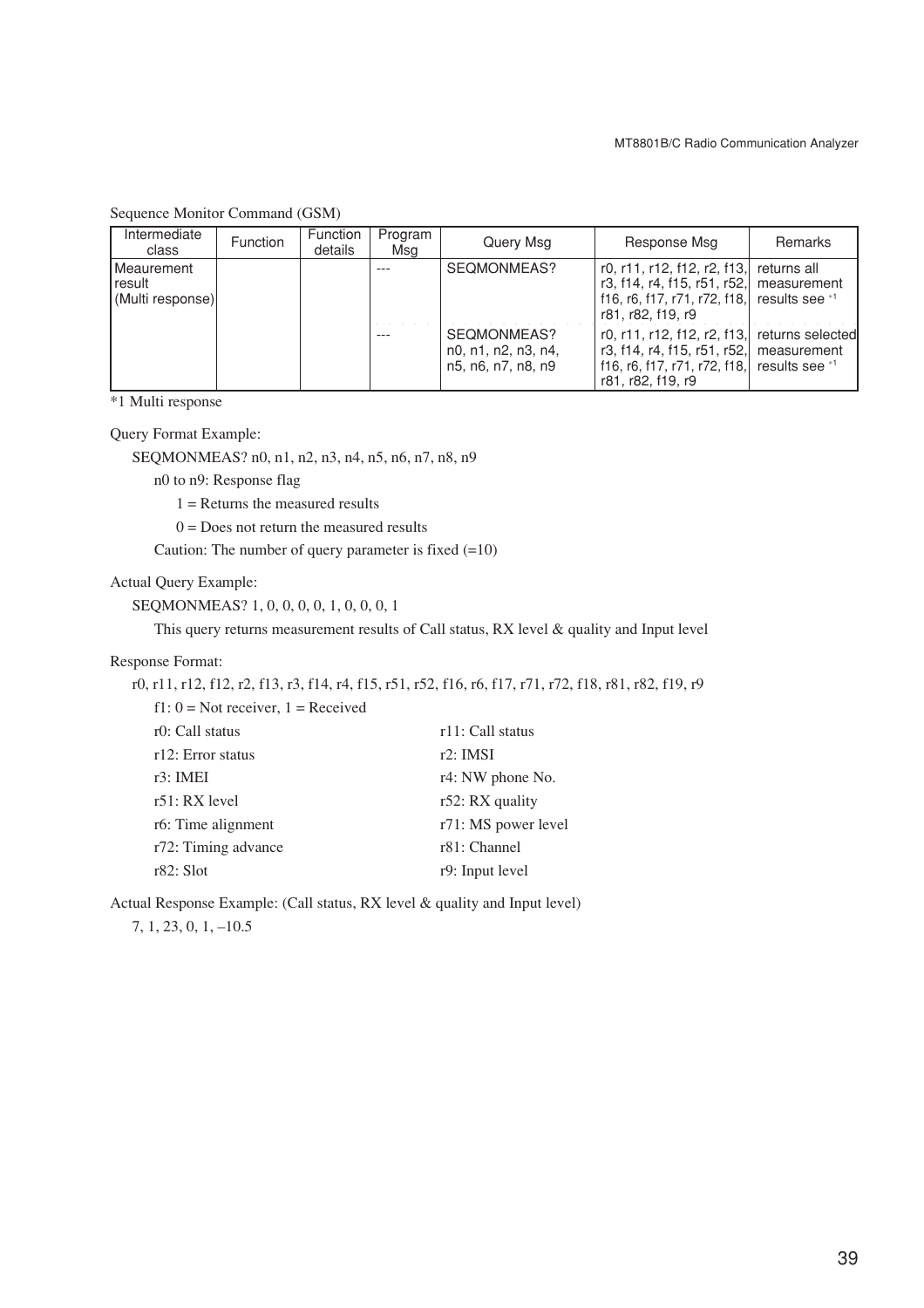# 3.3 Selectable Query Command (PDC\_CP)

Modulation Analysis Command (PDC\_CP)

| Intermediate<br>class                     | <b>Function</b> | <b>Function details</b> | Program Msg | Query Msa                                                                                                                      | Response Msal                                                                                  | <b>Remarks</b>                                |
|-------------------------------------------|-----------------|-------------------------|-------------|--------------------------------------------------------------------------------------------------------------------------------|------------------------------------------------------------------------------------------------|-----------------------------------------------|
| Measurement<br>Result<br>(Multi-response) |                 |                         |             | MODANALMEAS?                                                                                                                   | r0,r1,r2,r3,r4,r5,r6,<br>r7,r8,r9,fl10,r10,fl11<br>r11,r12,r13,r14,r15,<br>r16.r17.r18.r19.r20 | Respond to all<br>measurements<br>See *1      |
|                                           |                 |                         | ---         | MODANALMEAS?<br>n0.n1.n2.n3.n4.n5.<br>  n6,n7,n8,n9,n10,n11,<br>r16.r17.r18.r19.r20.   .f16.r17.r18.r19.r20<br>n17,n18,n19,n20 | r0.r1.r2.r3.r4.r5.r6.<br>r7,r8,r9,fl10,r10,fl11<br>r11.r12.r13.r14.r15.                        | Respond to selected<br>measurements<br>See *1 |

\*1

Query Format:

MODANALMEAS? n0, n1, n2, n3, n4, n5, n6, n7, n8, n9, n10, n11, n12, n13, n14, n15, n16, n17, n18, n19, n20 n0 to 20: Displays the returned values

 $1 =$  Returns the measured results

 $0 =$  Does not return the measured results

Number of Query parameters: 21

#### Query Example:

## MODANALMEAS? 0, 0, 1, 1, 0, 0, 0, 0, 0, 0, 0, 0, 0, 0, 0, 0, 0, 0, 0, 0, 0

The query returns Carrier freq. error (ppm) and RMS Vector Error measurement values.

### Response Format:

r0, r1, r2, r3, r4, r5, r6, r7, r8, r9, fl10, r10, fl11, r11, r12, r13, r14, r15, r16, r17, r18, r19, r20

ri: Result data

fln: 0: Normal end, 4: Abnormal end, 9: Measurement OFF

| r0: Carrier Freq                      | r1: Carrier Freq Error (Hz) |
|---------------------------------------|-----------------------------|
| r2: Carrier Freq Error (ppm)          | r3: RMS Vector Error        |
| r4: First 10 Symbols RMS Vector Error | r5: Peak Vector Error       |
| r <sub>6</sub> : Magunitude error     | r7: Phase Error             |
| r8: Origin Offset                     | r9: Droop Factor            |
| r10: Bit Error                        | r11: Bit Rate Error         |
| r12: Peak Vector Error Symbol         | r13: +Peak Magnitude Error  |
| r14: +Peak Mag Error Symbol           | r15: - Peak Magnitude Error |
| r16: --Peak Mag Error Symbol          | r17: +Peak Phase Error      |
| r18: +Peak Phase Error Symbol         | r19: - Peak Phase Error     |
| r20: --Peak Phase Error Symbol        |                             |

Response Example: (Carrier freq error (ppm), RMS Vector Error)

0.1, 2.82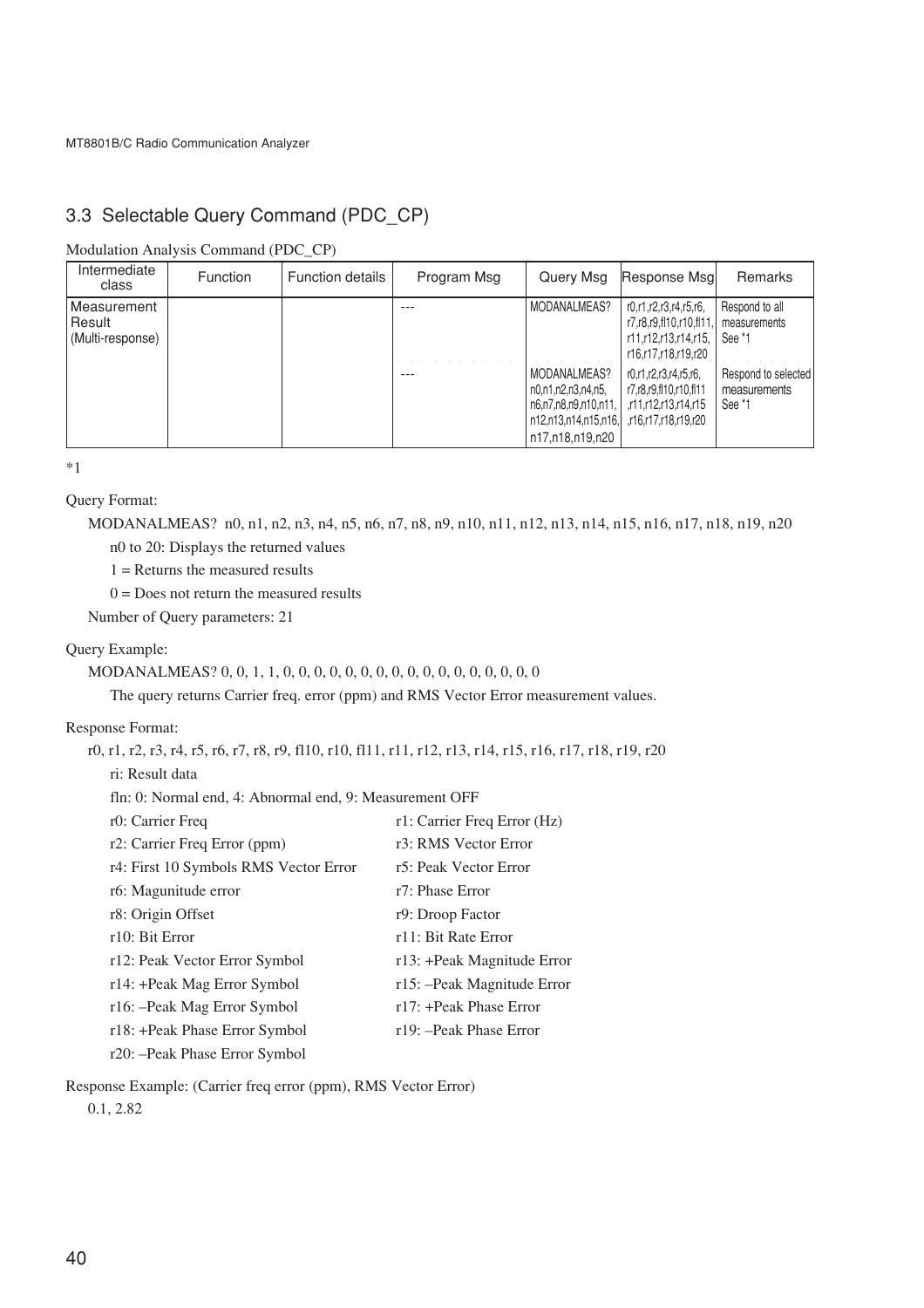|  |  | RF Power Command (PDC_CP) |  |  |
|--|--|---------------------------|--|--|
|--|--|---------------------------|--|--|

| Intermediate<br>class                                  | Function | <b>Function details</b> | Program Msg | Query Msg                                                                                               | Response<br>Msa                                                                            | Remarks                                       |
|--------------------------------------------------------|----------|-------------------------|-------------|---------------------------------------------------------------------------------------------------------|--------------------------------------------------------------------------------------------|-----------------------------------------------|
| <b>I</b> Measurement<br>Result<br>(Multi-<br>(response |          |                         |             | RFPWRMEAS?                                                                                              | r0,r1,r2,r3,r4,r5,r6,<br>r7, r8, r9, r10, r11, r12,<br>r13,r14,r15,r16,r17,<br>r18,r19,r20 | Respond to all<br>measurements<br>See *1      |
|                                                        |          |                         |             | RFPWRMEAS?<br>n0.n1.n2.n3.n4.n5.<br>n6,n7,n8,n9,n10,<br>n11,n12,n13,n14,<br>n15,n16,n17,n18,<br>n19,n20 | r0,r1,r2,r3,r4,r5,r6,<br>  r7,r8,r9,r10,r11,r12, <br>r13,r14,r15,r16,r17,<br>r18,r19,r20   | Respond to selected<br>measurements<br>See *1 |
| $*1$                                                   |          |                         |             |                                                                                                         |                                                                                            |                                               |

Query Format:

RFPWRMEAS? n0, n1, n2, n3, n4, n5, n6, n7, n8, n9, n10, n11, n12, n13, n14, n15, n16, n17, n18, n19, n20

n to n20: Displays the returned values

1 = Returns the measured results

 $0 = Does not return the measured results$ 

Number of Query parameters: 21

#### Query Example:

RFPWRMEAS? 0, 0, 1, 0, 0, 1, 0, 0, 0, 0, 0, 0, 0, 0, 0, 0, 0, 0, 0, 0

The query returns Carrier Off Power (dBm) and Burst Timing measurement values.

### Response Format:

r0, r1, r2, r3, r4, r5, r6, r7, r8, r9, r10, r11, r12, r13, r14, r15, r16, r17, r18, r19, r20

| ri: Result data                        |                              |
|----------------------------------------|------------------------------|
| r0: TX Power $(dBm)$                   | r1: TX Power (Watt)          |
| r2: Carrier Off Power (dBm)            | r3: Carrier Off Power (Watt) |
| r4: On/Off Ratio                       | r5: Burst Timing             |
| r6: Template Pass/Fail (On)            | r7: Template Pass/Fail (Off) |
| r8: Rising Time                        | r9: Falling Time             |
| r10: Frame Mean Power (dBm)            | r11: Frame Mean Power (Watt) |
| r12: Slot Mean Power (dBm)             | r13: Slot Mean Power (Watt)  |
| r14: Slot Power $1$ (dBm)              | r15: Slot Power 2 $(dBm)$    |
| r16: Slot Power $3$ (dBm)              | r17: Slot Power $4$ (dBm)    |
| r18: Slot Power $5$ (dBm)              | r19: Slot Power $6$ (dBm)    |
| r20: Reference Power for Template (dB) |                              |

Response Example: (Carrier Off Power (dBm), Burst Timing)

–39.48, 0.010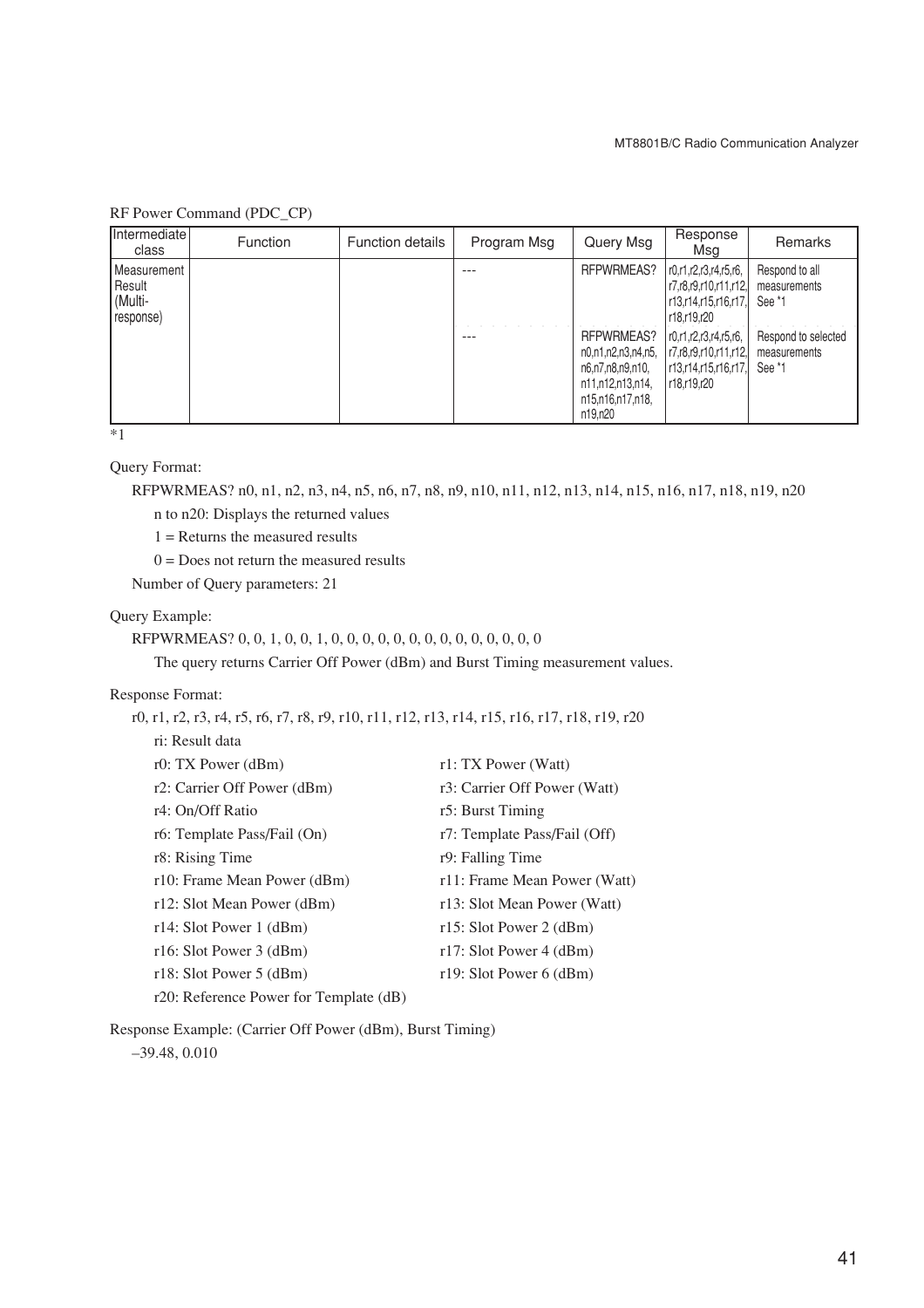Occupied Bandwidth Command (PDC\_CP)

| Intermediate class    | <b>Function</b> | <b>Function details</b> | Program Msg | Query Msg                                        | Response<br>Msa | Remarks                                       |
|-----------------------|-----------------|-------------------------|-------------|--------------------------------------------------|-----------------|-----------------------------------------------|
| Measurement<br>Result |                 |                         | ---         | OBWMEAS?                                         | r0.r1.r2.r3.r4  | Respond to all measurements<br>See *1         |
| (Multi-response)      |                 |                         | ---         | OBWMEAS?<br>$\lfloor n0. n1. n2. n3. n4 \rfloor$ | r0.r1.r2.r3.r4  | Respond to selected<br>measurements<br>See *1 |

 $\overline{\cdot}$ 

Query Format:

OBWMEAS? n0, n1, n2, n3, n4

n0 to n4: Displays the returned values

1 = Returns the measured results

 $0 =$  Does not return the measured results

Number of Query parameters: 5

## Query Example:

OBWMEAS? 0, 1, 0, 1, 0

The query returns Center Frequency and Upper measurement values.

#### Response Format:

| r0, r1, r2, r3, r4, r5 |                      |
|------------------------|----------------------|
| ri: Result data        |                      |
| r0: Occupied Bandwidth | r1: Center Frequency |
| r2: Lower              | $r3$ : Upper         |
| r3: Upper              | r4: Span Width       |
|                        |                      |

Response Example: (Center Frequency, Upper) 1429024877.93, 13085.94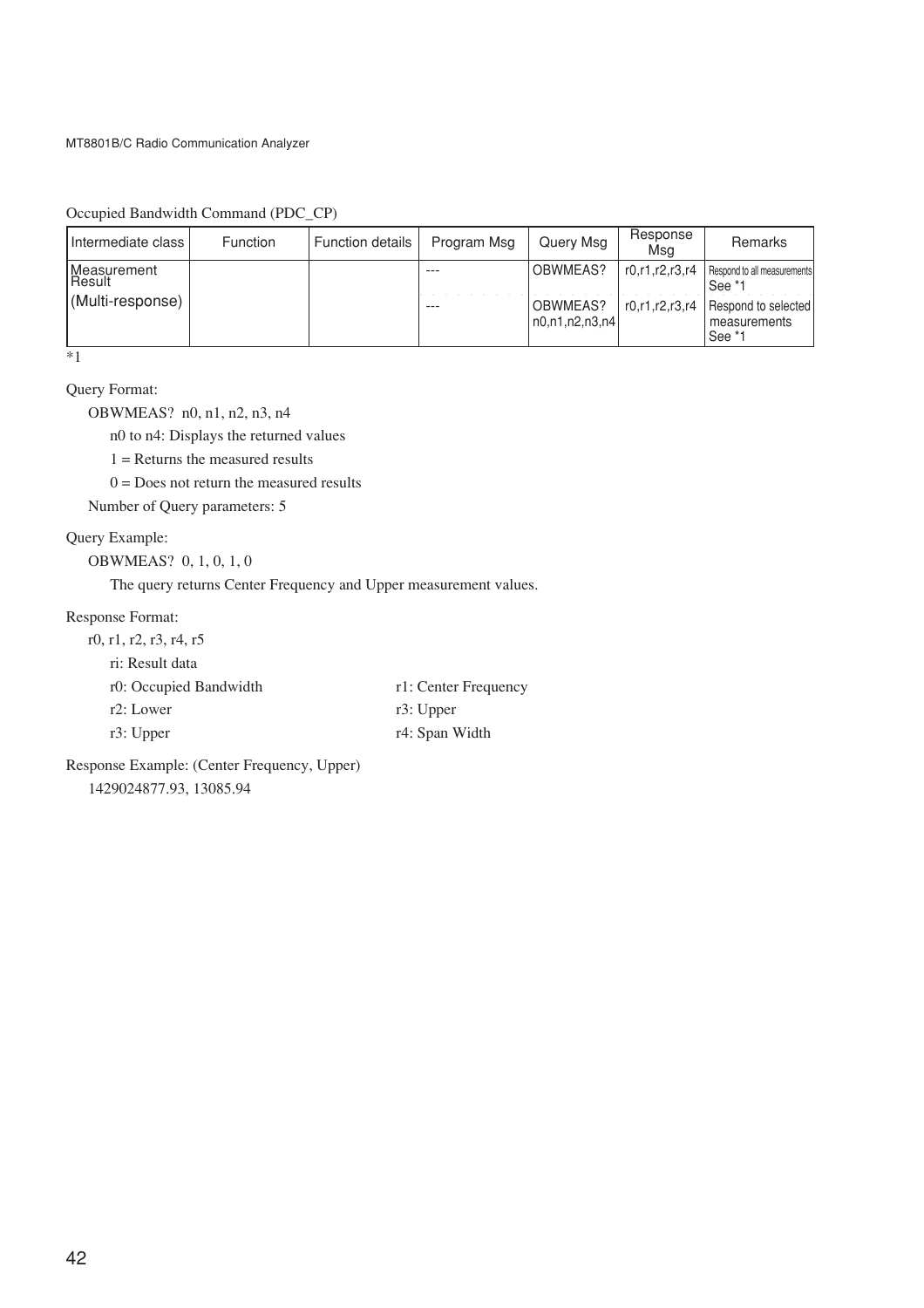Adjacend Channel Power Command (PDC\_CP)

| Intermediate<br>class            | <b>Function</b> | <b>Function</b><br>details | Program Msg | Query Msg               | Response<br>Msa | <b>Remarks</b>                                                     |
|----------------------------------|-----------------|----------------------------|-------------|-------------------------|-----------------|--------------------------------------------------------------------|
| <b>I</b> Measurement<br>l Result |                 |                            | $- - -$     | ACPMEAS?                |                 | ru0.rl0.ru1.rl1.r2.r3   Respond to all measurements<br>See *1      |
| (Multi-response)                 |                 |                            | $- - -$     | ACPMEAS?<br>n0.n1.n2.n3 |                 | ru0.rl0.ru1.rl1.r2.r3   Respond to selected<br>measurements See *1 |

\*1

Query Format Example:

ACPMEAS? n0, n1, n2, n3

n0 to n3: Displays the returned values

 $1 =$  Returns the measured results

 $0 =$  Does not return the measured results

Number of Query parameters: 4

### Query Example:

ACPMEAS? 0, 0, 1, 1

The query returns Span Width and Signal Power measurement values.

Response Format:

ru0, rl0, ru1, rl1, r2, r3

rui, rli, rn: Result data

Note: Unit settings shown on the display are used.

| ru0: Upper Level (50 kHz)  | rl $0$ : Lower Level $(50 \text{ kHz})$ |
|----------------------------|-----------------------------------------|
| ru1: Upper Level (100 kHz) | rl1: Lower Level (100 kHz)              |
| r2: Span Width             | r3: Signal Power                        |

Response Example: (Span Wigth, Signal Power) 244140, 11.95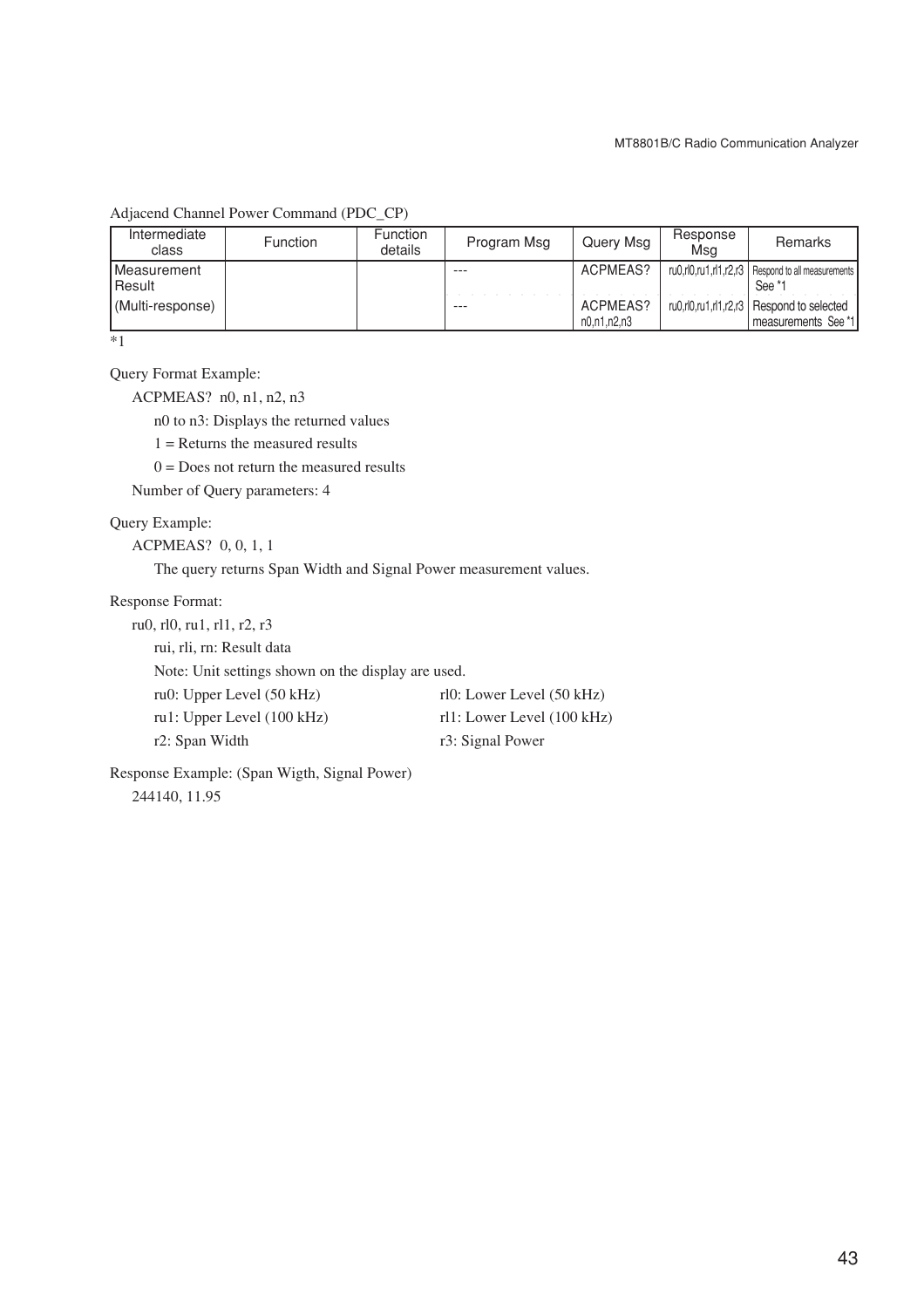## TX All Measure Command (PDC\_CP)

| Intermediate<br>class                            | <b>Function</b>                   | Function<br>details | Program Msg | Query Msg                                                                       | Response Msg                                                                                                                                                                                      | <b>Remarks</b> |
|--------------------------------------------------|-----------------------------------|---------------------|-------------|---------------------------------------------------------------------------------|---------------------------------------------------------------------------------------------------------------------------------------------------------------------------------------------------|----------------|
| <b>Measurement</b><br>Result<br>(Multi-response) | Modulation analysis<br>& RF Power |                     | ---         | ALLMEAS?<br><b>MODRF</b>                                                        | PFn0,r0,PFn1,r1,PFn2,r2   Respond to all<br>PFn3,r3,PFn4,r4,PFn5,r5,   measurements<br>PFn6.r6.PFn7.r7.PFn8.r8. See *1<br>PFn9.r9.PFn10.r10.<br>PFn11.r11.PFn12.r12.<br>PFn13.r13.PFn14.r14.      |                |
|                                                  |                                   |                     | ---         | ALLMEAS?<br>MODRF.<br>n0,n1,n2,n3,n4,n5,n6,n7,<br>n8,n9,n10,n11,n12,n13,<br>n14 | PFn0,r0,PFn1,r1,PFn2,r2   Respond to selected<br>PFn3,r3,PFn4,r4,PFn5,r5,   measurements<br>PFn6.r6.PFn7.r7.PFn8.r8. See *1<br>PFn9.r9.PFn10.r10.<br>PFn11.r11.PFn12.r12.<br>PFn13.r13.PFn14.r14. |                |

 $*_{1}$ 

Query Format Example:

ALLMEAS? MODRF, n0, n1, n2, n3, n4, n5, n6, n7, n8, n9, n10, n11, n12, n13, n14

n0 to n14: Displays the returned values

 $1 =$  Returns the measured results

 $0 =$  Does not return the measured results

Number of Query parameters: 15

## Query Example:

```
ALLMEAS? MODRF, 0, 1, 1, 0, 0, 1, 0, 0, 0, 0, 0, 0, 0, 0, 0
```
The query returns Carrier freq error, RMS Vector Error, and Phase Error measurement values.

## Response Format:

```
PFn0, r0, PFn1, r1, PFn2, r2, PFn3, r3, PFn4, r4, PFn5, r5, PFn6, r6, PFn7, r7, PFn8, r8, PFn9, r9,
PFn10, r10, PFn11, r11, PFn12, r12, PFn13, r13, PFn14, r14
```
PF: 0=Pass, 4=Fail, 9=Measurement off

| r0: Carrier Freq     | r1: Carrier Freq Error |
|----------------------|------------------------|
| r2: RMS Vector Error | r3: Peak Vector Error  |
| r4: Magunitude Error | r5: Phase Error        |
| r6: Origin offset    | r7: Bit Rate Error     |
| r8: TX Power         | r9: Carrier off Power  |
| r10: On/Off Ratio    | r11: Burst Timing      |
| r12: Rising Time     | r13: Falling Time      |
| r14: Template        |                        |

Response Example: (Carrier freq error, RMS Vector Error, Phase Error) 0, 0.1, 0, 2.82, 0, 28.24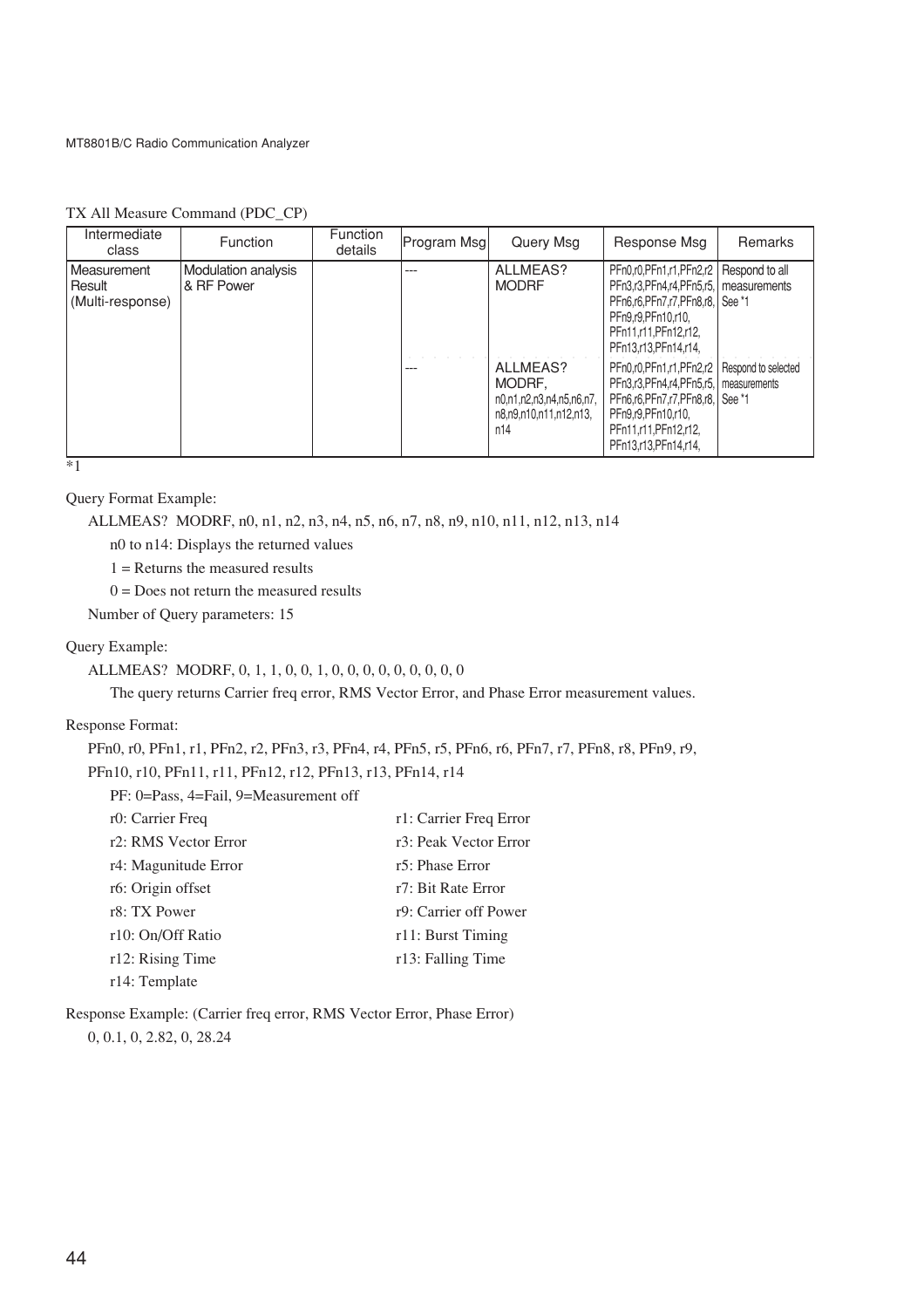## BER Measure Command (PDC\_CP)

| Intermediate<br>class   | <b>Function</b> | <b>Function details</b> | Program Msg | Query Msg | Response<br>Msa        | Remarks                                       |
|-------------------------|-----------------|-------------------------|-------------|-----------|------------------------|-----------------------------------------------|
| Measurement  <br>Result |                 |                         | ---         | BERMEAS?  | r0.r1.r2               | Respond to all measurements<br>See *1         |
| (Multi-response)        |                 |                         |             | BERMEAS?  | r0.r1.r2<br>n0, n1, n2 | Respond to selected<br>measurements<br>See *1 |

 $\overline{\cdot}$ 

Query Format Example:

BERMEAS? n0, n1, n2

n0 to n2: Displays the returned values

 $1 =$  Returns the measured results

 $0 =$  Does not return the measured results

Number of Query parameters: 3

## Query Example:

BERMEAS? 0, 0, 1

The query returns Counting Time measurement value.

#### Response Format:

r0, r1, r2

ri: Result data

r0: Error Rate

- r1: Error Count
- r2: Counting Time

Response Example: (Counting Time)

1000000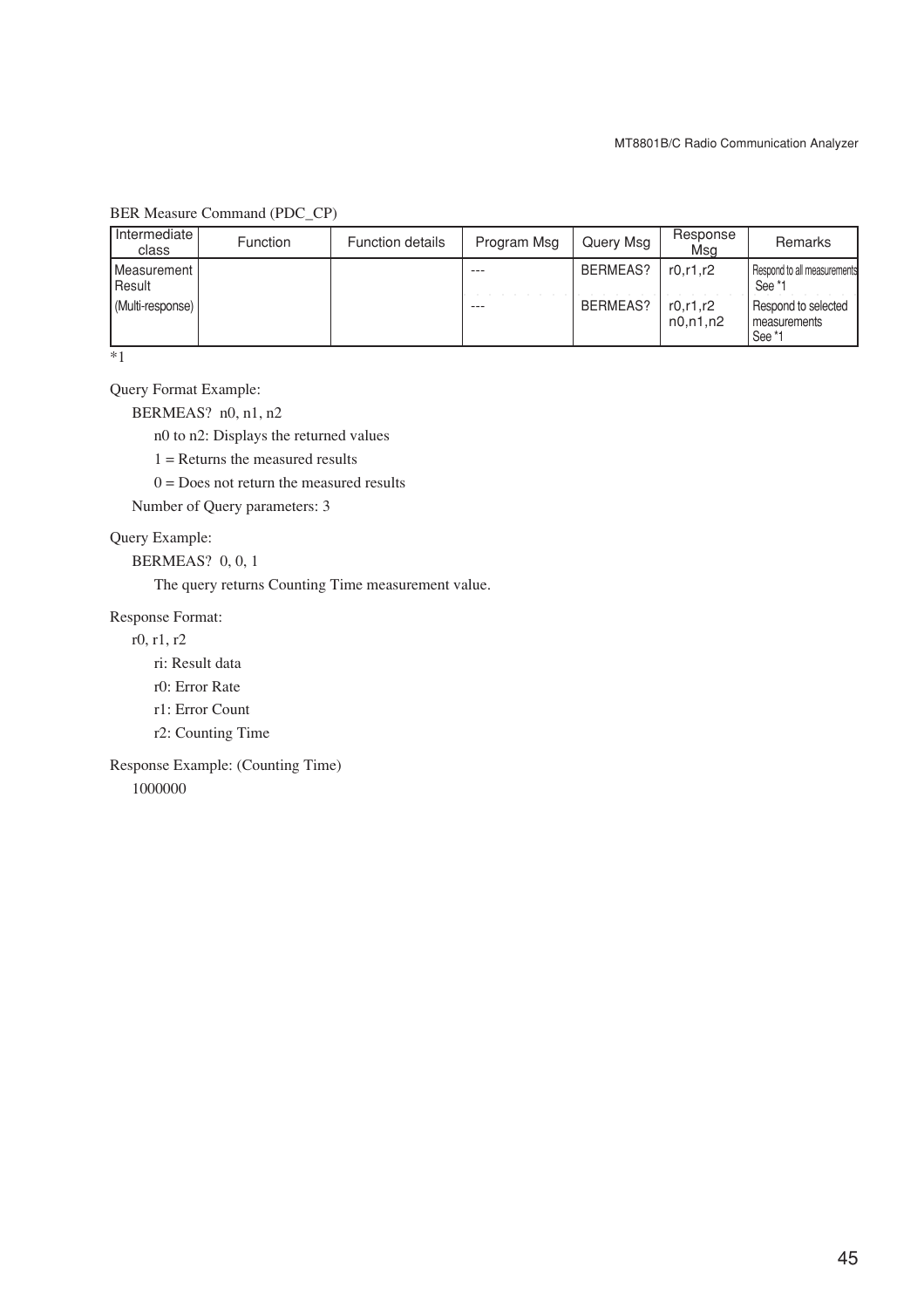| Intermediate<br>class                                      | <b>Function</b> | <b>Function</b><br>details | Program Msg | Query Msg                                     | Response Msg                                                                          | Remarks                                       |
|------------------------------------------------------------|-----------------|----------------------------|-------------|-----------------------------------------------|---------------------------------------------------------------------------------------|-----------------------------------------------|
| <b>IMeasurement</b><br><b>I</b> Result<br>(Multi-response) |                 |                            | $- - -$     | SEQMONMEAS?                                   | r0.r11.r12.fl2.r2.fl3.r3.<br>fl4,r4,fl5,r51,r52,r53,fl6,<br>r6,fl7,r7,fl8,r81,r82,r83 | Respond to all<br>measurements<br>See *1      |
|                                                            |                 |                            | $- - -$     | SEQMONMEAS?<br>n0,n1,n2,n3,n4,<br>n5.n6.n7.n8 | r0.r11.r12.fl2.r2.fl3.r3.<br>fl4,r4,fl5,r51,r52,r53,fl6,<br>r6,fl7,r7,fl8,r81,r82,r83 | Respond to selected<br>measurements<br>See *1 |

Sequence Monitor Command (PDC\_CP)

\*1

## Query Format:

SEQMONMEAS? n0, n1, n2, n3, n4, n5, n6, n7

n0 to 8: Displays the the returned values

 $1 =$  Returns the measured results

 $0 =$  Does not return the measured results

Query Number of Query parameters: 9

## Query Example:

SEQMONMEAS? 0, 0, 0, 1, 1, 0, 0, 0, 0

The query returns MS Phone Number and NW Phone Number measurement values.

#### Response Format:

|                       | r0, r11, r12, f12, r2, f13, r3, f14, r4, f15, r51, r52, t53, f16, r6, f17, r7, f18, r81, r82, r83 |
|-----------------------|---------------------------------------------------------------------------------------------------|
| r0: Call Status       |                                                                                                   |
| r1: Error Status      |                                                                                                   |
| r11, r12              | r11: Sequence No. of Error, r12: Error Code                                                       |
| $r2$ : MSID           |                                                                                                   |
| fl2, r2               | fl2: Not Received yet/Reception Complete, r2: MSID                                                |
| r3: MS Phone No.      |                                                                                                   |
| f13, r3               | fl3: Not Received yet/Reception Complete, r3: MS Phone No.                                        |
| r4: NW Phone No.      |                                                                                                   |
| fl4, r4               | fl4: Not Received yet/Reception Complete, r4: NW Phone No.                                        |
| r5:RCH                |                                                                                                   |
| fl $5, r51, r52, r53$ | fl5: Not Received yet/Reception Complete, r51: MS Power Level,                                    |
|                       | r52: RSSI, r53: ERR                                                                               |
| r6: Time Alignment    |                                                                                                   |
| fl6, r6               | fl6: Not Received yet/Reception Complete, r6: Time Alignment                                      |
| r7: Input Level       |                                                                                                   |
| f17, r7               | fl7: Not Received yet/Reception Complete, r7: Input Level                                         |
| r8: Current Channel   |                                                                                                   |
| fl8, r81, r82, r83    | fl8: Not Received yet/Reception Complete, r81: Band, r82: Channel, r83: Slot                      |
|                       |                                                                                                   |

Response Example: (MS Phone Number, MW Phone No.)

1, 8226680, 1, 123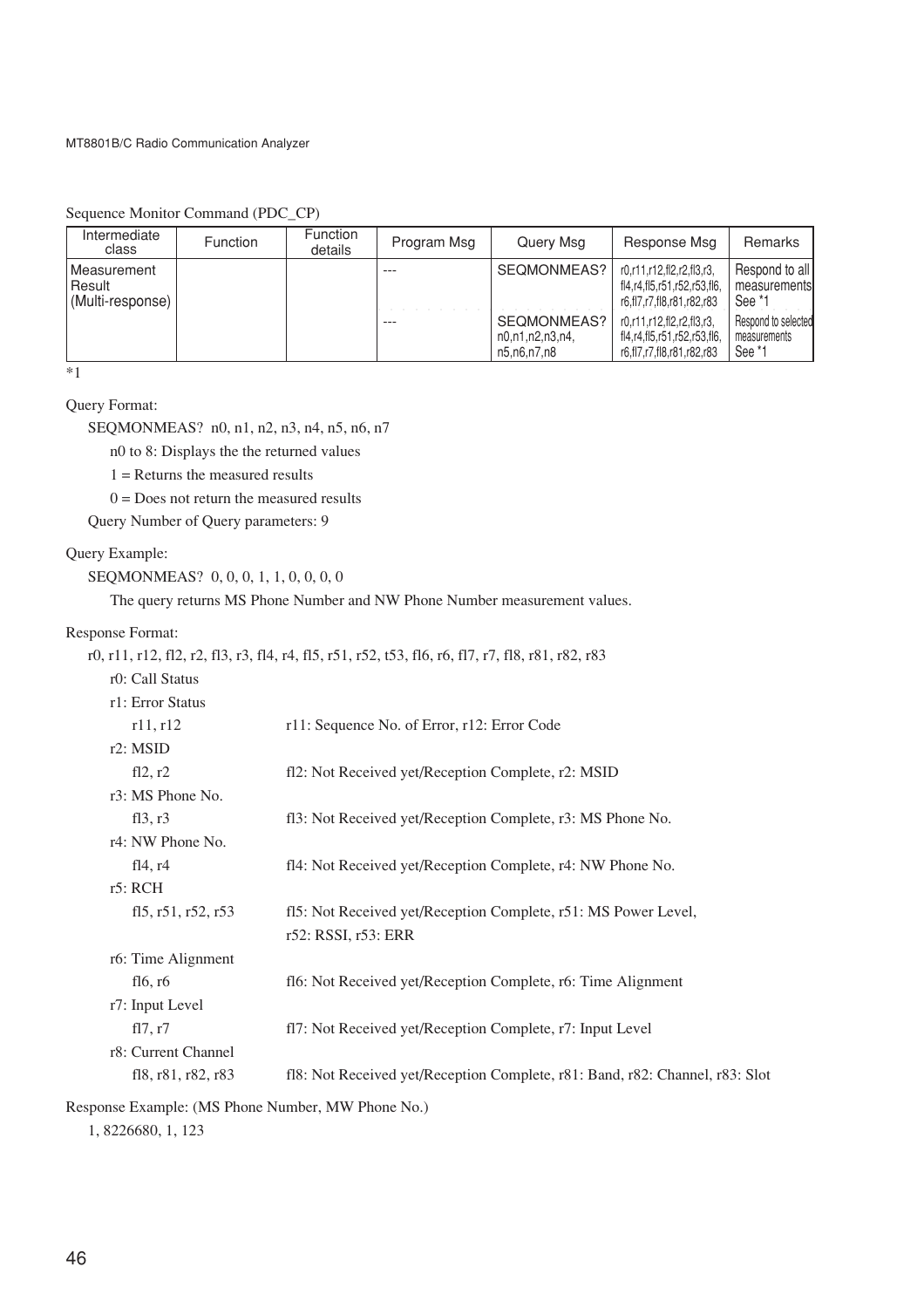# 3.4 Selectable Query Command (PHS\_CP)

Modulation Analysis Command (PHS\_CP)

| Intermediate class                         | <b>Function</b> | <b>Function</b><br>details | Program Msg | Query Msg                                                                                                            | Response<br>Msa                                                                                 | Remarks                                       |
|--------------------------------------------|-----------------|----------------------------|-------------|----------------------------------------------------------------------------------------------------------------------|-------------------------------------------------------------------------------------------------|-----------------------------------------------|
| Measurement<br> Result<br>(Multi-response) |                 |                            |             | MODANALMEAS?                                                                                                         | r0.r1.r2.r3.r4.r5.r6.<br>r7,r8,r9,fl10,r10,fl11,<br>r11,r12,r13,r14,r15,<br>r16.r17.r18.r19.r20 | Respond to all<br>measurements<br>See *1      |
|                                            |                 |                            |             | MODANALMEAS?<br>  n0.n1.n2.n3.n4.n5.<br>  n6 .n7.n8.n9.n10.<br>  n11,n12,n13,n14,<br>  n15,n16,n17,n18,<br>l n19.n20 | r0.r1.r2.r3.r4.r5.r6.r7.<br>r8.r9.fl10.r10.fl11.r11.<br>r12,r13,r14,r15,r16,<br>r17.r18.r19.r20 | Respond to selected<br>measurements<br>See *1 |

 $\overline{\ }$  \*1

Query Format:

MODANALMEAS? n0, n1, n2, n3, n4, n5, n6, n7, n8, n9, n10, n11, n12, n13, n14, n15, n16, n17, n18, n19, n20 n0 to n20: Displays the returned values

 $1 =$  Returns the measured results

 $0 = Does not return the measured results$ 

Number of Query parameters: 21

## Query Example:

MODANALMEAS? 0, 1, 0, 1, 0, 0, 0, 0, 0, 0, 0, 0, 0, 0, 0, 0, 0, 0, 0, 0

The query returns Carrier freq error (Hz) and RMS Vector Error measurement values.

## Response Format:

| r0, r1, r2, r3, r4, r5, r6, r7, r8, r9, f110, r10, f111, r11, r12, r13, r14, r15, r16, r17, r18, r19, r20 |                             |  |  |  |  |
|-----------------------------------------------------------------------------------------------------------|-----------------------------|--|--|--|--|
| ri: Result data                                                                                           |                             |  |  |  |  |
| fln: $0 = \text{Normal end}$ , $4 = \text{Abnormal end}$ , $9 = \text{Measurement OFF}$                   |                             |  |  |  |  |
| r0: Carrier Freq                                                                                          | r1: Carrier Freq Error (Hz) |  |  |  |  |
| r2: Carrier Freq Error (ppm)                                                                              | r3: RMS Vector Error        |  |  |  |  |
| r4: First 10 Symbol RMS Vector Error                                                                      | r5: Peak Vector Error       |  |  |  |  |
| 6: Magunitude error                                                                                       | r7: Phase Error             |  |  |  |  |
| r8: Origin Offset                                                                                         | r9: Droop Factor            |  |  |  |  |
| r10: Bit Rate                                                                                             | r11: Bit Rate Error         |  |  |  |  |
| r12: Peak Vector Error Symbol                                                                             | r13: +Peak Magnitude Error  |  |  |  |  |
| r14: +Peak Mag Error Symbol                                                                               | r15: - Peak Magnitude Error |  |  |  |  |
| r16: -Peak Mag Error Symbol                                                                               | r17: +Peak Phase Error      |  |  |  |  |
| r18: +Peak Phase Error Symbol                                                                             | r19: - Peak Phase Error     |  |  |  |  |
| r20: --Peak Phase Error Symbol                                                                            |                             |  |  |  |  |

Response Example: (Carrier freq error (Hz), RMS Vector Error)

630.74, 3.56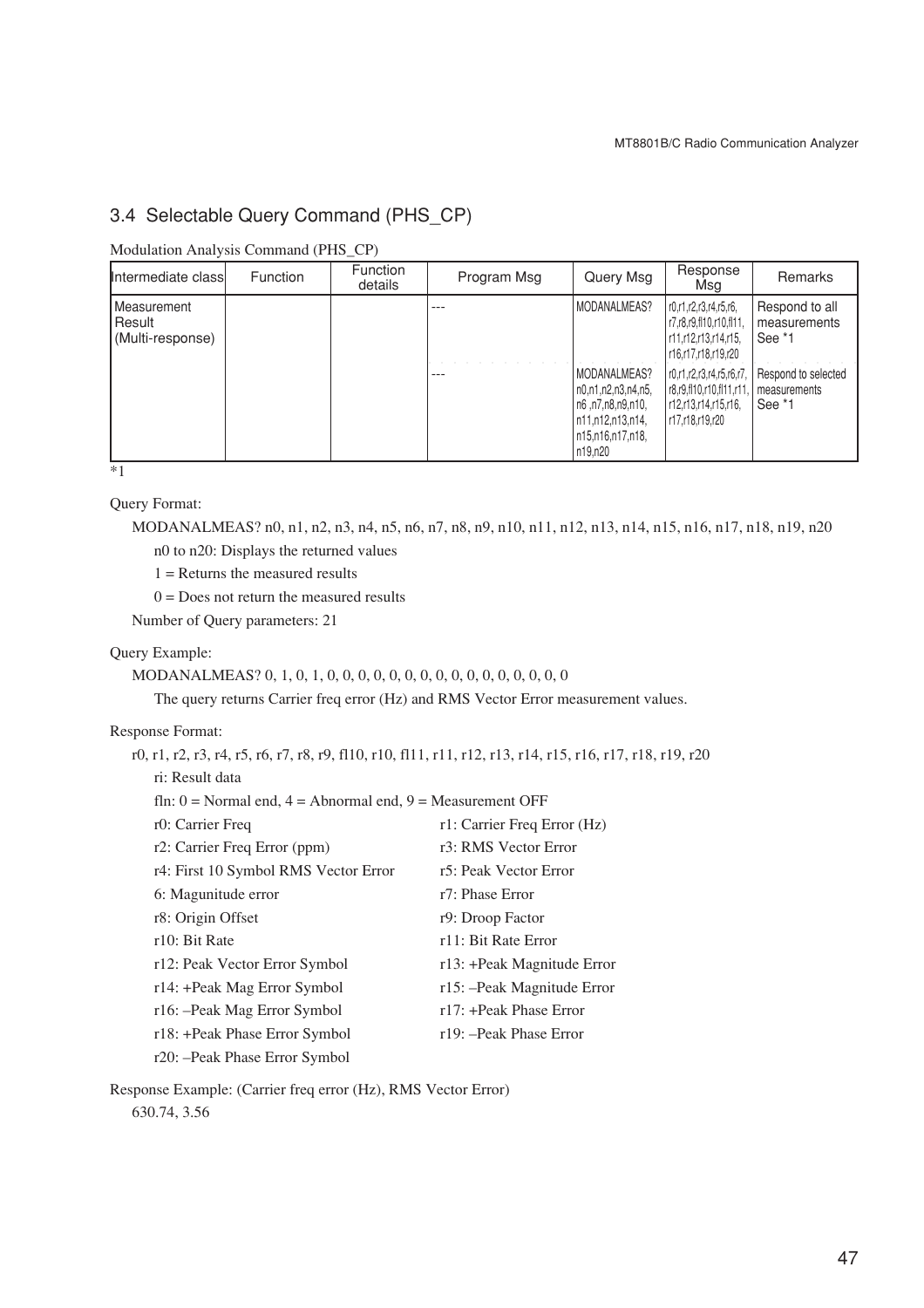## RF Power Command (PHS\_CP)

| Intermediate<br>class                                   | <b>Function</b> | <b>Function details</b> | Program Msg | Query Msg                                                                                                                                                                                                                                       | Response<br>Msa                                                                                                     | <b>Remarks</b>                                |
|---------------------------------------------------------|-----------------|-------------------------|-------------|-------------------------------------------------------------------------------------------------------------------------------------------------------------------------------------------------------------------------------------------------|---------------------------------------------------------------------------------------------------------------------|-----------------------------------------------|
| <b>I</b> Measurement<br>l Result<br>Multi-<br>response) |                 |                         |             | RFPWRMEAS?                                                                                                                                                                                                                                      | r0,r1,r2,r3,r4,r5,r6.<br>r7,r8,r9,r10,r11,r12,  <br>r13.r14.r15.r16.r17.<br>r18,r19,r20,r21,r22,<br>r23.r24.r25.r26 | respond to all<br>measurements<br>See *1      |
|                                                         |                 |                         |             | RFPWRMEAS?   r0,r1,r2,r3,r4,r5,r6,r7,<br>n0,n1,n2,n3,n4,n5,n6,   r8,r9,r10,r11,r12,r13,  <br>n7.n8.n9.n10.n11.n12. r14.r15.r16.r17.r18.<br>n13,n14,n15,n16,n17,   r19,r20,r21,r22,r23,<br>n18,n19,n20,n21,n22,   r24,r25,r26<br>n23.n24,n25,n26 |                                                                                                                     | respond to selected<br>measurements<br>See *1 |

 $*1$ 

#### Query Format:

RFPWRMEAS? n0, n1, n2, n3, n4, n5, n6, n7, n8, n9, n10, n11, n12, n13, n14, n15, n16, n17, n18, n19, n20, n21, n22, n23, n24, n25, n26

n0 to n26: Displays thereturned values

 $1 =$  Returns the measured results

 $0 =$  Does not return the measured results

Number of Query parameters: 27

## Query Example:

# RFPWRMEAS? 0, 0, 1, 0, 0, 0, 0, 0, 0, 0, 0, 0, 0, 0, 0, 0, 0, 0, 0, 0, 0, 0, 0, 0, 0, 0, 0

The query returns Carrier Off Power (dBm) measurement values.

## Response Format:

r0, r1, r2, r3, r4, r5, r6, r7, r8, r9, r10, r11, r12, r13, r14, r15, r16, r17, r18, r19, r20, r21, r22, r23, r24, r25, r26

| ri: Result data               | $r0$ : TX Power (dBm)                  |
|-------------------------------|----------------------------------------|
| r1: TX Power (Watt)           | r2: Carrier Off Power (dBm)            |
| r3: Carrier Off Power (Watt)  | r4: On/Off Ratio                       |
| r5: Modulation Power (dBm)    | r6: Modulation Power (Watt)            |
| $r7:$ Timing                  | r8: Jitter $(+)$                       |
| r9: Jitter $(-)$              | r10: Template Pass/Fail (On)           |
| r11: Template Pass/Fail (Off) | r12: Rising Time                       |
| r13: Falling Time             | r14: Frame Mean Power (dBm)            |
| r15: Frame Mean Power (Watt)  | r16: Slot Mean Power (dBm)             |
| r17: Slot Mean Power (Watt)   | $r18$ : Slot Power 1 (dBm)             |
| r19: Slot Power 2 $(dBm)$     | $r20$ : Slot Power 3 (dBm)             |
| $r21$ : Slot Power 4 (dBm)    | r22: Slot Power $5$ (dBm)              |
| r23: Slot Power $6$ (dBm)     | r24: Slot Power 7 $(dBm)$              |
| $r25$ : Slot Power 8 (dBm)    | r26: Reference Power for Template (dB) |
|                               |                                        |

Response Example: (Carrier Off Power (dBm))

```
–56.91
```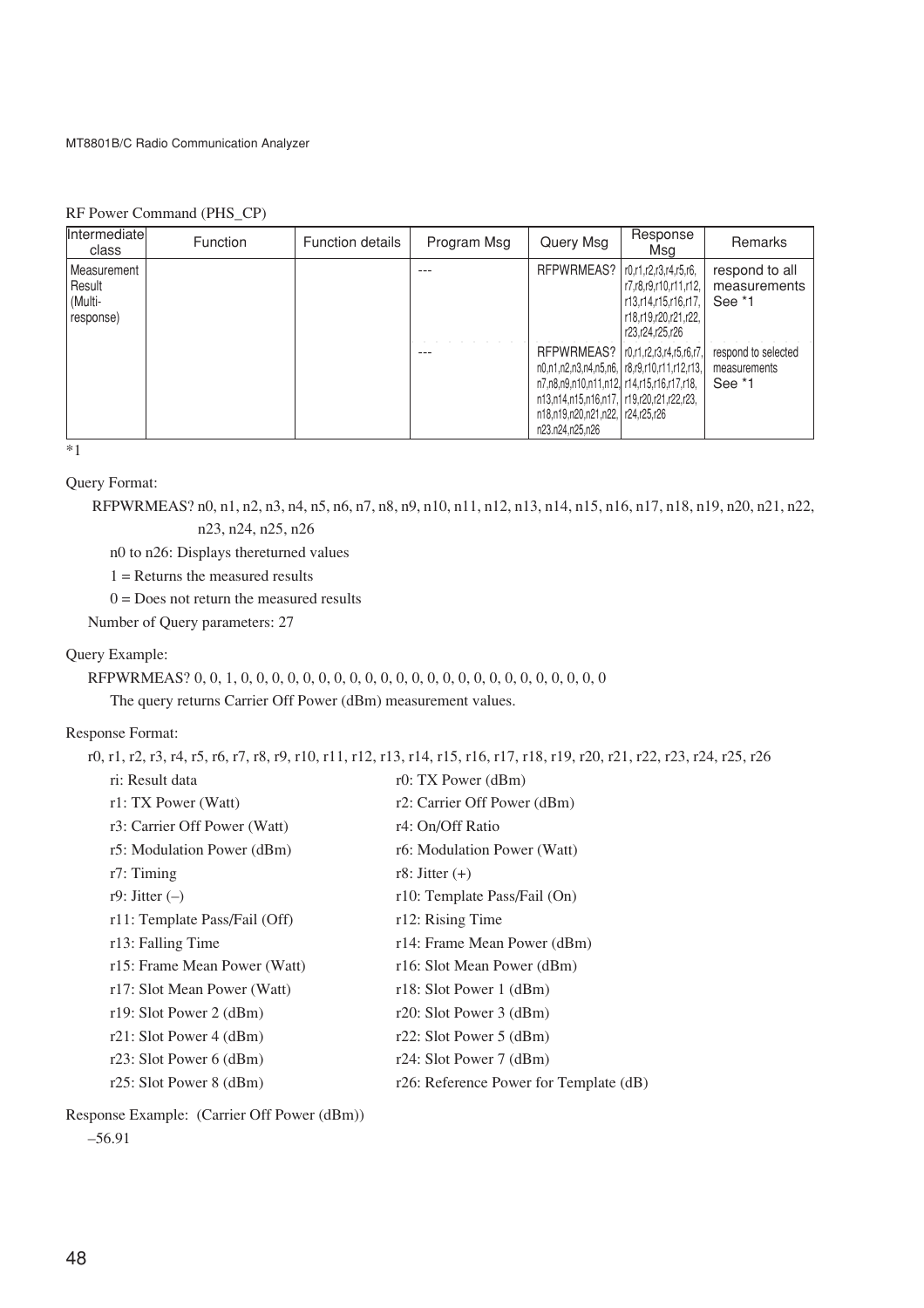Occupied Bandwidth Command (PHS\_CP)

| Intermediate class                        | <b>Function</b> | <b>Function details</b> | Program Msg | Query Msg                  | Response<br>Msg | Remarks                                       |
|-------------------------------------------|-----------------|-------------------------|-------------|----------------------------|-----------------|-----------------------------------------------|
| Measurement<br>Result<br>(Multi-response) |                 |                         | ---         | OBWMEAS?                   | r0.r1.r2.r3.r4  | respond to all<br>measurements                |
|                                           |                 |                         | ---         | OBWMEAS?<br>n0.n1.n2.n3.n4 | r0.r1.r2.r3.r4  | respond to selected<br>measurements<br>See *1 |

\*1

## Query Format:

OBWMEAS? n0, n1, n2, n3, n4

n0 to n4: Displays the returned values

- 1 = Returns the measured results
- $0 =$  Does not return the measured results

Number of Query parameters: 5

## Query Example:

OBWMEAS? 0, 1, 0, 1, 0

The query returns Center Frequency and Upper measurement values.

#### Response Format:

| r0, r1, r2, r3, r4, r5 |                        |
|------------------------|------------------------|
| ri: Result data        | r0: Occupied Bandwidth |
| r1: Center Frequency   | r2: Lower              |
| r3: Upper              | r4: Span Width         |

Response Example: (Center Frequency, Upper) 1895153320.31, 110546.88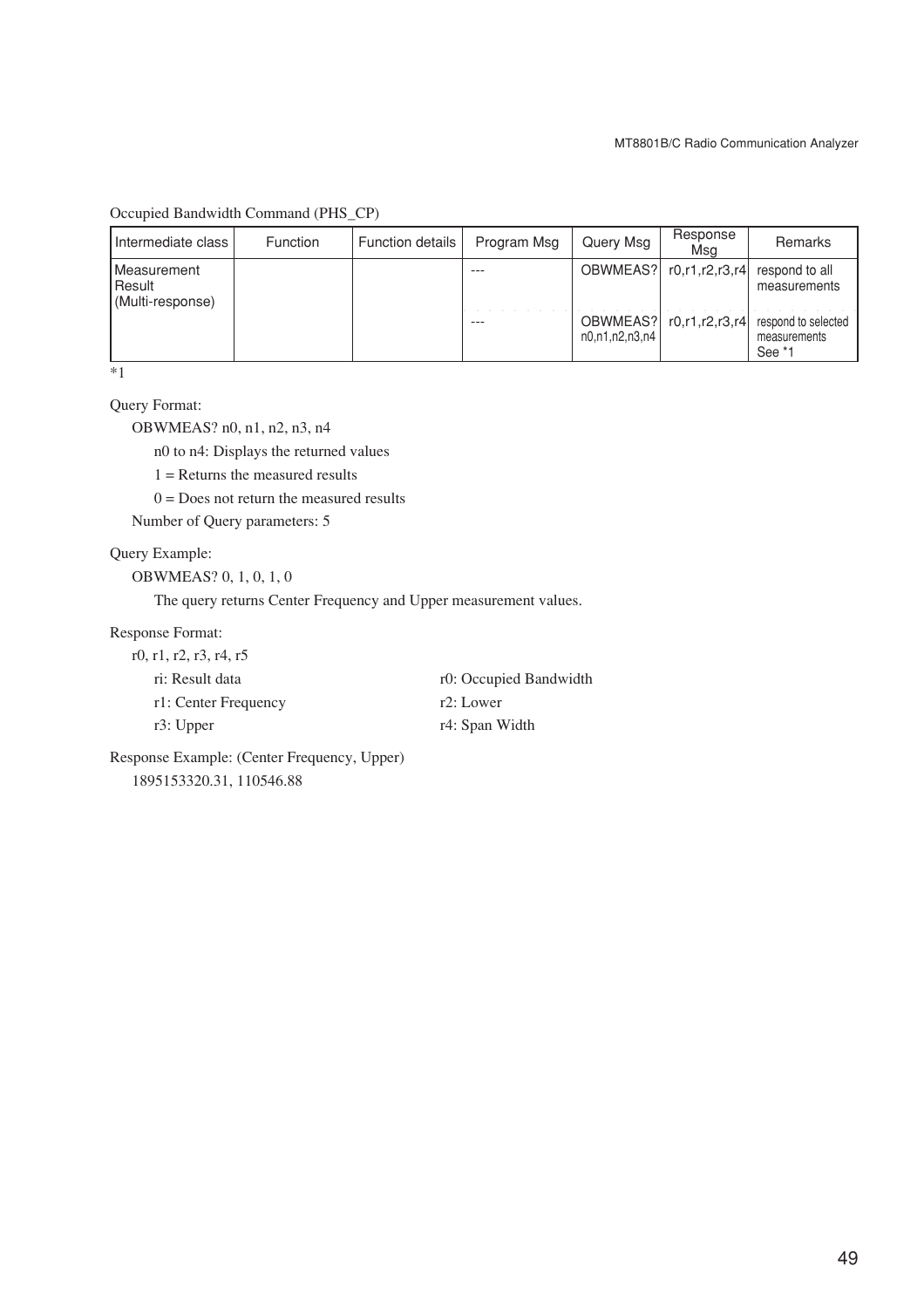Adjacent Channel Power Command (PHS\_CP)

| Intermediate class I                        | <b>Function</b> | <b>Function details</b> | Program Msg | Query Msg               | Response<br>Msa                | Remarks                                       |
|---------------------------------------------|-----------------|-------------------------|-------------|-------------------------|--------------------------------|-----------------------------------------------|
| Measurement<br>l Result<br>(Multi-response) |                 |                         | ---         | ACPMEAS?                | ru0, r10, ru1,<br>rl1.r2.r3    | respond to all<br>measurements<br>See *1      |
|                                             |                 |                         |             | ACPMEAS?<br>n0.n1.n2.n3 | $ru0, r10, ru1$ ,<br>r11.r2.r3 | respond to selected<br>measurements<br>See *1 |

\*1

Query Format:

ACPMEAS? n0, n1, n2, n3

n0 to n3: Displays the returned values

 $1 =$  Returns the measured results

 $0 =$  Does not return the measured results

Number of Query parameters: 4

## Query Example:

ACPMEAS? 1, 0, 0, 0

The query returns Upper1 Level (600 kHz) and Lower1 Level (600 kHz) measurement values.

#### Response Format:

| ru0, rl0, ru1, rl1, r2, r3                         |                             |
|----------------------------------------------------|-----------------------------|
| rui, rli, rn: Result data                          |                             |
| Note: Unit settings shown on the display are used. |                             |
| ru $0$ : Upper1 Level (600 kHz)                    | rl0: Lower1 Level (600 kHz) |
| ru1: Upper2 Level (900 kHz)                        | rl1: Lower2 Level (900 kHz) |
| r2: Span Width                                     | r3: Signal Power            |

Response Example: (Upper1 Level (600 kHz), Lower1 Level (600 kHz)) –54.91, –55.09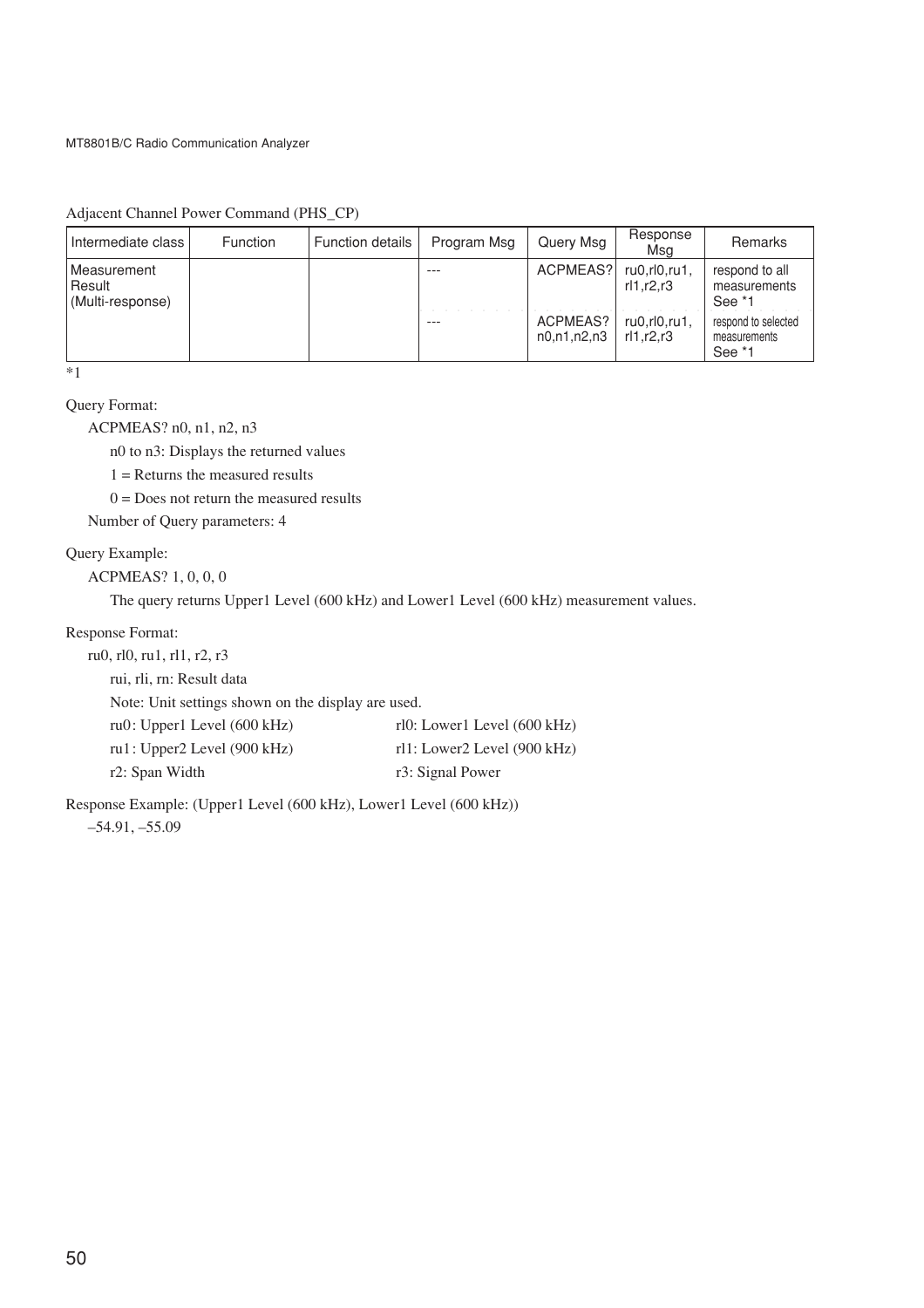| Intermediate<br>class                     | Function                                    | <b>Function details</b> | Program Msg | Query Msg                                                                           | Response<br>Msa                                                                                                                                                              | Remarks                                       |
|-------------------------------------------|---------------------------------------------|-------------------------|-------------|-------------------------------------------------------------------------------------|------------------------------------------------------------------------------------------------------------------------------------------------------------------------------|-----------------------------------------------|
| Measurement<br>Result<br>(Multi-response) | Modulation<br>analysis &<br><b>RF Power</b> |                         |             | ALLMEAS?<br><b>MODRF</b>                                                            | PFn0,r0,PFn1,r1,<br>PFn2,r2,PFn3,r3,<br>PFn4,r4,PFn5,r5,<br>PFn6,r6,PFn7,r7,<br>PFn8,r8,PFn9,r9,<br>PFn10r10PFn11.<br>r11, PF n12, r12,<br>PFn13,r13,PFn14,<br>r14 PFn15,r15 | Respond to all<br>measurements<br>See *1      |
|                                           |                                             |                         |             | ALLMEAS?<br>MODRF,<br>n0,n1,n2,n3,n4,n5,<br>n6,n7,n8,n9,n10,<br>n11,n12,n13,n14,n15 | PFn0,r0,PFn1,r1,<br>PFn2,r2,PFn3,r3,<br>PFn4,r4,PFn5,r5,<br>PFn6r6,PFn7,r7,<br>PFn8,r8,PFn9,r9,<br>PFn10r10,PFn11,<br>r11, PF n12, r12,<br>PFn13,r13,PFn14,<br>r14 PFn15,r15 | Respond to selected<br>measurements<br>See *1 |

TX All Measure Command (PHS\_CP)

 $\overline{1}$ 

Query Format Example:

```
ALLMEAS? MODRF , n0, n1, n2, n3, n4, n5, n6, n7, n8, n9, n10, n11, n12, n13, n14, n15
```
n0 to n16: Displays the returned values

 $1 =$  Returns the measured results

 $0 = Does not return the measured results$ 

Number of Query parameters: 16

## Query Example:

ALLMEAS? MODRF , 0, 0, 1, 0, 0, 0, 0, 0, 0, 0, 0, 0, 0, 0, 0, 0

The query returns RMS Vector Error measurement values.

### Response Format:

```
PFn0, r0, PFn1, r1, PFn2, r2, PFn3, r3, PFn4, r4, PFn5, r5, PFn6, r6, PFn7, r7, PFn8, r8, PFn9, r9, PFn10, r10, PFn11,
r11, PFn12, r12, PFn13, r13, PFn14, r14, PFn15, r15
```
 $PF: 0 = Pass, 4 = Fail, 9 = Measurement$ 

| $PF: 0 = Pass, 4 = Fail, 9 = Measurement$ |                        |
|-------------------------------------------|------------------------|
| r0: Carrier Freq                          | r1: Carrier Freq Error |
| r2: RMS Vector Error                      | r3: Peak Vector Error  |
| r4: Magunitude Error                      | r5: Phase Error        |
| r6: Origin offset                         | r7: Bit Rate Error     |
| r8: TX Power                              | r9: Carrier off Power  |
| r10: On/Off Ratio                         | r11: Modulation Power  |
| r12: Burst Timing                         | r13: Rising Time       |
| r14: Falling Time                         | r15: Template          |

Response Example: (RMS Vector Error)

0, 4.16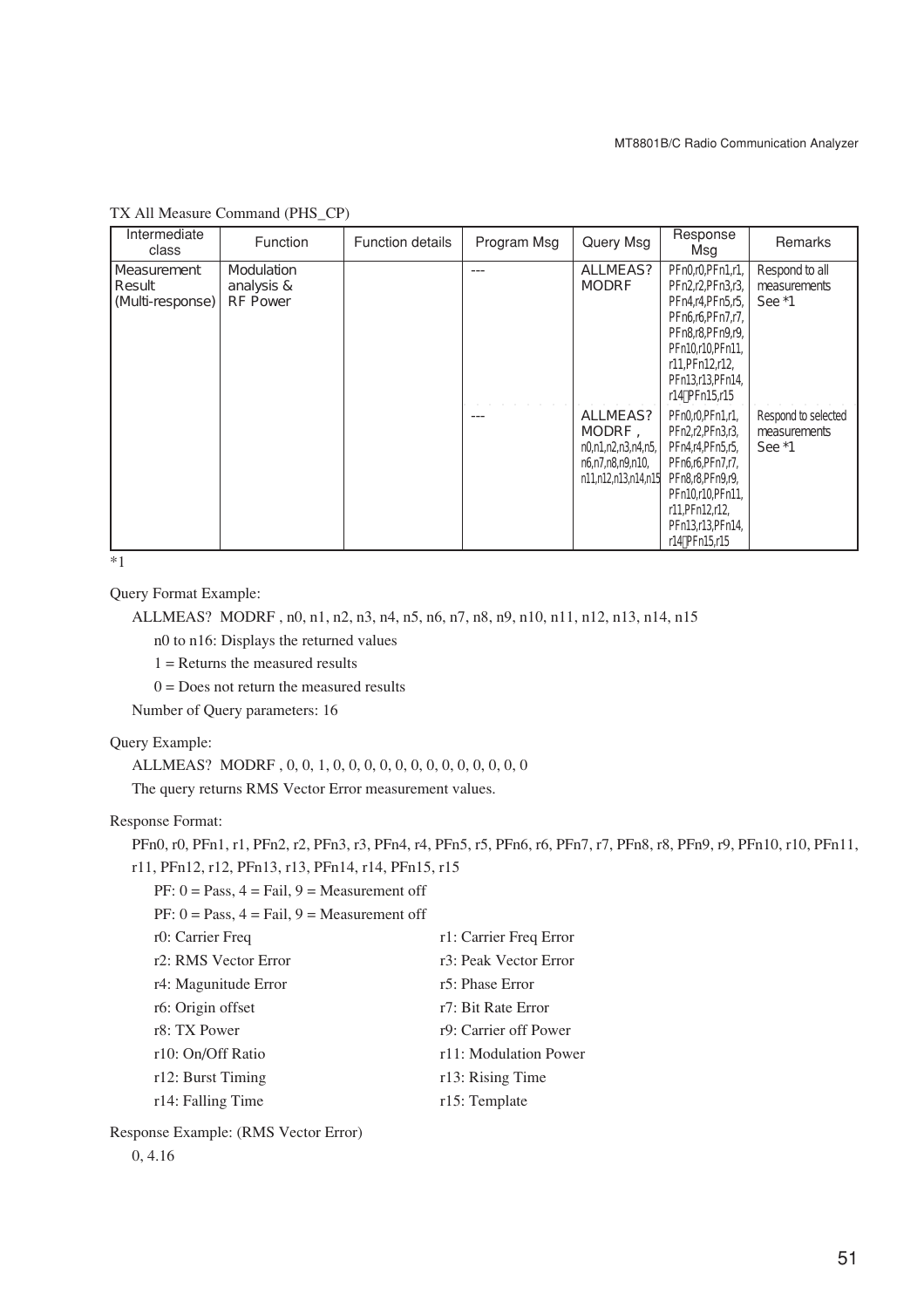| Intermediate<br>class                                | <b>Function</b> | <b>Function details</b> | Program Msg | Query Msg              | Response<br>Msa | Remarks                                       |
|------------------------------------------------------|-----------------|-------------------------|-------------|------------------------|-----------------|-----------------------------------------------|
| <b>Measurement</b><br>Result<br><sup>I</sup> (Multi- |                 |                         |             | BERMEAS?               | r0.r1.r2        | Respond to all<br>measurements<br>See *1      |
| response)                                            |                 |                         |             | BERMEAS?<br>n0, n1, n2 | r0.r1.r2        | Respond to selected<br>measurements<br>See *1 |

BER Measure Command (PHS\_CP)

\*1

Query Format Example:

BERMEAS? n0, n1, n2

n0 to n2: Displays the returned values

 $1 =$  Returns the measured results

 $0 =$  Does not return the measured results

Number of Query parameters: 3

## Query Example:

BERMEAS? 0, 0, 1

The query returns Counting Time measurement value.

#### Response Format:

r0, r1, r2

| ri: Result data | r0: Error Rate    |
|-----------------|-------------------|
| r1: Error Count | r2: Counting Time |

Response Example: (Counting Time) 1000000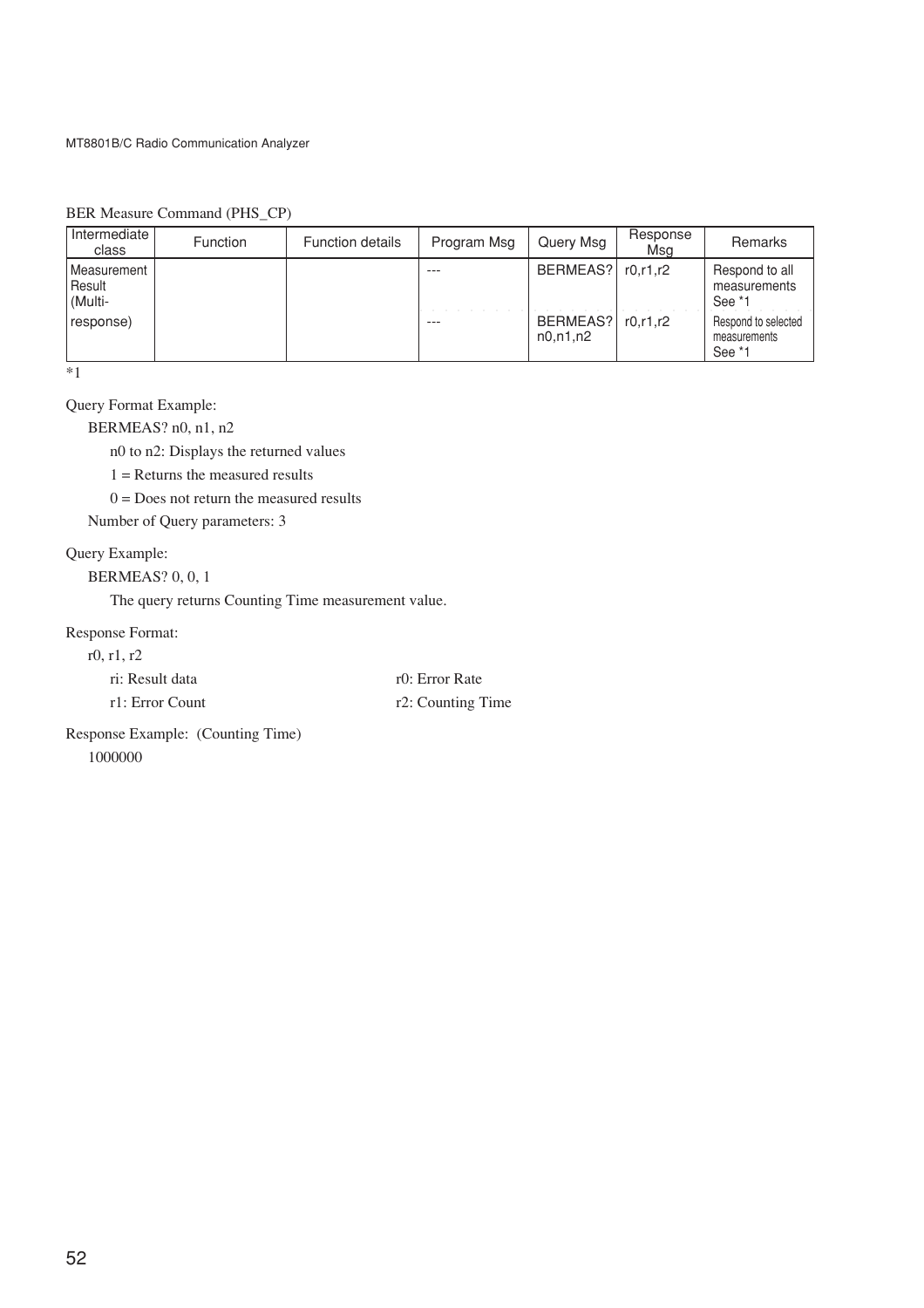| Intermediate<br>class                     | <b>Function</b> | <b>Function</b><br>details | Program Msg | Query Msg                                  | Response<br>Msa                                                              | Remarks                                       |
|-------------------------------------------|-----------------|----------------------------|-------------|--------------------------------------------|------------------------------------------------------------------------------|-----------------------------------------------|
| Measurement<br>Result<br>(Multi-response) |                 |                            | ---         | SEQMONMEAS? r0, r11, r12, fl2,             | r2, fl3,r3 fl4,r4,<br>fl5,r5, fl6,r6,<br>  fl7, r71,r72                      | Respond to all<br>Imeasurements<br>See *1     |
|                                           |                 |                            | ---         | SEQMONMEAS?<br>n0,n1,n2,n3,<br>n4.n5.n6.n7 | r0, r11, r12, fl2,<br>r2, fl3,r3 fl4,r4,<br>$f15,r5,f16,r6,f17$ .<br>r71.r72 | Respond to selected<br>measurements<br>See *1 |

## Sequence Monitor Command (PHS\_CP)

 $*1$ 

## Query Format:

SEQMONMEAS? n0, n1, n2, n3, n4, n5, n6, n7

n0 to n7: Displays the returned values

 $1 =$  Returns the measured results

 $0 =$  Does not return the measured results

Number of Query parameters: 8

#### Query Example:

SEQMONMEAS? 0, 0, 1, 1, 0, 0, 0, 0

The query returns PSID, PS Phone No. measurement values.

#### Response Format:

r0, r11, r12, fl2, r2, fl3, r3, fl4, r4, fl5, r5, fl6, r6, fl7, r71, r72

|  | r0: Call Status |  |
|--|-----------------|--|
|  |                 |  |

| r1: Error Status                                    |                                                                   |
|-----------------------------------------------------|-------------------------------------------------------------------|
| r11, r12                                            | r11: Sequence No., r12: Error Code                                |
| $r2$ : PSID                                         |                                                                   |
| fl2, r2                                             | fl2: Not Received yet/Reception Complete, r2: PSID                |
| r3: PS Phone No.                                    |                                                                   |
| fl3, r3                                             | fl3: Not Received yet/Reception Complete, r3: PS Phone No.        |
| r4: NW Phone No.                                    |                                                                   |
| fl $4, r4$                                          | fl4: Not Received yet/Reception Complete, r4: NW Phone No.        |
| r5: Transmit timing                                 |                                                                   |
| f15, r5                                             | f15: Not Received yet/Reception Complete, r5: Transmit timing     |
| r6: Input Level                                     |                                                                   |
| fl $6, r6$                                          | fl6: Not Received yet/Reception Complete, r6: Input Level         |
| r7: Current Channel                                 |                                                                   |
| fl <sub>7</sub> , r <sub>71</sub> , r <sub>72</sub> | fl7: Not Received yet/Reception Complete, r71: Channel, r72: Slot |
|                                                     |                                                                   |

Response Example: (PSID, PS Phone No.)

1, 996703D, 1, 0501042608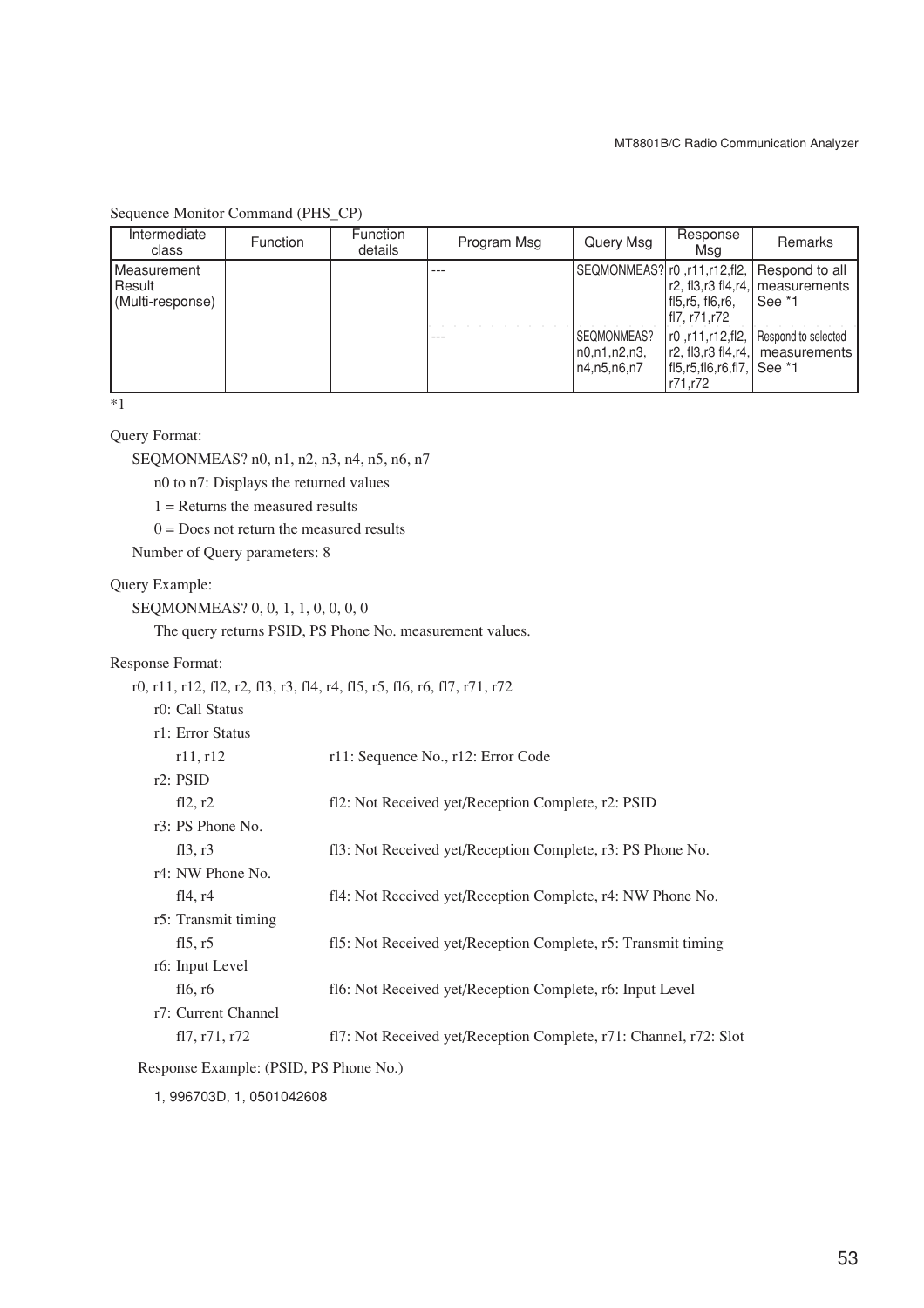# 4. Installing the Software

# 4.1 Before starting installation

The software of MT8801B, MT8801C, and MT8802A; Radio Communication Analyzers (hereinafter, referred as MT880\*); consists of two kinds of software as shown below:

|                  | Main software                    |         | Measurement software                   |                  |  |
|------------------|----------------------------------|---------|----------------------------------------|------------------|--|
|                  | For MT8801B, MT8801C For MT8802A |         | For MT8801B, MT8801C                   | For MT8802A      |  |
| Model name       | MT8801B/C                        | MT8802A | <b>MX8801xxx</b>                       | <b>MT8802xxx</b> |  |
| Number of floppy |                                  |         | $1, 2,$ or 3 (depends on the software) |                  |  |
| disk             |                                  |         |                                        |                  |  |

## **A list of the software configuration and floppy disk**

To install both of the software, refer to Section 4.2 "Installing the Main Software." To install only the measurement software, refer to Section 4.3 "Installing the measurement software."

## 4.2 Installing the Main Software

To install the main software, follow the procedure shown below. Note that the software to be installed will overwrite the original software, which has been installed. Also, be careful not to turn the power off. If the power is turned off while installing, there may be a risk of failure in rebooting.

## 4.2.1 Installation procedure of the main software (First step)

- 1. Turn off the power of MT880\*.
- 2. Insert the FD0 (first floppy disk for the main software).
- 3. Turn the power on while pressing the BS key. Let go the BS key immediately after access is started. The message "loading..." appears at the bottom of the screen indicating that installation has been started.
- 4. When installation is complete, the message ">>Change disk! << <F1>key to continue" appears. Change the FD0 with the FD1 (the second floppy disk for the main software) and press the F1 key. Installation of the FD1 starts.
- 5. When the first step of installation is complete, the message "Loading...done." appears and the buzzer goes off. Move on to the second step.

#### 4.2.2 Installation of the main software (Second step)

- 1. Turn off the power of MT880\*.
- 2. Re-insert the FD0 (first floppy disk for the main software).
- 3. Turn the power on while pressing the Step DOWN key. Let go the Step DOWN key after the logotype of Anritsu Corporation is displayed. The message "Copying..." appears at the bottom of the screen indicating that the installation has been started.
- 4. The message "Loading...done." appears and the buzzer goes off when the installation is complete.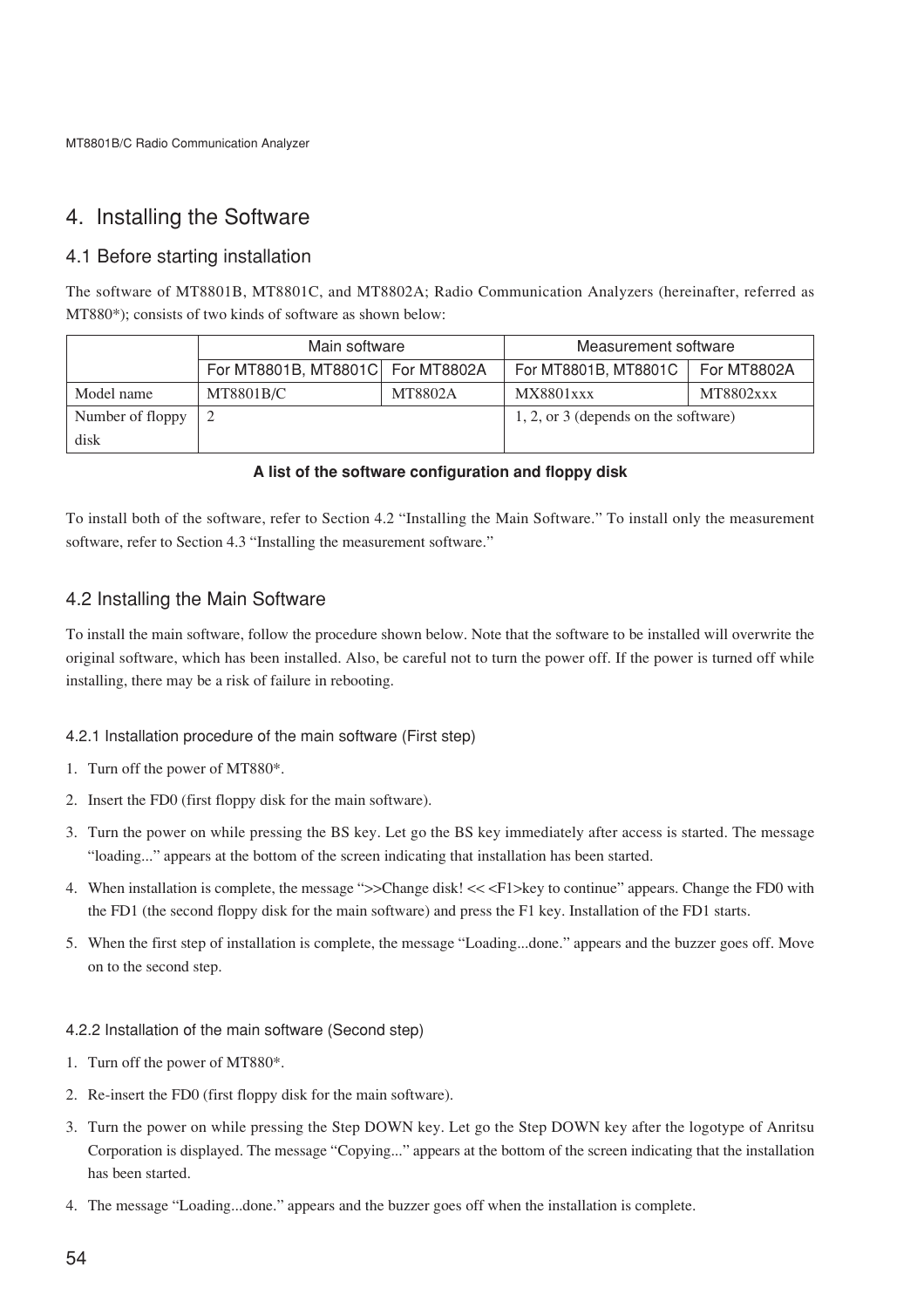- 4.2.3 Confirmation of the software version and preparation for software installation
- 1. Turn off the power of MT880\*.
- 2. Insert the first floppy disk of the measurement software.
- 3. Turn the power on while pressing the Preset key. Let go the Preset key after the logotype of Anritsu Corporation is displayed.
- 4. If the measurement software is composed of two software, the message ">>Change disk! << <F1> key to continue." appears. Insert the second floppy disk and press the F1 key.
- 5. MT880\* is rebooted with the Setup Common Parameter displayed.
- 6. Press the F6 (Main Func On Off) key and select On for Main Func.
- 7. Press the Next Menu key to display the second page of Main Menu.
- 8. Press the F1 key (Change System) to move on to the Change System screen.
- 9. Confirm the version number. If the version number is renewed, installation is normally complete.
- 10. Move on to the step 6 in Section 4.3.1 "Installation procedure of the measurement software" to continue grading up of the measurement software.

## 4.3 Installing the Measurement Software

To install the main software, follow the procedure shown below. Note that if the power is turned off while installing, there may be a risk of failure in rebooting.

## 4.3.1 Installation procedure of the measurement software

- 1. Reboot MT880\*.
- 2. After rebooting, the Setup Common Parameter screen appears.
- 3. Press the F6 key (Main Func On Off) and select On for Main Func.
- 4. Press the Next Menu key to display the second page of Main Menu.
- 5. Press the F1 key to move on to the Change System screen.
- 6. Insert the first floppy disk of the measurement software.
- 7. Press the F10 key (Install System From FD) on the Change System screen. The system name and date in the floppy disk appears in the frame at the right side of the screen.
- 8. Press the F7 key (Install System) to display the confirmation window.
- 9. Move the cursor to "Yes" and press the Set key to fix. The message appears at the center of the screen and starts installation.
- 10. The message disappears when installation completes. If the measurement software is composed of two software, insert the second floppy disk and go through the step 8 and 9.
- 11. To confirm whether installation has completed normally, move on to Section 4.3.2 "Change System."